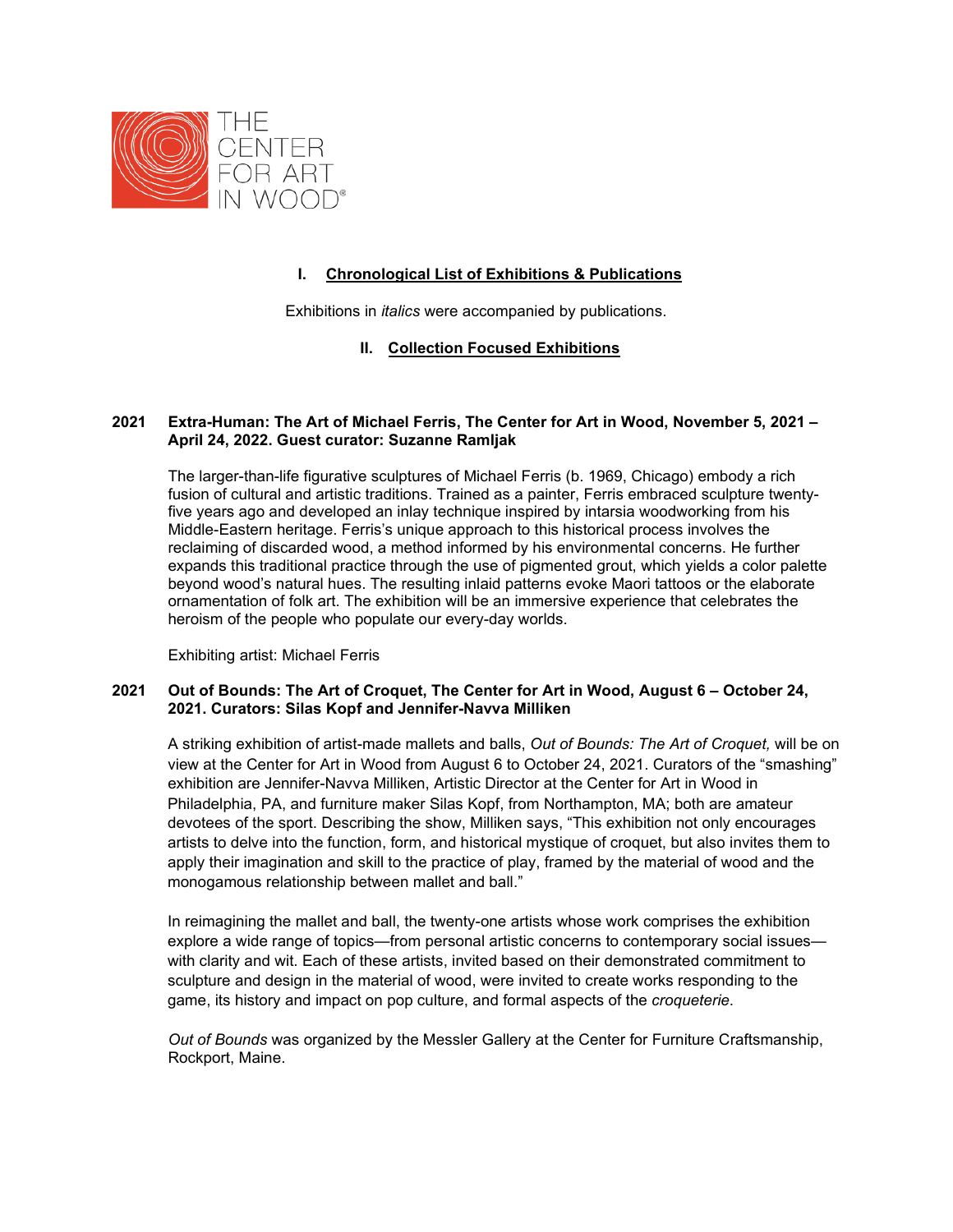Exhibiting artists: Ted Blachly, Mark del Guidice, Annie Evelyn, Amy Forsyth, Scott Grove, Michael Hosaluk, Thomas Hucker, Katie Hudnall, Beth Ireland, Yuri Kobayashi, Silas Kopf, James Macdonald, Adam John Manley, Craig Nutt, Graeme Priddle, Ellie Richards, Sylvie Rosenthal, Mark Sfirri, Alf Sharp, Elizabeth Spotswood Spencer, Kimberly Winkle.

# **2021 Wood + Body: Expressions of Contemporary Jewelry, The Center for Art in Wood, July 2 – November 7, 2021. Curator: Jennifer-Navva Milliken**

*Wood + Body* presents aspirational works of contemporary jewelry by leading international artists in the field who have dedicated their practices to exploring the relationship between the warm, changing, and living material of wood and the human body. Both wood and the body are rife with narrative and conceptual significance that is rooted in ancient art and literature but continues into the present. In the surprising but eminently wearable works on view, wood replaces the gemstone and beckons for a new way of valuing the "jewel." As a group united by the condition of wearability and the use of wood, these intriguing works represent the wide range of creative approaches that characterizes contemporary jewelry practice. The exhibition includes several works from the Center's permanent collection.

Exhibiting artists: Dina Abargil, Adam Atkinson, Vered Babai, David Bielander, Liv Blåvarp, Dania Chelminsky, Attai Chen, Sungho Cho, Sharon Church, Julia Harrison, Morgan Hill, Lucie Houdkovà, Marianne Hunter, Dierra Jones, Rebecca Kolodziejczak, Steven KP, Tara Locklear, Edgar Mosa, Gord Peteran, Dorothea Prühl, Marjorie Schick, Lisa Spiros, Ketli Tiitsar, Shamaka Thompson, Terhi Tolvanen, Babette von Dohnanyi

# **2021 Tom Loeser: Please, Please, Please, The Center for Art in Wood, February 12 – July 24, 2021. Guest Curator: Glenn Adamson**

For over 30 years, furniture designer and maker Tom Loeser has been imagining new ways for the body, furniture, and space to interact. Known for his investigations into unconventional, welcoming furniture forms, Loeser asks, "If the furniture we sit on every day were totally different, how might our lives be different, too?"

Loeser is intrigued by the balance between form and function. In the exhibition, we see *Folding Chairs*, an early series of colorful, post-Modern objects that perform double duty as chair and as wall art. We also view more recent experimentations in furniture, made by joining natural-edge slabs of wood with the handles of antique tools, and interactive stools that can be turned and tumbled. Finally, we see playful illustrations of chairs that examine the form from every angle. With these shape-shifting works, Loeser addresses the age-old question of whether furniture could be art. His answer is yes, but it can still be furniture too.

The exhibition is co-presented by Houston Center for Contemporary Craft and the Museum of Craft and Design. The presentation at the Center for Art in Wood is made possible with support from a grant from The Furniture Society through its EFASO program.

Exhibiting artist: Tom Loeser

#### **2021 Material Intelligence Selections from the Center's Permanent Collection by Tom Loeser Running concurrently with** *Please, Please, Please*

Artist Statement: What a treat to wander through the permanent collection of the Center for Art in Wood. The artists that made this work are all material geniuses. Every one of them would be unanimously voted into the Wood Hall of Fame on the first ballot.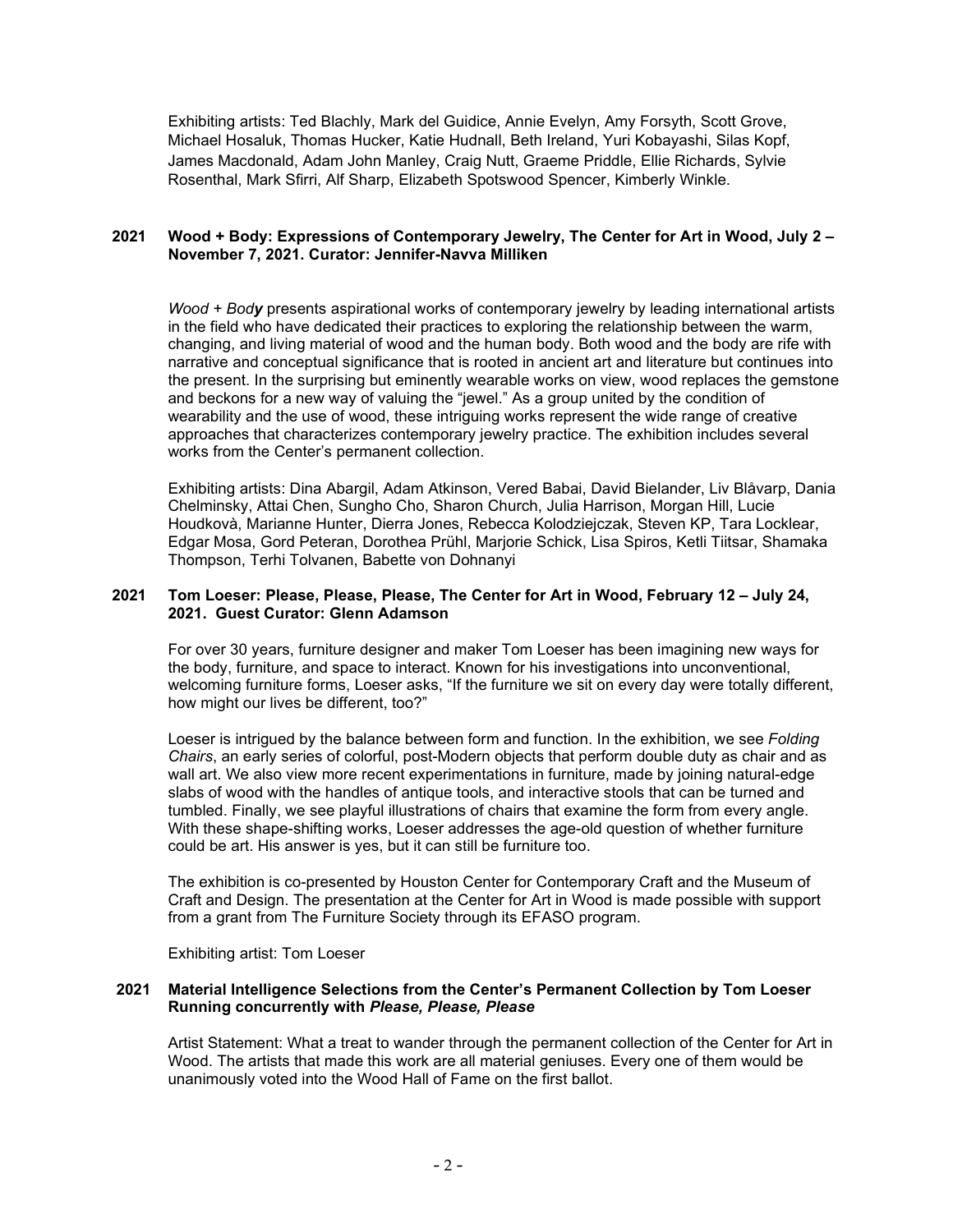Each of these pieces is a brilliant illustration of material understanding. Perhaps the artwork uses an innovative or invented joining technique, or it demonstrates an intuitive understanding, learned over years of experience, of just how exceedingly far the material can be pushed and still maintain its integrity. Humor and even absurdity adds to the irresistibility of some of this work. It was hard to keep the selection to a manageable size so I hope you will see this as just a teaser of a selection to pull you upstairs into a deeper exploration of the rest of the collection.

Exhibiting artists: Joshua Enck, Dewey Garrett, Katie Hudnall, C.R. "Skip" Johnson, Ron Kent, Yuri Kobayashi, Zina Manesa-Burloiu, Alphonse Mattia, David Pye, Hayley Smith, Robert Sutter, Nucharin Wangphongsawasd, Hans-Joachim Weissflog, and unknown artists from Germany and Russia.

### **2020 allTURNatives: Form + Spirit: 25 Years of the Windgate ITE Residency Program, October 23, 2020 – January 23, 2021**

In 1995, Albert LeCoff, co-founder and executive director emeritus of the Center for Art in Wood, launched the first residency program designed for artists working with the material of wood. That summer, five artists and a photojournalist—four from abroad and two from the United States arrived in Philadelphia for eight intensive weeks of studio experimentation, collegiality, friendship, and creative stimulation. Conceived as an annual program, the residency grew, adding fellowships for scholars and students, and moved, from the rural George School in Newtown, Bucks County, Pennsylvania, to the middle of Philadelphia.

Now in its 25th year, the Windgate International Turning Exchange Residency (known as "The ITE") is a sought-after stop in the careers of artists interested in delving into the creative possibilities of wood, communing with peers, and making abundant piles of wood shavings. The relationships forged during these intensive eight weeks are enduring, extending far beyond the compressed time in Philadelphia's bustling Center City neighborhood. The alumnus body now numbers 166 artist, photojournalist, and scholar fellows, all of whom are notable in their fields. Though some of the fellows have passed, all remain close members of the Center for Art in Wood's family. In many cases, their works become part of the Center's permanent collection, and thus are held in the public trust for study and inspiration.

A selection of those works is on view in this exhibition, which marks the program's landmark year. As a whole, they tell a story of breakthroughs, collaborations, explorations, disruptions, and documentation. As the Center lays the groundwork for the next 25 years of the residency, it will be led by the same commitment to fostering exchange, passion, and knowledge for the expansive world of art in wood.

Exhibiting artists: Noah Addis, Maria Anasazi, Eli Avisera, Derek Bencomo, David Bender, Mark Bishop, Jérôme Blanc, Tony Boase, Per Brandstedt, Michael Brolly, Max Brosi, Samuel Budin, Kevin Burrus, Marilyn Campbell, Cha Jong-Rye , Vivian Chiu, Michaela Crie Stone, Felicia Francine Dean, Joshua Enck, Ashley Ericksmoen, Jean-François Escoulen, Peter Exton, Daniel Fishkin, Liam Flynn, Amy Forsyth, Satoshi Fujinuma, Stephan Goetschius, Andrew Gittoes, Henri Gröll, Julia Harrison, Winifred Helton-Harmon, Morgan Hill, Daniel-Forest Hoffman, Todd Hoyer, Katie Hudnall, David Huntley, Beth Ireland, Stuart King, Yuri Kobayashi, Michael M. Koehler, Friedrich Kuhn, Jack Larimore, Robert F. Lyon, Alain Mailland, Zina Manesa-Burloiu, Rudiger Marquarding, Thierry Martenon, Jack Mauch, Megan McGlynn, Hugh McKay, Fabrice Micha, Gael Montgomerie, Christophe Nancey, Gord Peteran, Andrew Potochnik, Graeme Priddle, Hartmutt Rademann, Robin Rice, Ellie Richards, Marc Ricourt, Jason Russell, Merryll Saylan, Betty Scarpino, Bo Schmitt, Jason Schneider, Neil Scobie, Karl Seifert, Hayley Smith, Cristina Tamarez, Rèmi Verchot, Gordon Ward, Nucharin Wangphongsawasd, and Lynne Yamaguchi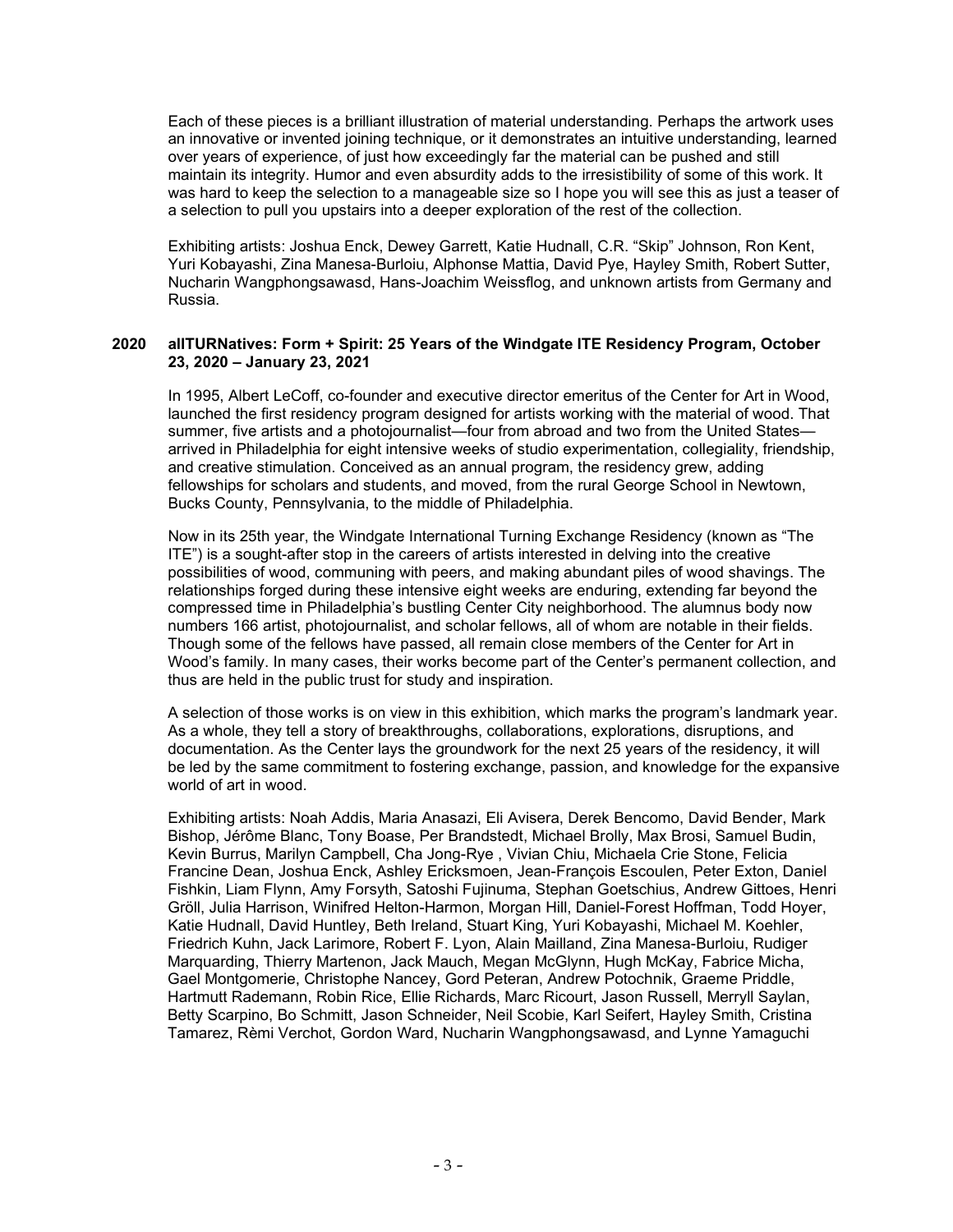#### **2020 Humaira Abid: Searching for Home, The Center for Art in Wood, February 7 – October 3, 2020. Organized by Bellevue Arts Museum, Bellevue, WA. Curator: Jennifer-Navva Milliken.**  The exhibition traveled to Contemporary Craft, Pittsburgh, April 9 – August 21, 2021

Humaira Abid (b. Lahore, Pakistan, active Seattle, WA) is well known for her unique visual language, which blends sculpture in wood with her twist on traditional Mughal miniature painting. Abid's occupation with woodcarving, a male-dominated field, reflects her commitment to challenging stereotypes. The beauty and mastery of her carvings of prosaic objects, ripe with subtext, belie the violence, cruelty, upheaval, and instability in society, especially that to which women are subject.

*Searching for Home* presents a human-scaled look at the worldwide refugee crisis focusing on the plight of women and girls, who make up a disproportionate percentage of the millions of people who have fled their home countries as a result of political conflict and strife, ethnic cleansing and persecution, domestic abuse, and crimes against humanity. The exhibition includes new works, including an interactive piece that encourages storytelling and the sharing of personal narratives.

### **2019 Making a Seat at the Table: Women Transform Woodworking, The Center for Art in Wood, October 4, 2019 – January 25, 2020. Guest curators: Laura Mays and Deirdre Visser**

All over North America and in all kinds of genres, women are making fantastic work in wood. Understanding that woodworking has historically been a male-dominated field, this exhibition showcases work by women that demonstrates the breadth of contemporary woodworking and the ways these makers are both expanding the edges of the field and holding down the center. *Making a Seat at the Table* presents a diversity of objects made with a diversity of intentions: from small-batch products to one-off works, representing a range of technical approaches and scales and referencing an approach to woodworking that is rooted in questions of craft, use, the body, and domesticity.

Exhibiting artists: Jennifer Anderson; Teresa Audet; Connie Chisholm; Vivian Chiu; Emma Chorostecki; Alex Clarke; Kate Davidson; Leigh Dotey; Heidi Earnshaw; Ashley Eriksmoen; Bec Evans; Annie Evelyn; Mollie Ferguson and Heather Trosdahl; Gail Fredell; Melanie Hamilton; BA Harrington; Katie Hudnall; Erin Irber; Laura Kishimoto; Yuri Kobayashi; Christine Lee; RH Lee and Would Works; Bowen Liu; Kristina Madsen; Sarah Marriage and A Workshop of Our Own; Heide Martin; Sarah Martin; Wendy Maruyama; Yvonne Mouser; Christy Oates; Jodie Prud'homme; SIOSI; Rosanne Somerson; Michaela Crie Stone; Tiny WPA and Building Heroes: Eve-Lena Pinder, Petra Floyd, and Muneerah Harris; Katrina Tompkins; Briana Trujillo; Hannah Vaughan; Sarah Watlington; Leslie Webb; Folayemi Wilson; Kimberly Winkle; Kat Wong

# **2019 allTURNatives: Form + Spirit 2019, The Center for Art in Wood, August 2 – September 21, 2019.**

Celebrating the 24th year of the International Turning Exchange Residency (ITE) program, the Center is proud to host the international artists, photojournalist and scholar who worked together for 2 months at the University of the Arts and explored new directions in their work. The culmination of this year's Windgate ITE program is the *allTURNatives: Form + Spirit* exhibition. This multidisciplinary exhibition presents each ITE Fellow's experience and growth by including objects produced before and during the program. Three-dimensional works are accompanied by photos and essays documenting the residency experience.

Exhibiting artists: Per Brandstedt, Artist (Sweden); Joshua Enck, Artist (NY, USA); Amy Forsyth, Sketch Journalist (PA, USA); John-Duane Kingsley, Scholar (MI, USA); Heide Martin, Artist (ME,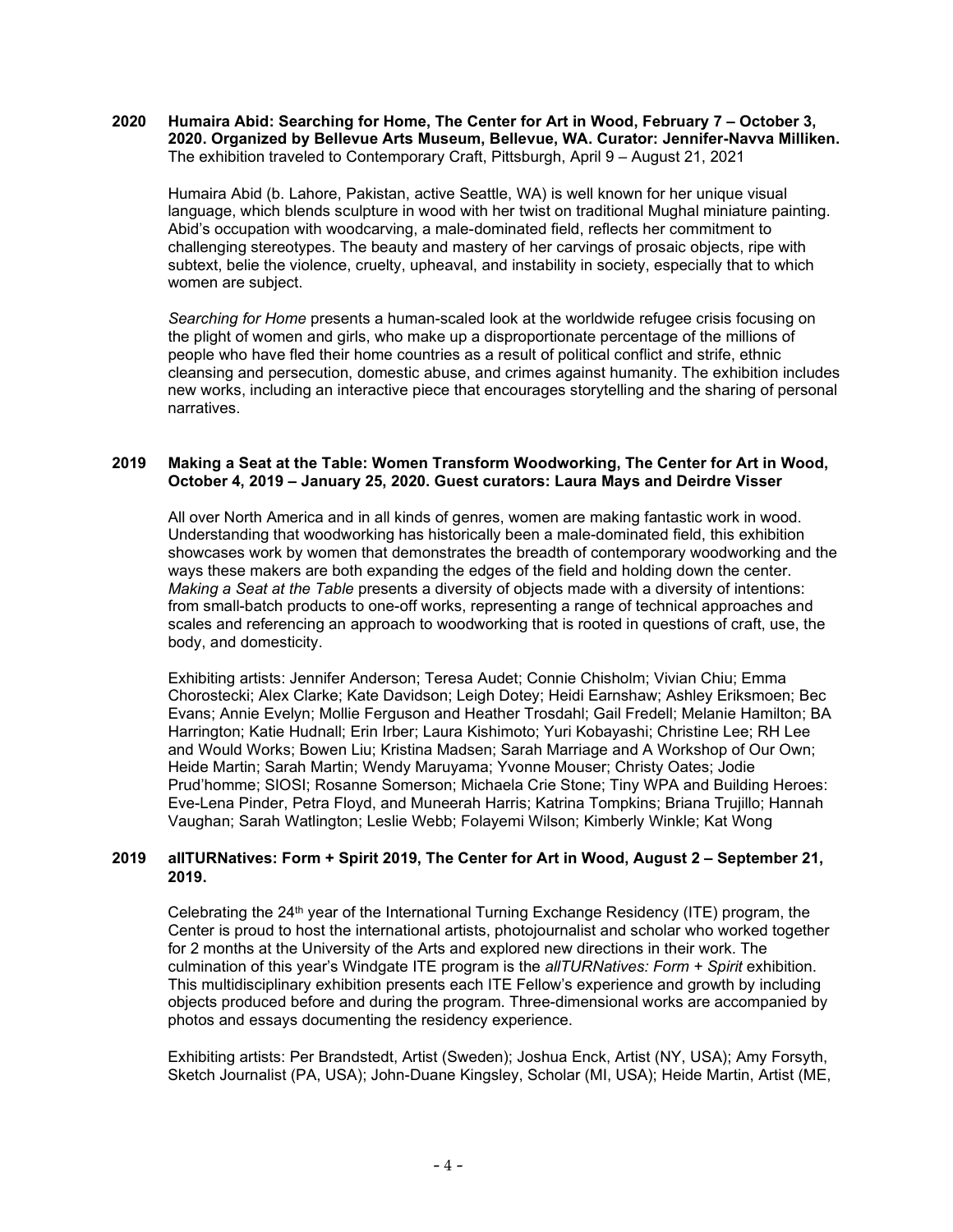USA); Hartmut Rademann, Artist (Germany); Ellie Richards, Artist (NC, USA); Jacob Zimmerman, Student Artist (DE, USA)

### **2019 Damien Davis: Color Cargo, The Center for Art in Wood, May 3 – July 20, 2019. Exhibition traveled to The Visual Arts Center of Richmond, September 6 – November 3, 2019. Curator: Jennifer-Navva Milliken**

Damien Davis (b. 1984) is a New York-based artist who explores historical representations of blackness by seeking to unpack the visual language of various cultures and to question how these societies code and decode representations of race. Using digital tools to shape layers of materials both natural and synthetic, Davis composes stories, told through a lexicon of graphic figures and shapes, that oscillate between the personal memories of the artist and chapters of human history. In *Color Cargo*, Davis examines the role of wood in the historical and current commercial transport of people and goods. Exploiting the seductive and subjective beauty of color and the power of color as a metaphor, Davis creates a deceptively appealing space for confronting bias and dehumanization in contemporary society.

TOUR: Visual Arts Center, Richmond, VA

Exhibiting artist: Damien Davis

# **2019 Moving Image Matters: Documenting and Performing Craft in Video, The Center for Art in Wood, May 3 – July 20, 2019. Curator: Jennifer-Navva Milliken**

The exhibition examines the use of video as a medium of expression and interpretation by craft makers for whom material is the anchor of their studio work. With easier access to equipment and distribution facilitated by the Internet and video-sharing platforms, makers turn increasingly to video as a medium for aestheticizing processes, exploring the poetics of materials, or acting out the gestures that facilitate making. These video works represent modes of thinking and approaches shared by makers of craft-based practices. They assert that making is as much about ideas as it is about objects.

Exhibiting artists: Hayami Arakawa, US; Roi Carmeli, b. Israel, active Scotland; Anat Golan, Israel; Phil Gray, Ts'msyen and Mikisew Cree; Ayumi Horie, US; Etsuko Ichikawa, b. Japan, active US; Jesse Beecher and Jack Mauch**,** US; Gina Siepel, US; Barb Smith, US; Coby Unger, US

# **2019 Pennsylvania Made: Local Forms in the Collection, The Center for Art in Wood, February 1 – April 20, 2019. Curator: Jennifer-Navva Milliken**

For the first time since moving to its current space in 2011, The Center presents an exhibition that shines a light on its Museum Collection, viewed through a regionally specific lens. Representing a range of approaches — from traditional to contemporary, functional to abstract — *Pennsylvania Made* gathers more than 100 works, including vessels, furniture, and sculpture, that show the myriad ways that wood inspires and motivates Pennsylvania artists and makers.

Exhibiting artists: Maria Anasazi, Todd Baldwin, Walter Balliet, Boris Bally, Ed Bosley, Michael Brolly, Jake Brubaker, Jay Brubaker, John Diamond-Nigh, Robert Dodge, Neil Donovan, David Ellsworth, Paul Eshelman, Amy Forsyth, Linton Frank, Giles Gilson, John Grass Wood Turning Company, Susan Hagen, Dave Hardy, Michael Kehs, Michael Koehler, Rebecca Kolodziejczak, Jack Larimore, Steve Loar, Alphonse Mattia, Joyce McCullough, Emil Milan, Michael Mode, Dennis Mueller, Thomas Nicosia, Daniel Ostrov, Robert Salmonsen, Joe Seltzer, Mark Sfirri, Palmer Sharpless, Joanne Shima, Frank Sudol, Lew Wackler, Jay Weber, Derek Weidman, Christopher Weiland, Norris White, John H. Williams and unknown artist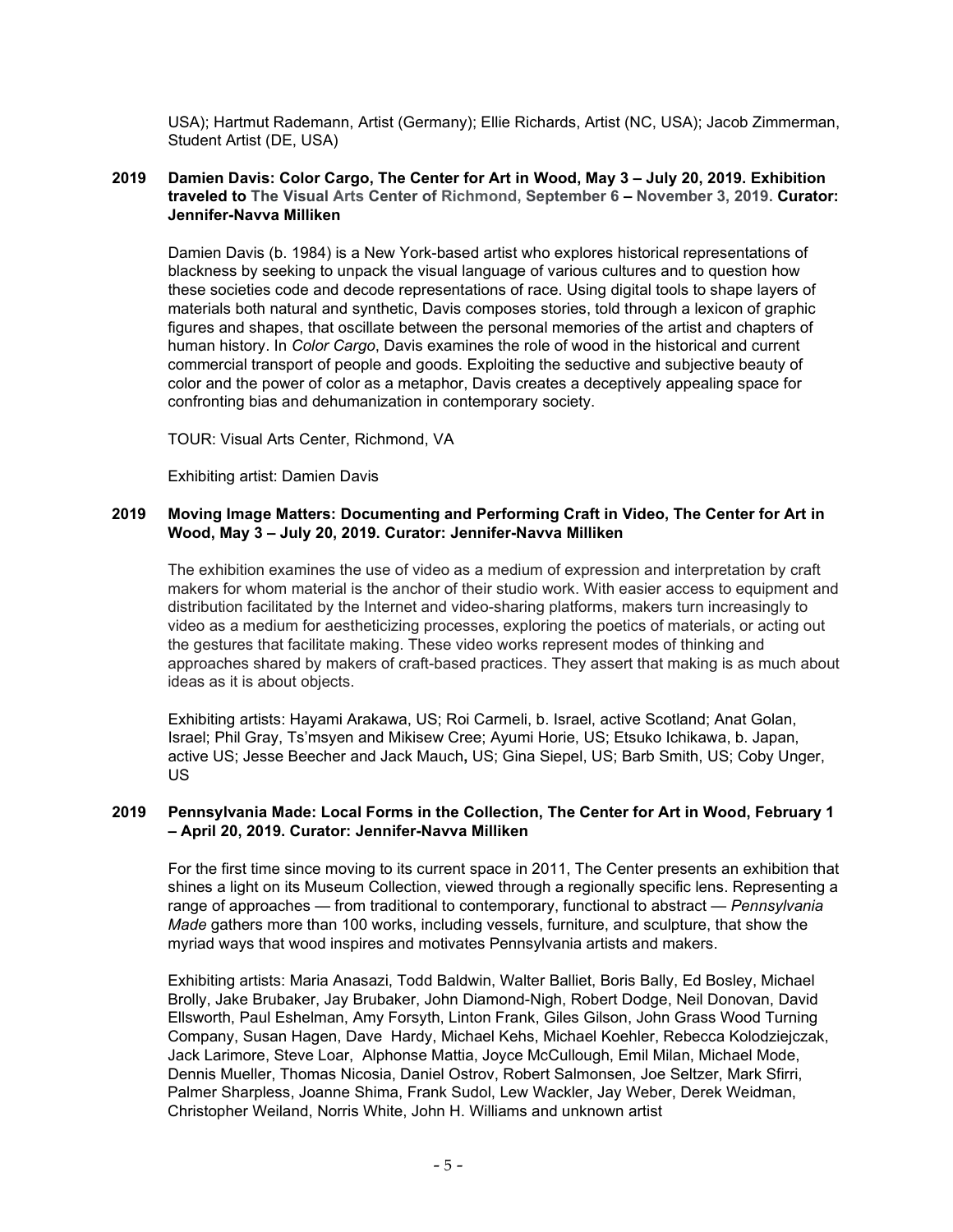# **2018** *Merryll Saylan: This is Your Life***, The Center for Art in Wood, November 3, 2018 – January 19, 2018. Guest Curator: Glenn Adamson**

Merryll Saylan began turning wood in the 1970s. At that time, she was one of few women practicing woodturning as an art form. Saylan's background in modern and contemporary design influenced her approach to wood, and unlike her contemporaries who gravitated toward exotic woods and distinctive grain patterns, she used wood as a blank canvas for creating compositions in color and texture. Her painterly approach lent a lyrical and poetic personal statement to her work, immediately setting her apart from her peers.

Glenn Adamson writes that Saylan's work draws "sometimes humorously, sometimes poignantly—from the world of everyday things….her objects dwell right in that interesting space between unremarkable normalcy and aesthetic transcendence, which we all inhabit all the time."

#### Exhibiting artist: Merryll Saylan

Additional works made by the following artists in tribute to Saylan: Sandy Huse, Linda Ferber, Sally Ault, Karen Freitas, Robyn Herman, Kay Liggett, Cindy Navarro, Donna Lauzon, Jolie Karno, Susan Rennie. Betty Scarpino, Kathy Knorr, and Suzanne Kahn.

### **2018 allTURNatives: Form + Spirit 2018, The Center for Art in Wood, August 3 – October 20, 2018**

Celebrating the 23<sup>rd</sup> year of the International Turning Exchange Residency (ITE) program, the Center is proud to host the international artists, photojournalist and scholar who worked together for 2 months at the University of the Arts and explored new directions in their work. The culmination of this year's Windgate ITE program is the *allTURNatives: Form + Spirit* exhibition. This multidisciplinary exhibition presents each ITE Fellow's experience and growth by including objects produced before and during the program. Three-dimensional works are accompanied by photos and essays documenting the residency experience.

Exhibiting artists: Cha Jong-Rye, Artist (Korea); Vivian Chiu, Artist (NY, USA); Morgan Hill, Artist, (NC, USA); Jack Mauch, Artist (MA, USA); Michael Puryear, Artist (NY, USA); Janine Wang, Student artist (NY, USA); Cristina Tamarez, Photojournalist (NY, USA); Seán Breen, Scholar (Ireland)

#### **2018** *Connie Mississippi: Circle of Time***, The Center for Art in Wood, May 4- July 21, 2018. Guest Curator: Miriam Seidel**

Connie Mississippi is known for the powerful and graceful turned-wood sculptures that position her among the important artists who have emerged through the contemporary wood-turning movement. This exhibition is an unusual form of retrospective, bringing together for the first-time examples of her notable turned-wood sculptures, along with paintings, newer sculptures and original artist books that illuminate her more well-known work. Together these works make a larger whole, unified by the artist's longstanding interests in dreams, nature, and spirituality.

Exhibiting artist: Connie Mississippi

# **2018 Seeing the Forest and the Trees: Winifred Helton-Harmon, The Center for Art in Wood, February 2 – April 7, 2018. Guest Curator: Ricardo Viera**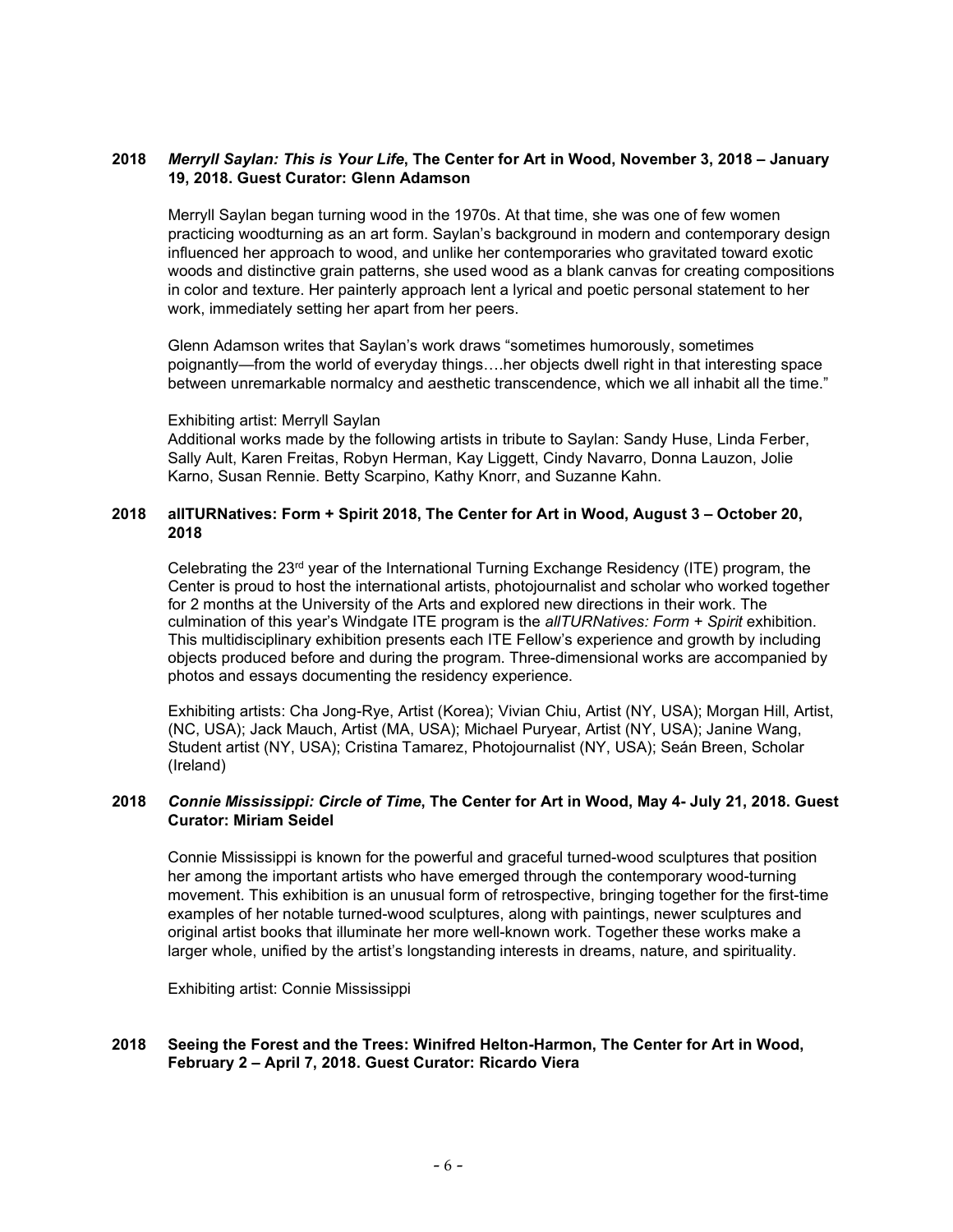In this multi-media installation photographer Winifred Helton-Harmon brings together large-scale photographic prints, sculptures, sounds, and videography to create an immersive experience for visitors. The exhibition juxtaposes photographs of living forests with devastation of woodlands caused by clearcutting—the forestry practice that first galvanized her work as a nature photographer. Her intellectual landscapes push visitors to confront the process of degradation in the natural world.

Exhibiting artist: Winifred Helton-Harmon

# **2017** *CRISS CROSS: ROBYN HORN / BRIAN DICKERSON,* **The Center for Art in Wood, October 27, 2017 – January 18, 2018. Guest Curator: Miriam Seidel**

Two artists who use wood as a primary material, but whose work has emerged out of different traditions, set their work in conversation here. Both have created new work for this exhibition in response to the other's practice that illuminates the intersections of texture and finish, paint versus natural surface, sculpture and painting, craft and fine art.

Exhibiting artists: Robyn Horn, Brian Dickerson

# **2017 Dean Pulver Bob Stocksdale International Excellence in Wood Awardee, The Center for Art in Wood, October 27, 2017 – January 18, 2018**

Supported by an anonymous donor, this award is presented annually to an emerging or midcareer artist whose work, like Stocksdale's, unites quality of craftsmanship and respect for materials. In recognizing his talent and vision, Albert LeCoff commented that Dean Pulver "creates pieces that are raw and honest, expressing the perfection in imperfection as monuments to our existence."

# **2017 allTURNatives: Form + Spirit 2017, The Center for Art in Wood, August 4 – October 14, 2017**

Celebrating the 22nd year of the International Turning Exchange Residency (ITE) program, the Center is proud to host the international artists, photojournalist and scholar who worked together for 2 months at the University of the Arts and explored new directions in their work. The culmination of this year's Windgate ITE program is the *allTURNatives: Form + Spirit* exhibition. This multidisciplinary exhibition presents each ITE Fellow's experience and growth by including objects produced before and during the program. Three-dimensional works are accompanied by photos and essays documenting the residency experience.

Exhibiting artists: Max Brosi, Artist (Ireland); Felicia Francine Dean, Artist (NC, USA); Daniel Fishkin, Artist (PA, USA); Anastasia Leto, Student Artist (MI, USA); Megan McGlynn, Artist (PA, USA); Jason Schneider, Artist (NJ, USA); Samuel Lang Budin, Photojournalist (NY, USA); Elizabeth Kozlowski, Scholar (FL, USA)

#### **2017 SMOOTH: Mangle Boards of Northern Europe & Contemporary Concepts, The Center for Art in Wood, April 21 – July 22, 2017. Guest Curator Jay Raymond**

*SMOOTH* presents an exhibition of mangle boards, largely unknown in our country, but widely used in the 16<sup>th</sup> to 19<sup>th</sup> century to smooth wrinkles from linen. The thirty-seven handcrafted mangle boards on view come from seven northern European countries. In conjunction with this exhibition, the Center invited twelve artists to produce new mangle boards. The project elicited a range of responses—from works that reflected the traditional motifs seen in this art form, to meditations on women's work and the current political upheaval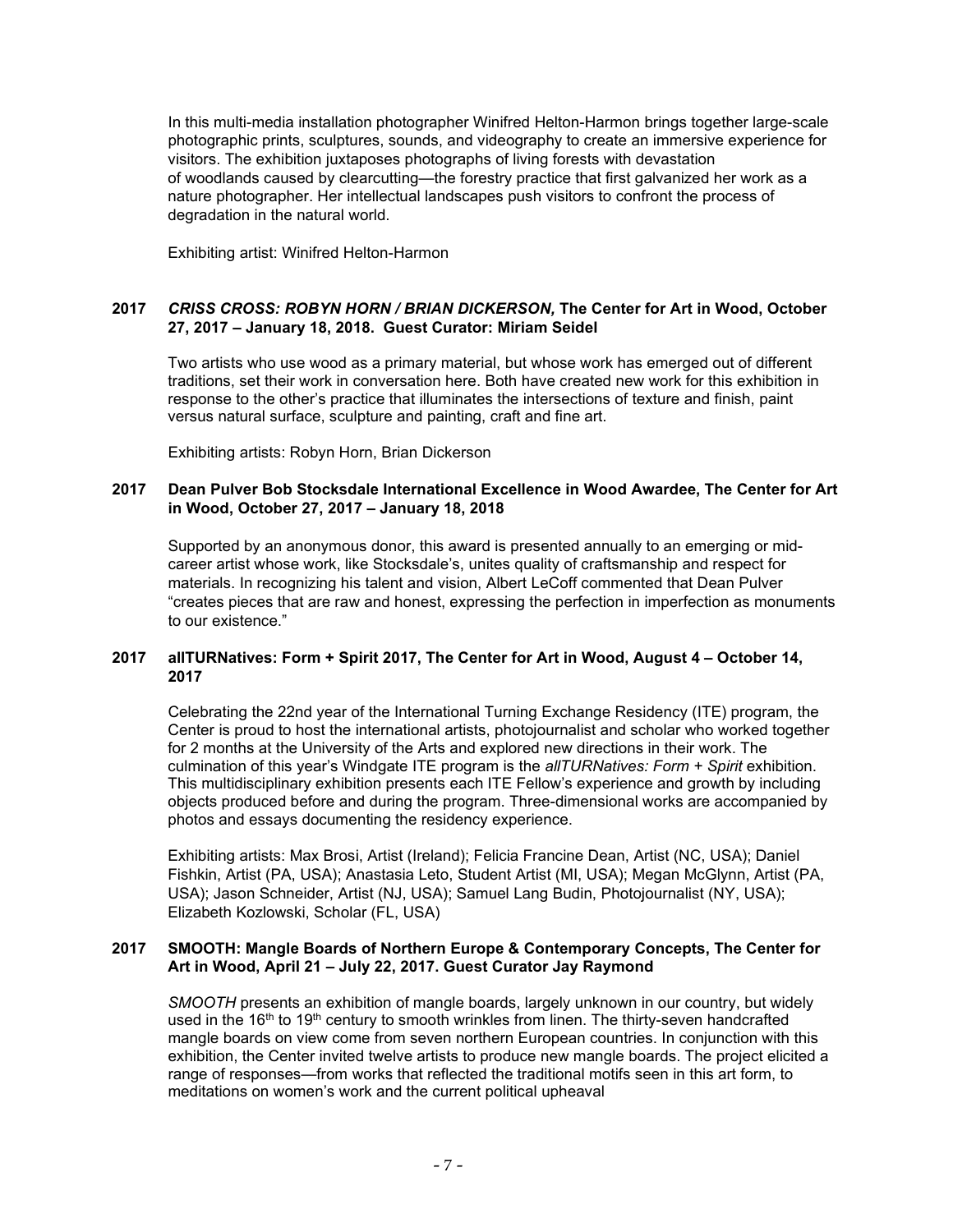Exhibiting artists: Melissa Engler and Graeme Priddle; Ashley Eriksmoen; Amy Forsyth; Michael Hosaluk; Katie Hudnall; Beth Ireland; Hilary Pfeifer; Merryll Saylan; Michael Scarborough; Betty Scarpino; Kimberly Winkle

### **2016** *Wood, Revisited***, The Center for Art in Wood, October 28, 2016 – April 8, 2017. Guest Curator: Anne Carlisle, Advisor: Glenn Adamson**

From multi-axis CNC to laser-cut reliefs and digital joinery, this exhibition examines the role technology has played in the work of wood artists over the last twenty years. Moving through junctures where design, mass production, and fine art meet, *Wood, Revisited* highlights the evolving nature of a medium by investigating the shifting boundaries of technique, the "tech aesthetic," and the play between designer, engineer, and artist.

Exhibiting artists: Jérôme Blanc; Wendell Castle; Jongrye Cha; Hunt Clark; Sebastian ErraZuriz; Dewey Garrett; Iftah Geva; Ahmed ElHusseiny, AE Superlab; Yuri Kobayashi; Christopher Kurtz; Joris Laarman; Bud Latven; Tom Loeser; David Nosanchuk; Ontwerpduo; Mike Rea; Gabriel Schama; Adrien Segal; Elisa Strozyk; Klara Varosy; and Alexander White

### **2016 allTURNatives: Form + Spirit 2016, The Center for Art in Wood, August 5 – October 15, 2016**

Celebrating the 21st year of the International Turning Exchange Residency (ITE) program, the Center is proud to host the international artists, photojournalist and scholar who worked together for 2 months at the University of the Arts and explored new directions in their work. The culmination of this year's Windgate ITE program is the *allTURNatives: Form + Spirit* exhibition. This multidisciplinary exhibition presents each ITE Fellow's experience and growth by including objects produced before and during the program. Three-dimensional works are accompanied by photos and essays documenting the residency experience.

Exhibiting artists: Ashley Eriksmoen, Artist (Australia); Amy Forsyth, Artist (PA, USA); Katie Hudnall, Artist (IN, USA); Michaela Crie Stone, Artist (ME, USA); Nucharin Wangphongsawasd, Artist (Thailand); Rebecca Kolodziejczak, Student Artist (PA, USA); Betty Scarpino, Photojournalist (IN, USA)

# *2016 On the Edge of Your Seat: Chairs for the 21st Century,* **Center for Art in Wood, May 6 – July 23, 2016. Jurors: Nora Atkinson, Jasper Brinton, Benjamin Colman, and Susie Silbert**

In partnership with The Furniture Society, the Center presented a juried exhibition of 45 contemporary chairs, benches, and stools. On view are sculptural, conceptual, functional (and the occasional dysfunctional) seating, reflecting the dramatic evolution of design from the storied history of chair-making in Philadelphia.

Exhibiting artists: Jennifer Anderson, Justin G. Bailey, Bob Brox, Stoel Burrowes, Sheri Crider & Nina Dubois, Alicia Dietz, John Jack R. Elliot, Dugan Essick, Adrian Ferrazzutti, Amy Forsyth, Jordan Gehman, Sophie Glenn, Tad Gloeckler, Doug Jones & Carrie Compton, Lauren Kalman, Patrick Kana, David Knopp, Beth Krensky, Joseph G. La Macchia, Jack Larimore, Po Shun Leong, Laura Mays, Christine Mei, Taiji Miyasaka & Darrin Griechen, Mira Nakashima, Christy Oates, Keunho Peter Park, Gord Peteran, Dean Pulver, Andrew Jay Rumpler, Fabiano Sarra, Matt Selnick, Mark Sfirri, Michaela Crie Stone, Joshua Torbick, Misha Volf, and Takahiro Yoshino

#### **2016 Wendy Maruyama: The wildLIFE Project, The Center for Art in Wood, February 5 – April 23, 2016**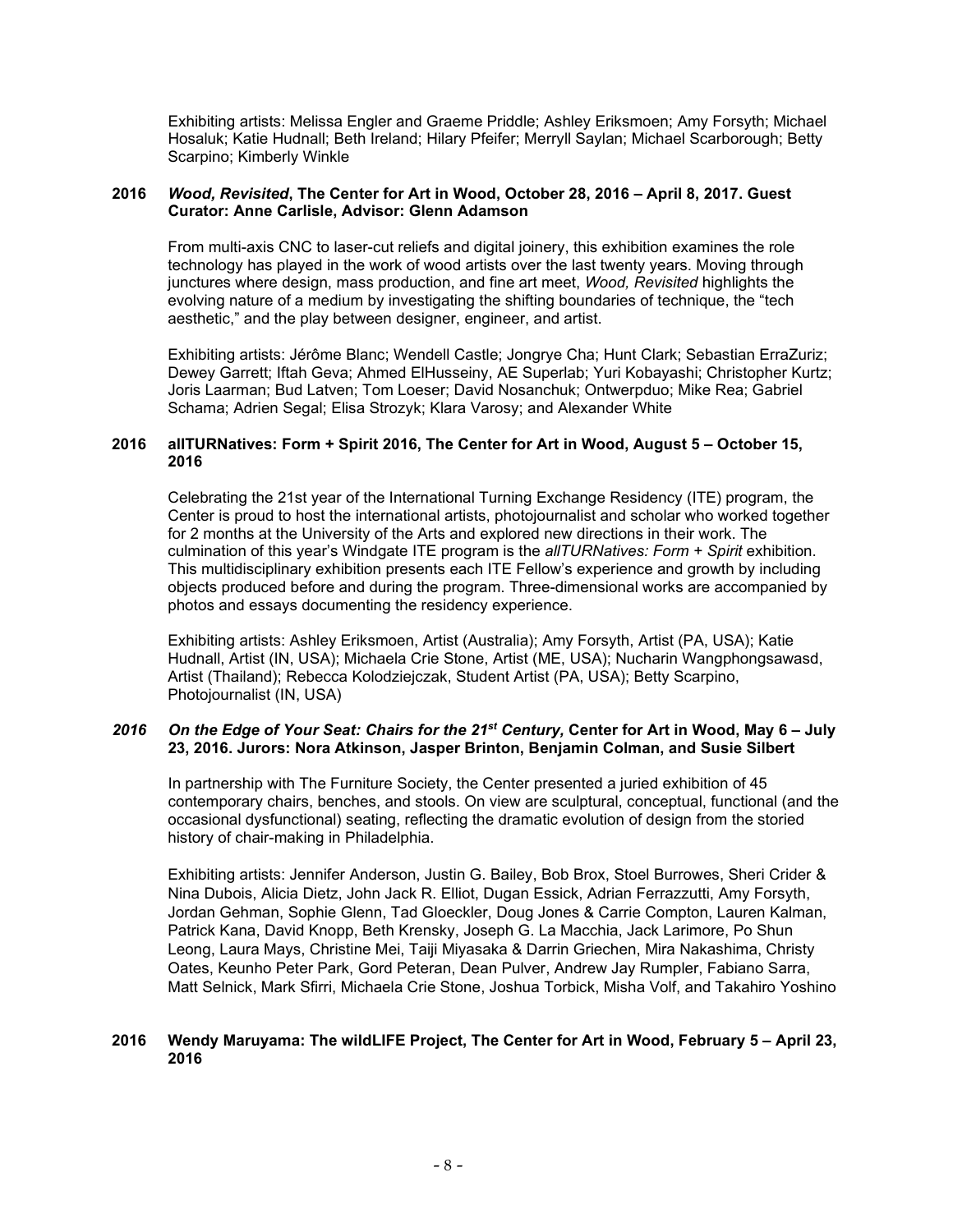*The wildLIFE Project* addresses poaching and the illegal ivory trade which has all but decimated the elephant and exemplifies the artist's shift beyond traditional studio craft and education, to advocacy. Elephants are memorialized in monumental form with sculpted heads ranging from 8 to 12 feet in height, and shrine-like cabinet forms. All create layers of sensory experience for the viewer as does the use of video, incense and a bronze bell - set to ring throughout the day.

*Wendy Maruyama: The WildLIFE Project* was organized by Houston Center for Contemporary Craft and curated by Elizabeth Kozlowski. The exhibition was made possible through generous support by the Windgate Charitable Foundation. The Center was the first stop on a national tour.

# **2016 Dorothy Gill Barnes and Dona Look: Beyond the Trees, The Center for Art in Wood, February 5 – April 23, 2016**

Dorothy Gill Barnes manipulates the limbs and bark of trees during their growth cycle and, in exciting new work, utilizes glass and tree elements to create a large scale, suspended necklace form. Dona Look weaves and sews white birch bark with silk thread into elegant, sleek vessel forms.

# **2015** *Art in Wood: Philadelphia's American Craft Council Fellows,* **The Center for Art in Wood, October 30, 2015 - January 16, 2016** and running concurrently: **Paul J. Smith Portraits: A Photographic Journal of Wood Artists**

As the Center for Art in Wood approaches its  $30<sup>th</sup>$  anniversary in 2016 we present a major exhibition of the Philadelphia American Craft Council (ACC) Fellows who work in wood and wood in combination with other materials. The exhibition includes furniture installations and small scale wearable sculptures and is part of a multi-venue series of exhibitions honoring ACC Fellows who have made a major impact in the Philadelphia region.

Exhibiting artists: Sharon Church, David Ellsworth, Michael Hurwitz, Bruce Metcalf, George Nakashima

Concurrent with *Art in Wood* the Center displays a selection of portrait photographs of studio craft artists and designers working in wood by Paul J. Smith, Director Emeritus of the Museum of Arts and Design. An ACC Honorary Fellow, Smith was awarded the ACC's 2009 Aileen Osborn Webb Award for Philanthropy in recognition of his contributions to the craft field.

# **2015 allTURNatives: Form + Spirit 2015, The Center for Art in Wood, August 7 – September 26, 2015**

Celebrating the 20th year of the International Turning Exchange Residency (ITE) program, the Center is proud to host the international artists, photojournalist and scholar who worked together for 2 months at the University of the Arts and explored new directions in their work. The culmination of this year's Windgate ITE program is the *allTURNatives: Form + Spirit* exhibition. This multidisciplinary exhibition presents each ITE Fellow's experience and growth by including objects produced before and during the program. Three-dimensional works are accompanied by photos and essays documenting the residency experience.

Exhibiting artists: Julia Harrison, Artist (WA, USA); Rex Kalehoff, Artist (NY, USA); Zina Manesa-Burloiu, Artist (Romania); Adrien Segal, Artist (CA, USA); Grant Vaughan, Artist (Australia); Seth C. Bruggeman, Scholar (PA, USA); Winifred Helton-Harmon, Photojournalist (PA, USA)

# **2015 Other Selections: Local Artists Respond to the Museum Collection, The Center for Art in Wood, May 1 - July 25, 2015**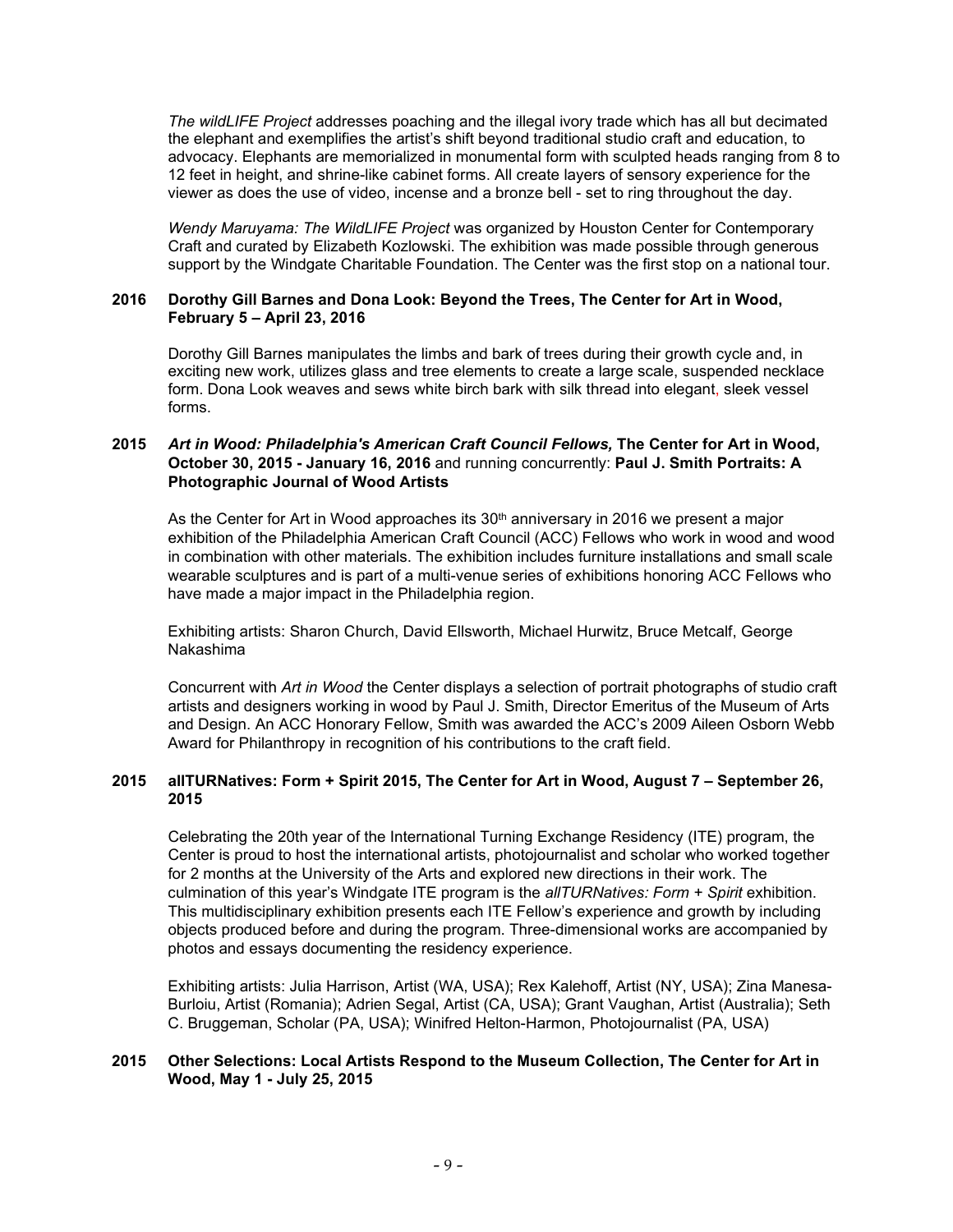The Center for Art in Wood embarks on new terrain in its collaboration with local artists who work in diverse media – drawing, sculpture, printmaking, video, and photography – everything, in fact, *except* wood. The 18 Philadelphia-based artists have selected one or more pieces from the Center's Museum Collection to serve as a point of departure for new artwork, including animation, kinetic sculpture, book art, and large-scale installations.

Exhibiting artists: Jaime Alvarez, Todd Baldwin, Timothy Belknap, Marc Blumthal, Mark Brosseau, Lewis Colburn, Patrick Coughlin, Marianne Dages, Christina P. Day, Leslie Friedman, Jason Gandy, James Johnson, Ryan McCartney, Alexis Nutini, Joanna Platt, Terri Saulin Frock, H. John Thompson, and Tamsen Wojtanowski

# *2015* **A Sense of Balance: The Sculpture of Stoney Lamar, The Center for Art in Wood, February 6 - April 18, 2015. Curated by Andrew Glasgow, and organized by Asheville Art Museum.**

William Stoney Lamar has contributed exceptional skill and vision to the world of wood turning for over 25 years. Stoney Lamar's sculpture is created primarily through a unique approach to multiaxial lathe work, giving his pieces a distinct sense of line and movement unlike other works of turned wood. He lets the shape, color and modeling of the wood determine a piece's finished appearance and employs paint and metal in his forms. Stoney Lamar is a founder of the American Association of Woodturners, teaches and lectures, and has served on the boards of the American Craft Council, The Center for Craft, Creativity & Design, and of the Southern Highland Craft Guild.

Exhibiting artist: Stoney Lamar

# **2014** *Rediscovering Emil Milan and His Circle of Influence,* **The Center for Art in Wood, November 7, 2014 – January 24, 2015. Curator: Jennifer A. Zwilling. Emil Milan Research Team: Phil Jurus, Barry Gordon, and Norm Sartorius.**

This exhibition explores the functional sculpture of Mid-Century Designer Craftsman Emil Milan alongside the work of artists he inspired. Studying sculpture among some of the most important artists of the post war period, Milan combined the artistic energy of Modern Art with his exceptional wood carving skills and a desire to make art for everyday life. His carved wooden objects for the home are works of art that represent the influence of Modern Design as well as a reverence for wood and the skills necessary to shape it. Through teaching and living a life dedicated to his art, Milan influenced countless artists. For the first time Milan's work are shown with the work of those who credit him with altering the course of their artistic lives. This landmark exhibition illuminates the career of this important, yet often overlooked, maker, and complete the circle of his influence.

Exhibiting artists: Emil Milan, John Sheridan, Wayne Raab, Andrew Willner, Rebecca Dunn Penwell, Tom Noone, Bill Chickillo, Karl Seemuller, John Young, Evelyn Yonkin, Joyce and Edgar Anderson, Craig Edelbrock, A.A.R., Machado, J. A. Valasquez, Angelo Monica, Barry Gordon, Phil Jurus, Norm Sartorius

# *2014* **Honoring Ron Fleming, The Center for Art in Wood, November 7, 2014 – January 24, 2015**

Since 1986 Ron Fleming has been an active participant in the history and growth of the Center. He helped to sculpt the Center's original mission, and also designed and executed the original logo. Early on, Ron's mastery of graphic design soon was reflected in his wood turned and carved vessels. Living in a home botanical garden, developed by his wife Patti, Ron soon started painting on his original wood sculptures. Now his works have been translated into sculptural, glass, and bronze of exquisite quality.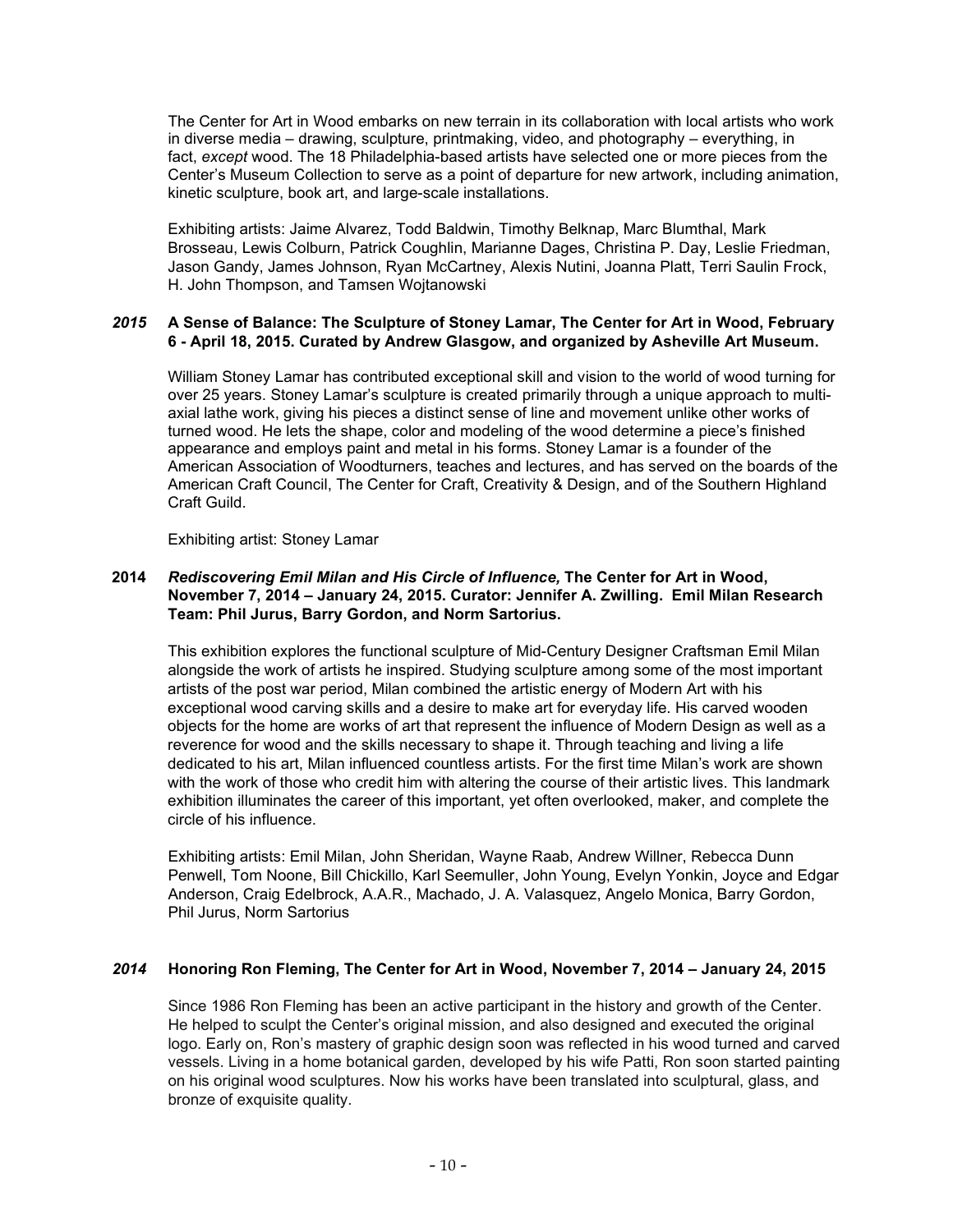Exhibiting artist: Ron Fleming

### **2014 allTURNatives: Form + Spirit 2014, The Center for Art in Wood, August 1 – October 25, 2014**

Celebrating the 19th year of the International Turning Exchange Residency (ITE) program, the Center is proud to host the international artists, photojournalist and scholar who worked together for 2 months at the University of the Arts and explored new directions in their work. The culmination of this year's ITE program is the *allTURNatives: Form + Spirit* exhibition. This multidisciplinary exhibition presents each ITE Fellow's experience and growth by including objects produced before and during the program. Three-dimensional works are accompanied by photos and essays documenting the residency experience.

Exhibiting artists: Eric Adjetey Anang, Artist (Ghana); Miriam Carpenter, Artist (PA, USA); Jordan Gehman, Artist (CA, USA); Reed Hansuld, Artist (Canada); Yuri Kobayashi, Artist (MA, USA); Maggie Jackson, Scholar (NY, USA); Amber Johnston, Photojournalist (PA, USA)

#### **2014 Challenge VIII /** *Bartram's Boxes Remix,* **The Center for Art in Wood, May 2 – July 19, 2014**

Three years in the making, *Bartram's Boxes Remix* was a collaborative project between the Center and Bartram's Garden. The exhibition was inspired by the work of 18th century explorer and botanist John Bartram, who designed boxes to hold seeds, plants and curiosities he gathered in the colonies to ship to his colleagues in England. After a rain storm devastated trees at Bartram's Garden, the Center put out a call to artists to incorporate pieces of the felled trees in sculptural objects and installations.

Essayist: Joel T. Fry, Curator: Bartram's Garden; Curator's Statements: Robin Rice, Independent Curator and Writer, Philadelphia; Jurors: Leah Douglas, Director of Exhibitions, Philadelphia International Airport, Joel T. Fry, Curator of Bartram's Garden, Mira Nakashima, who carries on Nakashima Studios, the furniture practice of her late father George Nakashima

Exhibiting Artists: Dixie Biggs & Ray Jones, Beth Feldman Brandt & Claire Owen, Michael Brolly, Sean Campbell & Kevin O'Dwyer, Benn Colker, Ally Crow, Paige Davis & Bird Ross, Neil Donovan & John Vahanian, Ron Fleming, Amy Forsyth, Donald Fortescue & Matthew Hebert, Satoshi Fujinuma, Dewey Garret, Nathan Hansen, Katie Hudnall, Rob Kingham, Jack Larimore, Steve Loar & Christina Cassone, Don Miller & Christopher Storb, Benjamin Neiditz & Zachary Webber, Gord Peteran, Hilary Pfeifer, Tom Rauschke, Fred Rose, Judith Rosenthal, Mitch Ryerson, Joshua Salesin, John and Paul Santoleri, Christopher Weiland, Leah Woods.

TOUR: Leigh Yawkey Woodson Art Museum, Wausau, WI; The Bascom: A Center for the Visual Arts, Highlands, NC; University Museum at IUP, Indiana, PA; Lehigh University Art Galleries, Zoellner Arts Center, Lehigh, PA; and Fuller Craft Museum, Brockton, MA

### **2014 David Stephens: Auguries of Idolatry***,* **The Center for Art in Wood, February 7 – April 19, 2014**

The exhibition showed four installations and a smaller sculptural work of nationally recognized sculptor David Stephens, who lost his vision as an adult practicing artist over a period of years. Explaining the title, Stephens says "The word 'auguries' as used by William Blake (1757–1827) means prophecy or divination." The visionary British poet, painter, and printmaker, Blake wrote about the sorcery and enchantment of idolatry in his poem "Auguries of Innocence." Working in wood, Stephens uses hugely oversized Braille "bumps" to address issues relating to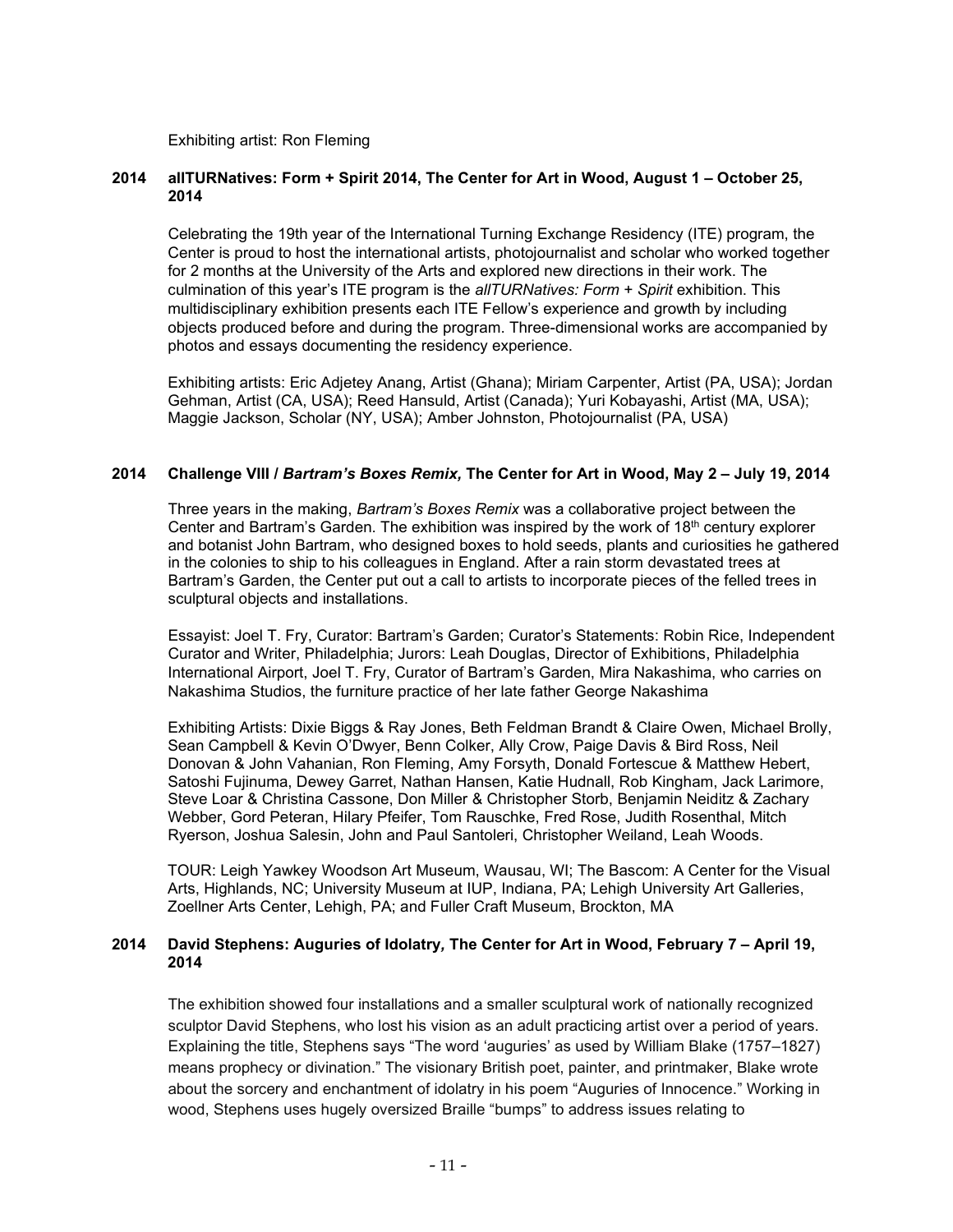communication. The shift in scale and consequent illegibility to both the sighted and the blind precipitates a shift in perception from one sensory focus to another. Stephens believes "Writing is symbols and many times I think that those symbols in and of themselves can become idols." This work illuminates the power and mutability of symbols.

Exhibiting Artist: David Stephens

# **2014 Roy Superior: Patent Models For a Good Life***,* **The Center for Art in Wood, February 7 – April 19, 2014**

The exhibition presented a visual biography of painter, sculptor, and wood worker Roy Superior, featuring his functional furniture, pen and ink drawings, and patent models of imaginary machines. "Roy had a voracious appetite for the world," said Leslie Ferrin of Ferrin Contemporary. "He observed, appreciated, considered, questioned, and ate well. Then he returned the favor. He invented, painted, carved, drew, sculpted, and venerated Italian food. The result of this good life was a collection of finely crafted furniture, sculpture, and drawings that reflects his philosophical mind, benevolent psyche, and humorous imagination."

The show includes several of Superior's miniature-scale sculptures. These meticulously executed pieces are made from wood, ivory, paper, paint, and clay. Many have moving parts – spinning wooden propellers or delicate flapping wings. In each, Superior sought to depict the inner workings of the common man, to expose some universal insight into human nature. His respectfully irreverent commentary breathes new life into old ideas in such pieces as "Peace Missile" and his shrines to ham, cheese, and truffles.

Exhibiting Artist: Roy Superior

# **2013 Shadow of the Turning: The Art of Binh Pho, The Center for Art in Wood, October 25, 2013 – January 18, 2014. Organized by Binh Pho & Kevin Wallace**

*Shadow of the Turning* is a traveling exhibition focuses on art, philosophy and storytelling of artist Binh Pho. Blending the mythic worlds of fairy tale, fantasy, adventure and science fiction, this exhibition creates a bridge between literature, art world approaches to concept and narrative, craft traditions and mixed media approaches. The story is "illustrated" using an exciting new body of work by Binh Pho, which combines woodturning, sculpture, painting and art glass.

Exhibiting Artist: Binh Pho

# **2013 Hogbin on Woodturning: Pattern from Process, The Center for Art in Wood Museum Store, September 19 – October 21, 2013**

The exhibition *Pattern from Process* presents objects created for the instructional publication titled *Hogbin on Woodturning* along with related material.

Exhibiting Artist: Stephen Hogbin

# **2013 allTURNatives: Form + Spirit 2013, The Center for Art in Wood, August 2 – October 12, 2013**

Celebrating the 18th year of the International Turning Exchange Residency (ITE) program, the Center is proud to host the international artists, photojournalist and scholar who worked together for 2 months at the University of the Arts and explored new directions in their work. The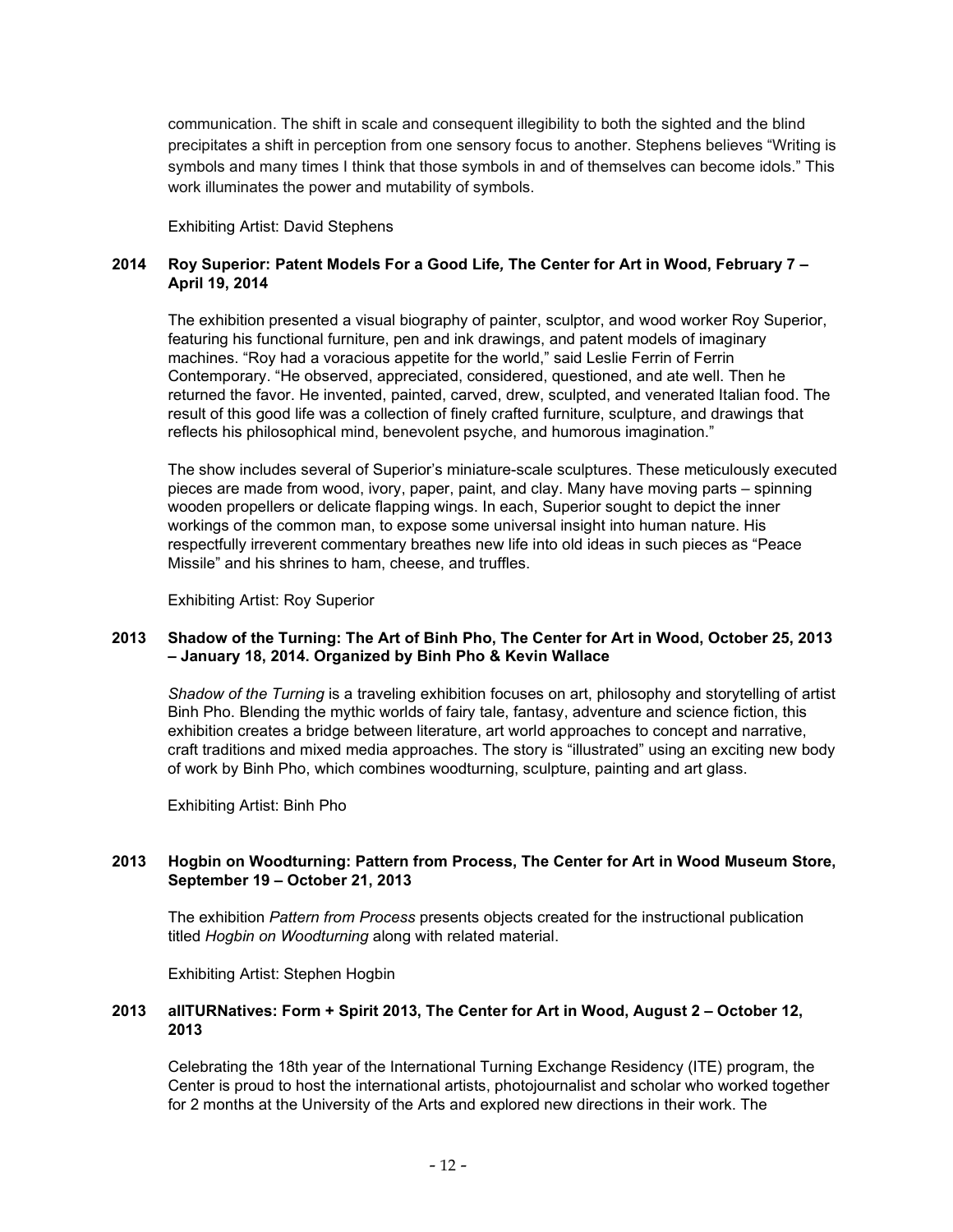culmination of this year's ITE program is the *allTURNatives: Form + Spirit* exhibition. This multidisciplinary exhibition presents each ITE Fellow's experience and growth by including objects produced before and during the program. Three-dimensional works are accompanied by photos and essays documenting the residency experience.

Exhibiting Artists: Ben Carpenter Artist (ID, USA); Gaynor Dowling Artist (England, UK); John Kelsey, Photojournalist (PA, USA); Heather Lineberry, Scholar (AZ, USA); Malcolm Martin, Artist (England, UK); Neil Turner, Artist (Australia)

# **2013 Susan Hagen: Social Studies, The Center for Art in Wood, June 07 – July 20, 2013. Curator: Robin Rice**

The exhibition presents an in-depth survey of recent work by Philadelphia artist Susan Hagen, which addresses themes of social awareness, personal identity and the human condition. Hagen's detailed, small-scale sculptures are constructed of carved wood (burned, bleached or painted) and mixed media, and her drawings employ conté and ink wash. Though her techniques are mostly traditional, she brings her perspective as a contemporary American woman to her studies of urban life and social issues. *Susan Hagen: Social Studies* includes four series of works, which were created over the last decade. Each body of work explores a part of society that is sometimes misunderstood, under-appreciated or marginalized.

Exhibiting Artist: Susan Hagen

# **2013 Mark Gardner: CALL – AND – RESPONSE, The Center for Art in Wood, March 1 – May 25, 2013**

CALL – AND – RESPONSE is a form of spontaneous verbal and non-verbal interaction between speaker and listener. This exhibition of new work produced by Mark Gardner during his Fall 2012 Windgate Artist in Residence at The School of Art + Design, Purchase College, was made with this back and forth dynamic between the artist and material. Gardner brought his own ideas to the fallen trees and they offered suggestions based on their size and shapes. Cuts were made and pieces removed from the trees which offered ideas of new forms. Sometimes these "drops" prove as interesting as the pieces they come from.

*CALL – AND – RESPONSE* was originally exhibited in the Richard & Dolly Maass Gallery at Purchase College, NY.

Exhibiting Artist: Mark Gardner

# **2013 Hans and Jakob Weissflog: Bordering on the Impossible, The Center for Art in Wood Museum Store, March 1 – May 25, 2013. Presented in association with Ray Leier of del Mano – A Gallery of Fine Contemporary Craft, LLC**

Father Hans Weissflog and son, Jakob Weissflog, share a shop and the mastery of their craft. Over twenty-five years, Hans has created a complex menagerie of turned, layered and pierced boxes. Jakob grew up observing and practicing, then trained under Hans and others. Now in his twenties, his architectonic works hover, suspend and complement with perfect geometry.

Exhibiting Artists: Hans Weissflog and Jakob Weissflog

# **2012** *YOUR PERSONAL HANG-UPS***, The Center for Art in Wood, November 2, 2012 – February 2, 2013. Curator: Gail M. Brown**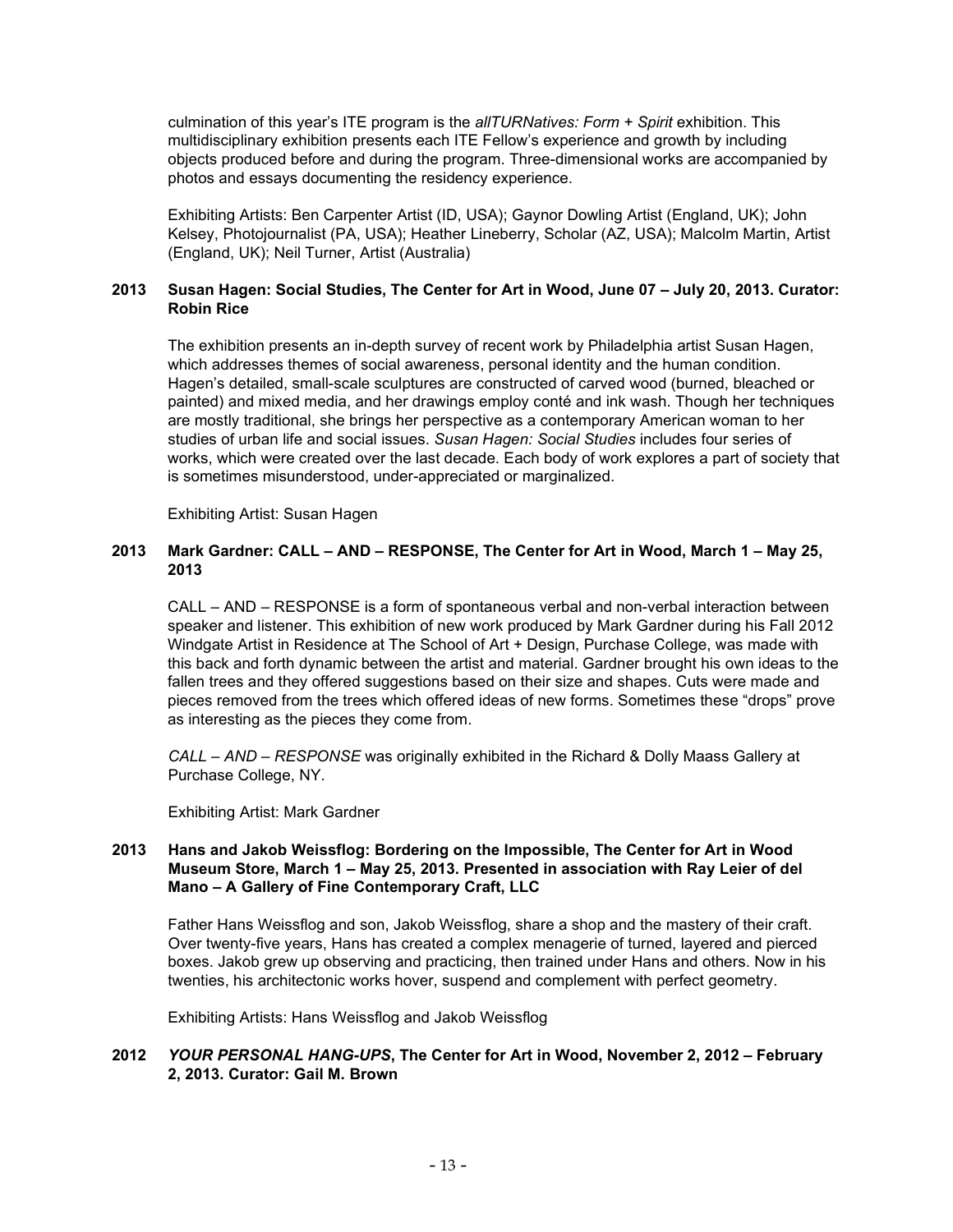Gail M. Brown asked artists to explore inventive forms inspired by their individual interpretation of "personal hang ups"- both as functional and conceptual ideas. Not to be confused simply with lifelong neuroses but suggested by practical considerations which serve functions in our daily lives, each maker responded with thoughtful, witty and unexpected alternatives for the containment of our material possessions.

Exhibiting Artists: Bonnie Bishoff and J.M. Syron, Christina Boy, Michael T. Brolly, Michael de Forest, Mark DelGuidice, Christine Enos, Ashley Eriksmoen, Brian Ferrell, Amy Forsyth, Rachel Fuld, Reagan Furqueron, Duncan Gowdy, Peter Handler, Thomas Huang, Katie Hudnall, Matt Hutton, Jack Larimore, Tom Loeser, Bob Marsh, Sarah Martin, Alphonse Mattia, Alison McLennan, Don Miller, Craig Nutt, Dean Pulver, Corey Robinson, Gabriel L. Romeu, Sylvie Rosenthal, Mitch Ryerson, Paul Sasso, Mark Sfirri, Tommy Simpson, Brent Skidmore, Travis Townsend, Steve Whittlesey, Kim Winkle, Leah Woods

# **2012** *Robin Wood's Cores Recycled***, The Center for Art in Wood, November 2, 2012 – February 2, 2013**

Robin Wood is an English pole turner and author, known for his historical and functional objects that help keep the tradition of pole turning alive and in front of the public. The leg-powered process Robin uses results in hundreds or thousands of solid, round chunks that get broken out of the center of the bowl at the last moment. The refuse of this process is known as a CORE. The CORES fundraiser was inspired by Robin's installation in The Center's *Challenge VII: dysFUNctional* exhibition (2008). He submitted a pile of cores, representing the remainders of bowls turned over a two-year period, and a video, documenting how bowl turning on his pole lathe results in heaps of cores.

The cores, of various woods, are unique in color, size and shape, depending on the interior shape and diameter of Robin's bowls. Many are hand-sized; a few are the size of two hands. Robin Wood donated 100 cores to be used for this exhibition and the Center sent out a core to select artists who have agreed to rework and turn the Core into a new piece of art.

Exhibiting Artists: Hayami Arakawa, Michael Bauermeister, Derek Bencomo, Garry Knox Bennett, Jérôme Blanc, Jon Brooks, Phil Brown, Zina and Sorin Burloiu, Michael de Forest, Luc Deroo, Neil Donovan, Peter Exton, Doug Finkel, Ron Fleming, Satoshi Fujinuma, Peter Harrison, Doug Haslam, Michelle Holzapfel, Richard Hooper, Beth Ireland, Michael Kehs, Max Krimmel, Simon Levy, Yoav Liberman, Robert Lyon, Gord Peteran, Michael Peterson, Hilary Pfeifer, Carl Pittman, Jeannette Rein, Gabriel Romeu, Randall Rosenthal, Jamie Russell, Joshua Salesin, Norm Sartorius, Merryll Saylan, Michael Scarborough, David Sengel, Michael Shuler, Jack Slentz, Brad Smith, Alan Stirt, Holly Tornheim, Neil Turner, Joel Urruty, Derek Weidman, Christopher Weiland, Kim Winkle, Robin Wood

# **2012 allTURNatives: Form + Spirit 2012, The Center for Art in Wood, August 3 – October 20, 2012**

Celebrating the 17th year of the International Turning Exchange Residency (ITE) program, the Center is proud to host the international artists, photojournalist and scholar who worked together for 2 months at the University of the Arts and explored new directions in their work. The culmination of this year's ITE program is the *allTURNatives: Form + Spirit* exhibition. This multidisciplinary exhibition presents each ITE Fellow's experience and growth by including objects produced before and during the program. Three-dimensional works are accompanied by photos and essays documenting the residency experience.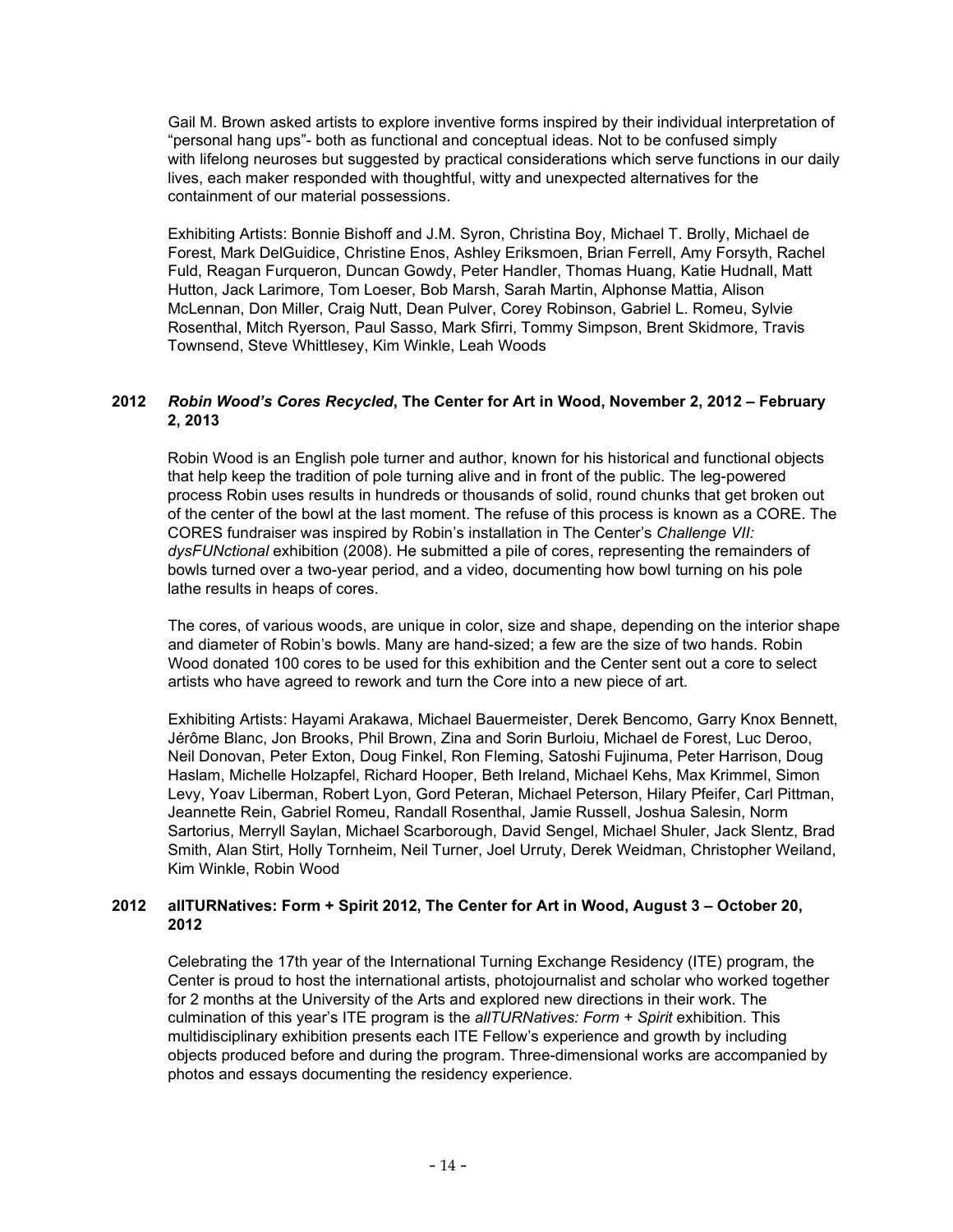Exhibiting Artists: Maria Anasazi, Artist (PA, USA); Sarah Archer, Scholar (PA, USA); Darrell Copeland, Artist (NC,USA); John Hallett, Artist (Australia); Michael M. Koehler, Photojournalist (PA, USA); Daniel Ostrov, Artist (PA,USA); Jeannette Rein, Artist (Australia)

# **2012 Hooked on Wood: The Allure of the Fish Decoy, The Center for Art in Wood, May 18 – July 21, 2012. Curator: Dick Walters, Adviser Gene Kangas**

Hooked on Wood, showcases modern wood fish decoys and highlights historical works as early as 3000 years ago. Today fish decoys are appreciated for their beauty as polychrome sculptures and are evaluated on their ability to move in the water to attract real fish. Over 100 fish decoys are on display: Ice spearing decoys – a handmade utilitarian tool, trophy fish – decorative piscatorial portraits, and folk sculpture.

Exhibiting Artists: George Aho, "Sonny" Bashore, Tony Bergias, Dennis Bertram, Garnet DeCou, A.J. Downey III, A.J. Downey IV, Reginald Edwards, Jessie Garrett, Ed Glinke, Marty Hanson, Lem Harsen, Troy Helget, Gail Hines, Leroy Howell, Leroy Howell, Leroy Howell, Burt Hyatt, Hans Janner, Sr., John Jensen, Thayne Johnson, Edward Kellie, Jerry LaBarge, Brad Lange, Larry Lange, Walter Lowery, Marcel Maloche, Ernest Maloche, R. Maloche, Charles Maloche, Marloche Family Elder, Ken Mayberry, Jay McEvers, Gerald Meshigaud, Scott Morrison, Ed Muringer, Jim Nelson, Tom Richards and Jim Nelson, Rod Osvold, John Peeters, Peltier Family, William Poupart, Harley Ragan, William J. "Jesse" Ramey, Al Reeg, Shaun Reeg, William Renaud, Mr. Renner, Harold Rickert, Andy Ripley, John Russell, Kirk Schnitker, Harry Seymour, Tom Singleton, Curt Soine, Tim Spreck, Bud Stewart, Maurice Stiff, Jack Welch, Rick Whittier, Marie Wingrove, Clarence Zielke, Fred J. Westendorf

# **2012 Life Aquatic, The Center for Art in Wood, May 18 – July 21, 2012**

In conjunction with *Hooked on Wood*, The Center invited six artists to exhibit work inspired by and in response to themes of sea life. Pulling inspiration from water, sea animals and plants the artists produced captivating sculptures, wall hangings, and even imaginative creatures that may lurk in the abyss.

Exhibiting Artists: Michael De Forest, Satoshi Fujinuma, Michael Hosaluk, Janel Jacobson, Merryll Saylan, and David Sengel

# **2011** *Turning to Art in Wood: A Creative Journey***, The Center for Art in Wood, November 4, 2011 – April 21, 2012. Curator: Gerard Brown**

Celebrating the 25th anniversary of the Wood Turning Center as it takes a new name—The Center for Art in Wood—and moves to an exciting new location among the art galleries in Old City. *Turning to Art in Wood* presents more than 100 exceptional art works from the Center's museum collection, showcasing acquisitions from its earliest beginnings to today. From extraordinary bowls, wall art and furniture to abstract sculptures and newly imagined forms, objects are grouped in "conversations"—asking viewers to consider them from new perspectives. An accompanying limited-edition portfolio publication tells the story of "the creative journey" of the Center's historic role in fostering worldwide recognition of the finest contemporary art in wood.

Essayists: Glenn Adamson, Elisabeth Agro, Gerard Brown, Richard T. Goldberg, Albert LeCoff, Robin Rice. Editor: Judson Randall.

Exhibiting Artists: Gianfranco Angelino, Boris Bally, Derek Bencomo, Garry Knox Bennett, Jérôme Blanc, Ed Bosley, Michael Brolly, Jake Brubaker, Kevin Burrus, Galen Carpenter, Art Espenent Carpenter, Dennis Carr, Michael Chinn, Frank E. Cummings, III, Mike Darlow, John Diamond-Nigh, Joe Dickey, Robert Dodge, Virginia Dotson, David Ellsworth, Darlys Ewoldt, Peter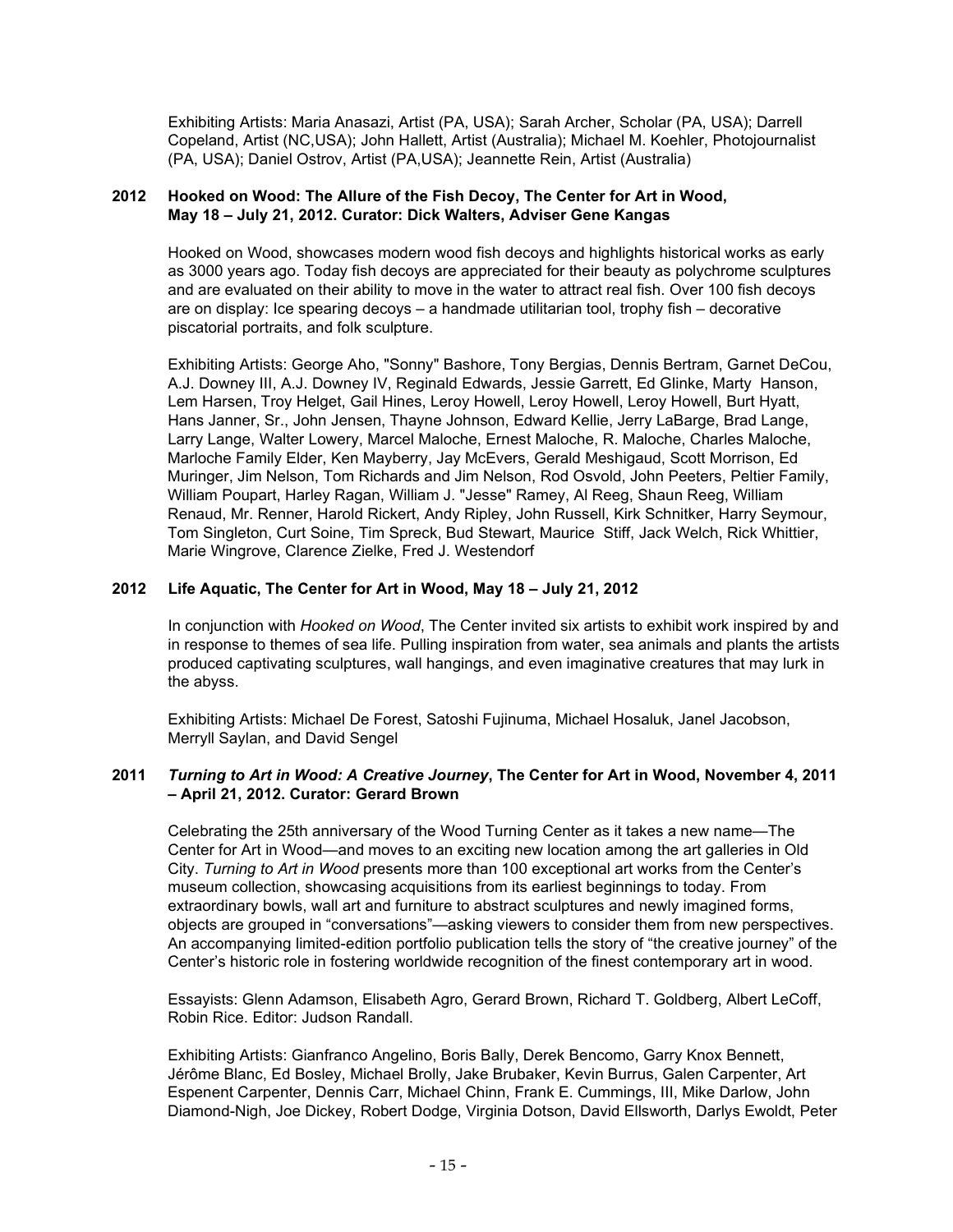Exton, Dogulas Finkel, Ron Fleming, Liam Flynn, Amy Forsyth, Dewey Garrett, Giles Gilson, Irene Grafert, Daniel Guilloux, Setu Hayasaka, Stephen Hogbin, Michelle Holzapfel, Richard Hooper, Robyn Horn, Todd Hoyer, Lynne Hull, Ted Hunter, C.R. (Skip) Johnson, Don Kelly, Stuart King, Max Krimmel, Stoney Lamar, Jack Larimore, Mark Lindquist, Melvin Lindquist, Robert F. Lyon, Wendy Maruyama, Hugh McKay, Connie Mississippi, Gael Montgomerie, William Moore, Ed Moulthrop, Phillip Moulthrop, Dale Nish, Rude Osolnik, Jim Partridge, Gord Peteran, Hilary Pfeifer, David Pye, Wayne & Belinda Raab, David Rogers, Jason Russell, Hap Sakwa, Merryll Saylan, Bo Schmitt, Neil Scobie, Karl Seifert, Lincoln Seitzman, David Sengel, Mark Sfirri, Palmer Sharpless, Joanne Shima, Alan Stirt, Bob Stocksdale, Robert Street, Del Stubbs, Roy Superior, Remi Verchot, Robin Wood

# **2011 allTURNatives: Form + Spirit 2011, Philadelphia Art Alliance, Philadelphia, August 5 – 28, 2011**

Celebrating the 16th year of the International Turning Exchange Residency (ITE) program, the Center is proud to host the international artists, photojournalist and scholar who worked together for 2 months at the University of the Arts and explored new directions in their work. The culmination of this year's ITE program is the *allTURNatives: Form + Spirit* exhibition. This multidisciplinary exhibition presents each ITE Fellow's experience and growth by including objects produced before and during the program. Three-dimensional works are accompanied by photos and essays documenting the residency experience.

Exhibiting Artists: Noah Addis, Photojournalist (PA, USA), Michael de Forest, Artist (OR, USA), Daniel Forrest Hoffman, Artist (PA, USA), Beth Ireland, Artist (MA, USA), Carl Pittman, Artist (NC, USA), Kimberly Winkle, Artist (TN, USA), Jennifer Zwilling, Scholar (PA, USA)

# **2011 Exotic Woods Metal Cutters and Dale Chase: Ornamental Turnings From The Walter Balliet Collection, Wood Turning Center, March 4 – July 23, 2011**

This exquisite selection from the Center's museum collection includes wood objects finely decorated via metal cutters fastened to historic ornamental lathes. The objects, recently donated to the Center by retired tool and die maker and ornamental turner Walter Balliet, of New Jersey, reflect decades of meticulous experimentation and collaboration by Balliet and friends. These masterpieces include over eighty precious hand-size boxes by the late M. Dale Chase of California, the largest comprehensive museum collection to date. Other historic pieces, by Balliet and the late Frank Knox, are complemented by contemporary ornamental turning by Fred Armbruster, Paul Cler, and Gorst duPlessis.

Exhibiting Artists: Fred Armbroster, Walter Balliet, M. Dale Chase, GB Cillcosky, Paul Cler, Gorst duPlessis, Dave Hardy, Frank Knox, Mark Krick, David Lindow, Kenneth Molitor, Lou Wackler, Steve White, Charles Wilcoxon, Ken Wurtzel, and Fred Yaxley Jr

#### **2011 Wood Turning Center Museum Collection Wood Turning Center, March 4 – July 23, 2011**

The objects presented in this exhibition are works from the Wood Turning Center's Museum Collection of Ornamental Turnings. Presented in the Museum Collection & Library Gallery.

Exhibiting Artists: Walter Balliet, M. Dale Chase, Gorst duPlessis, John Edwards, Dewey Garrett, Frank Knox, Dean Malcom, Joshua Salesin, John Sauer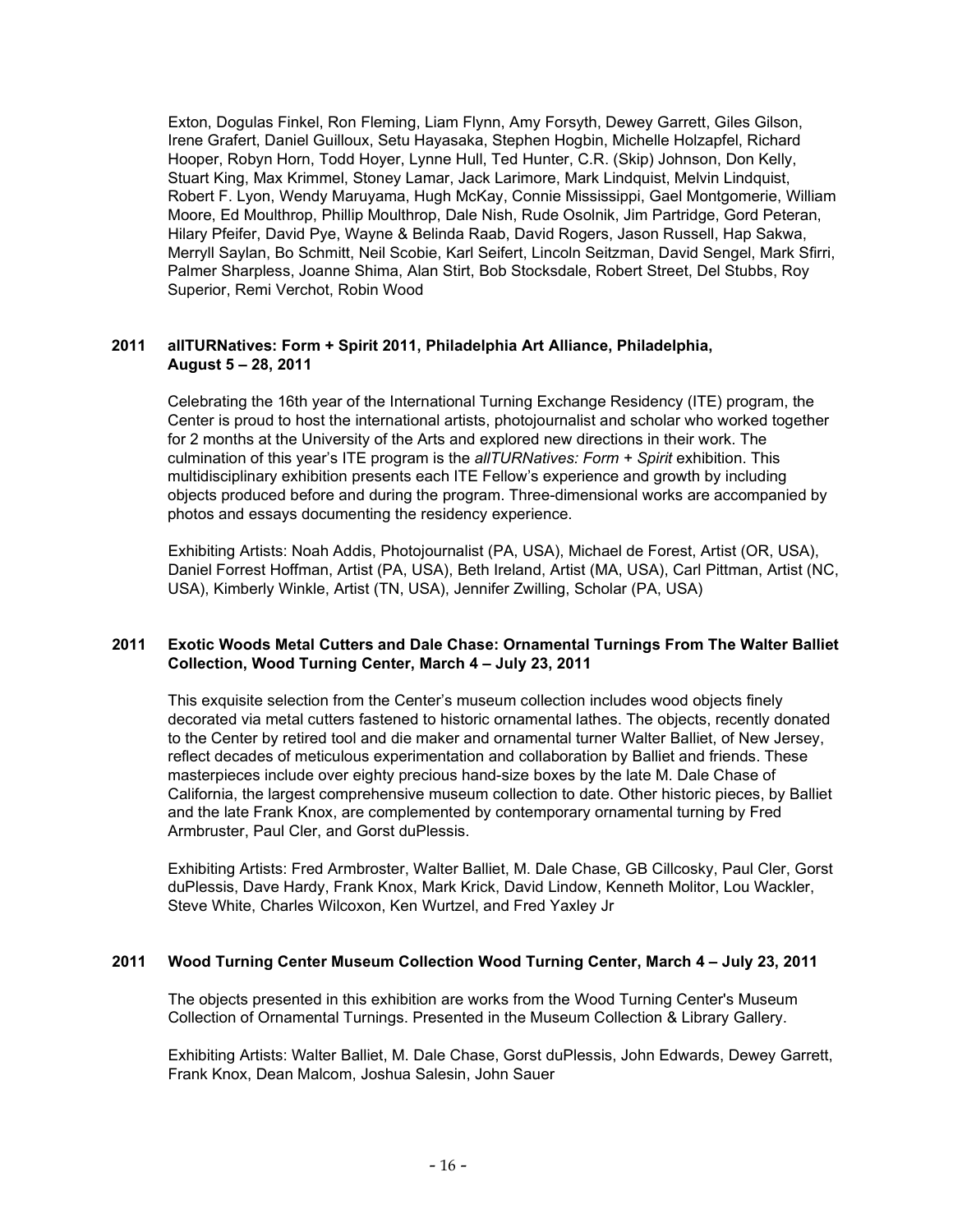# **2010** *Michael Peterson: EVOLUTION | REVOLUTION***, Wood Turning Center, November 5, 2010 – February 19, 2011, Organized by the Bellevue Art Museum. Curators: Michael Monroe and Stefano Catalani**

Organized by the Bellevue Arts Museum, this exhibition focuses on the artist's oeuvre for the past twenty years tracing his unique trajectory - an evolution from his early works heavily influenced by lathe-turned vessels - to current, revolutionary and fully realized sculptures, free from the influence of the lathe.

Exhibiting Artist: Michael Peterson

# **2010 Wood Turning Center Museum Collection. Wood Turning Center, November 5, 2010 – February 19, 2011**

The objects selected and on view from the permanent collection highlight themes behind *Michael Peterson: EVOLUTION | REVOLUTION* exhibition.

Exhibiting Artists: Michael Mode, George Peterson, Michael Peterson, Peter Petrochko, Norm Sartorius, Michael Shuler, Joel Urruty, and Siegfried Schreiber

# **2010 allTURNatives: Form + Spirit 2010, Wood Turning Center, August 6 – November 16, 2010**

Celebrating the 15th year of the International Turning Exchange Residency (ITE) program, the Center is proud to host the international artists, photojournalist and scholar who worked together for 2 months at the University of the Arts and explored new directions in their work. The culmination of this year's ITE program is the *allTURNatives: Form + Spirit* exhibition. This multidisciplinary exhibition presents each ITE Fellow's experience and growth by including objects produced before and during the program. Three-dimensional works are accompanied by photos and essays documenting the residency experience.

Exhibiting Artists: Stefano Catalani, Scholar (WA, USA), Luc DeRoo (Belgium), Jay Heryet, Artist (UK), David Huntley, Photojournalist (PA, USA), Wonjoo Park, Artist (South Korea), Karl Seifert, Photojournalist (PA, USA), Derek Weidman, Artist (PA, USA)

# **2010 Wood Turning Center Museum Collection, Wood Turning Center, August 6 – October 16, 2010**

2010 ITE Fellow Artists curated a selection from the Center's permanent collection presented in the Museum Collection & Library Gallery.

Exhibiting Artists: Jean-Francois Escoulen, Liam Flynn, Mark Gardner, Michael Graham, Dewey Garrett, Henri Groll, Todd Hoyer, Stephen Hughes, Alain Mailand, Thierry Martenon, Rüdiger Marquarding, Rolly Munro, Birgit Nass, Michael Peterson, David Pye, Marc Ricourt, David Sengel, Haley Smith, Remi Verchot, and Hans Joachim Weissflog

#### **2010** *Magic Realism: Material Illusions***, Wood Turning Center, April 2 – July 17, 2010. Curator: Robin Rice**

Organized by Philadelphia-based independent curator Robin Rice, this exhibition brought together 18 artists who create three-dimensional illusions characterized by ambiguity and often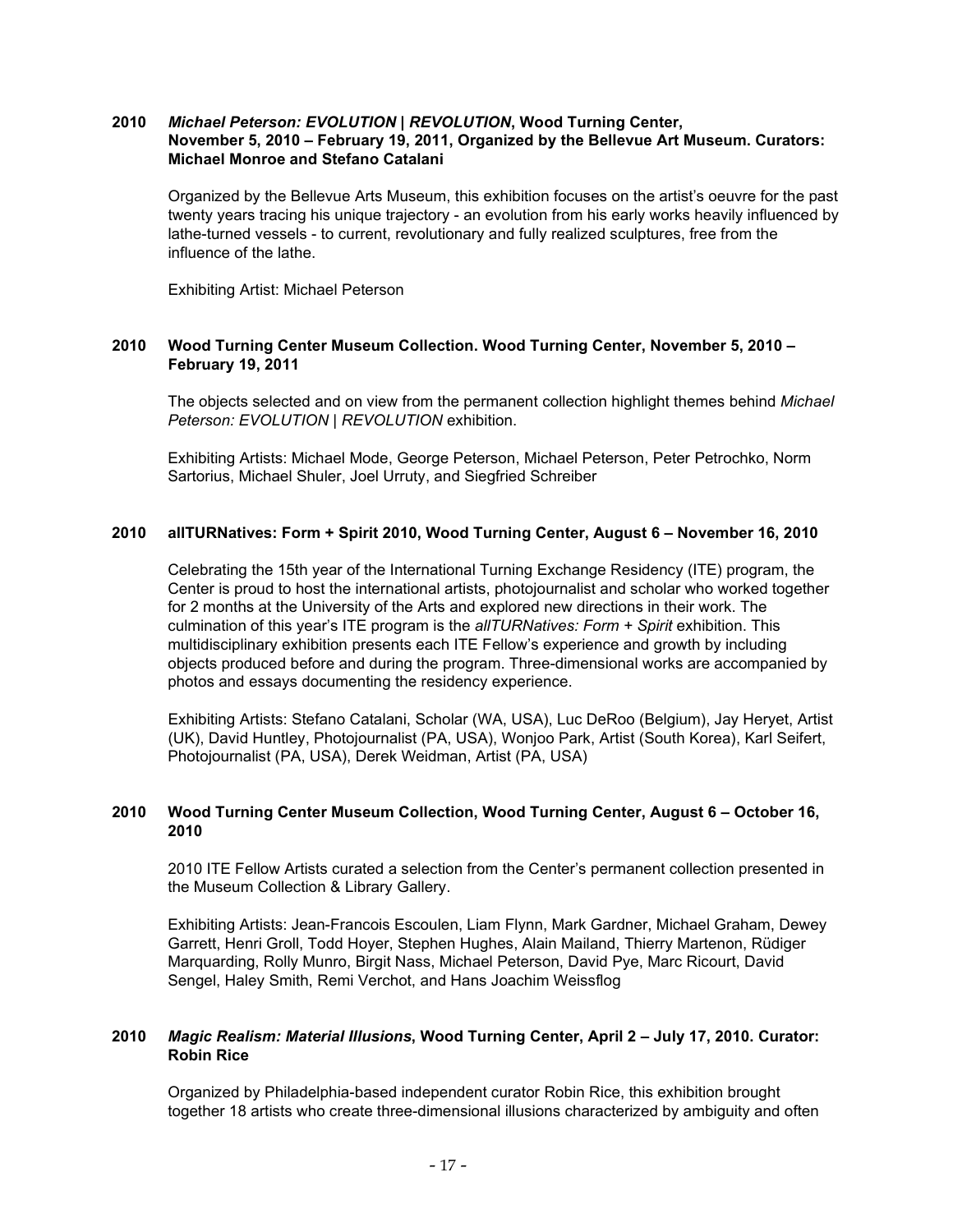playfulness. Each artist displays their individual technical mastery of wood, ceramic, clay, metal or glass as they combine a multitude of small truthful details into realities that are simultaneously believable and strange - impossible and valid. The eye dazzling magic is explored in representations of the artifacts of daily life, objects simultaneously mundane and filled with explicit and hidden meanings.

Exhibiting Artists: Ruth Borgenicht, John Cederquist, Tom Eckert, Susan Glasgow, Michelle Holzapfel, Ron Isaacs, Janel Jacobson, Ani Kasten, Greg Nangle, Randall Rosenthal, Dan Saal, Lincoln Seitzman, Eric Serritella, Richard Shaw, Brent Skidmore, Paul Stankard, David Wiseman and Xuti

# **2010 Wood Turning Center Museum Collection, Wood Turning Center. April 2 – July 17, 2010**

The object selected and on view from the permanent collection highlights themes behind *Magic Realism: Material Illusions*. Presented in the Museum Collection & Library Gallery.

Exhibiting Artists: Bob Chatelain, Paul Clare, Glen Elvig, Ron Fleming, Stephen Hogbin, Merryll Saylan, Hugh McKay, Gael Montgomerie, Wayne & Belinda Raab, Lincoln Seitzman, and Richard **Tuttle** 

# **2010 Contemporary Wood Art: Collectors' Selections, Wood Turning Center, February 5 – March 20, 2010. Curators: Stephen Keeble, Karen Depew, Dr. Jeffrey Bernstein, Dr. Judith Chernoff**

This exhibition highlights 87 works from the museum collection of the Wood Turning Center, curated by four preeminent mid-career art collectors. Stephen Keeble and Karen Depew and Dr. Jeffrey Bernstein and Dr. Judith Chernoff curated the exhibition along three focused themes: Wood, Decoration, and Sculpture. The range of objects reflects the evolution of each couple's collaborative collecting—from unadorned functional forms to decorated surfaces to complex sculptural work.

Exhibiting Artists: Ray Allen, Jérôme Blanc, Trent Bosch, Ed Bosley, Michael Brolly, Christian Burchard, Marilyn Campbell, M. Dale Chase, Michael Chinn, Clead Christiansen, Hunt Clark, Virginia Dotson, Malcolm Martin & Gayner Dowling, Addie Draper, David Ellsworth, Jean-Francois Escoulen, Doug Finkel, Liam Flynn, Dewey Garrett, Giles Gilson, Michael Graham, Henri Gröll, Jack Hanson, Louise Hibbert, Robyn Horn, Todd Hoyer, William Hunter, John Jordan, Peter Kovacsy, Dan Kvitka, Bud Latven, Mel Lindquist, William Livingston, David Lory, Bill Luce, Alain Mailland, Thierry Martenon, Hugh McKay, Michael Mode, Rolly Munro, Michael Peterson, Graham Priddle, David Pye, Marc Ricourt, Jason Russell, Hap Sakwa, Joshua Salesin, Norm Sartorius, Betty J. Scarpino, Siegfried Schreiber, Neil Scobie, Lincoln Seitzman, David Sengel, Michael Shuler, Jack Slentz, Hayley Smith, Gary Stevens, Alan Stirt, Bob Stocksdale, Del Stubbs, Remi Verchot, Hans Joachim Weissflog, and Malcolm Zander

# **2010 Wood Turning Center Museum Collection, Wood Turning Center, February 5 – March 20, 2010**

The objects selected in this exhibition are recent donations by Neil and Susan Kaye. Presented in the Museum Collection & Library Gallery.

Exhibiting Artists: Ray Allen, Galen Carpenter, Rod Cronkite, Virginia Dotson, Dan Kvitka, Bruce Mitchell, Barry MacDonald, Michael Mode, Gary Stevens. Alan Stirt, and Bob Stocksdale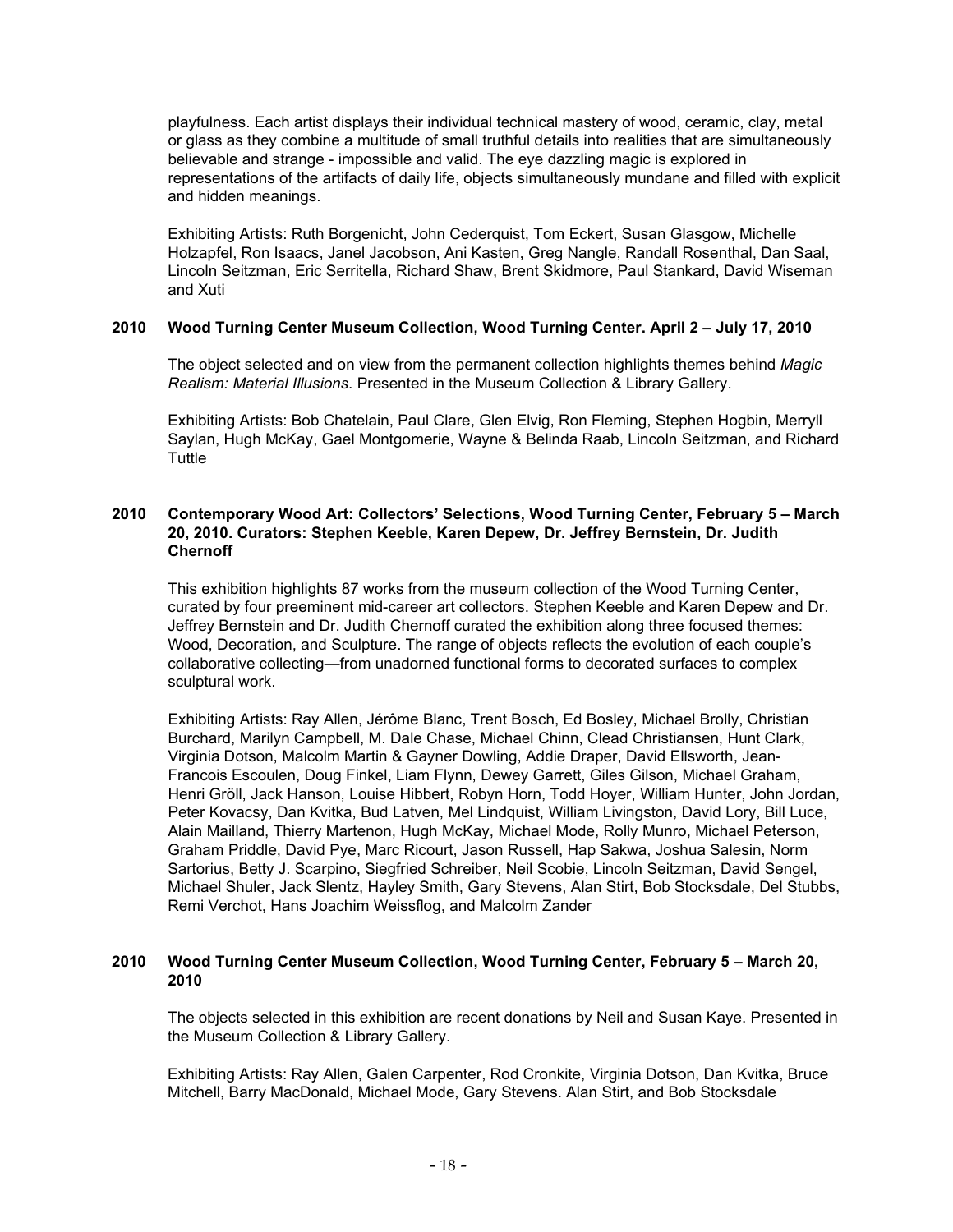# **2009 Steve Madsen: A World in Wood, Wood Turning Center, October 9, 2009 – December 19, 2009, extended to January 23, 2010, Organized by Grounds for Sculpture, Hamilton, NJ**

This exhibition is the first to present three decades of evolving work by playful wood artist Steve Madsen. The exhibition displays pure wood boxes created with the care of fine furniture through large colorful contemporary sculptures fit to separate rooms and vitalize whole buildings. Madsen is a self-taught woodworker who has received national acclaim for both his furniture and sculpture work. Best known for his meticulous multi-media inlay boxes with lidded compartments and drawers made in the 1970's and early 80's, Madsen's work has evolved into colorful sculptural and functional furniture pieces, taking from Art Deco design and Surrealist influences.

Exhibiting Artist: Steve Madsen

# **2009 Wood Turning Center Museum Collection, Wood Turning Center, October 9 – December 19, 2009, extended to January 23, 2010**

The objects and books presented in the Museum Collection & Library space are works by artists in the Center's permanent collection who showed in early craft shows with gallery artist Steve Madsen and inspired him. Presented in the Museum Collection & Library Gallery.

Exhibiting Artists: Hap Sakwa, Michael Graham, Mark Lindquist, David Ellsworth, Giles Gilson and Mel Lindquist

#### **2009 allTURNatives: Form + Spirit 2009, Wood Turning Center, August 7–September 19, 2009**

Celebrating the 14th year of the International Turning Exchange Residency (ITE) program, the Center is proud to host the international artists, photojournalist and scholar who worked together for 2 months at the University of the Arts and explored new directions in their work. The culmination of this year's ITE program is the *allTURNatives: Form + Spirit* exhibition. This multidisciplinary exhibition presents each ITE Fellow's experience and growth by including objects produced before and during the program. Three-dimensional works are accompanied by photos and essays documenting the residency experience.

Exhibiting Artists: Derek Bencomo, artist (HI, USA), David M. Bender, artist (NY, USA), Jérôme Blanc, artist (Switzerland), Robert Lyon, artist (SC, USA), Howard Risatti, scholar (VA, USA), Leah Woods, furniture maker (NH, USA), Terry Johnson, photojournalist (PA, USA), A.M. Weaver, photojournalist (PA, USA)

# **2009 In Balance: Wood & Metal, Wood Turning Center, May 1 – July 18, 2009**

In Balance: Wood & Metal showcases the distinctive talent of 5 American artists and their connection between two mediums- wood and metal. The artists in the wood field, specifically the wood turning field, have gradually moved beyond the solo use of wood to enhance the beauty, grain and its characteristic defects. We bring you this exhibition to express the endless possibilities wood encompasses as a medium, inspiration and starting point for sculpture.

Exhibiting Artists: Michael Chinn, Robyn Horn, Todd Hoyer, William Moore, and Mark Nantz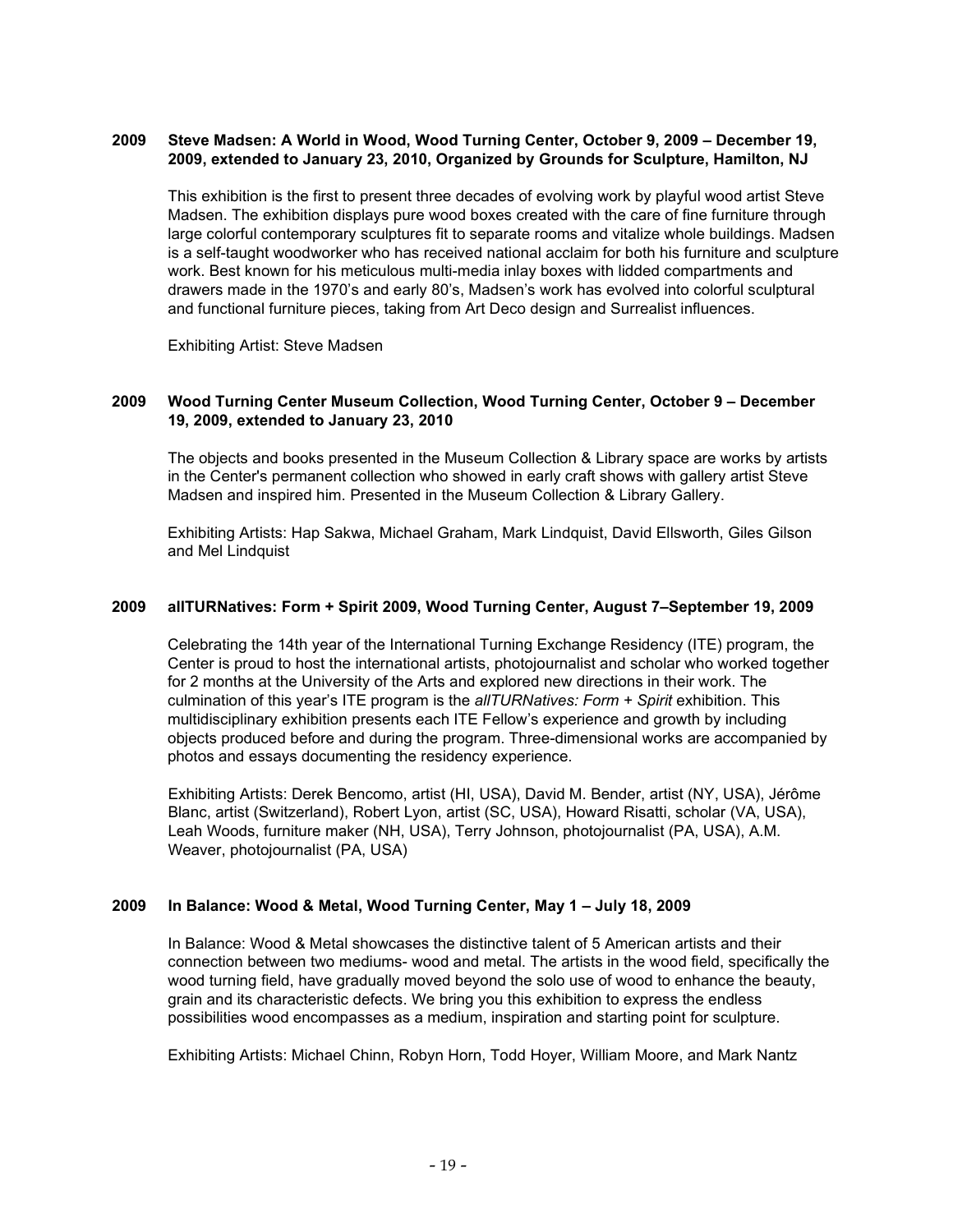# **2009 The Art of Opening: Bottles & Their Toppers, Wood Turning Center, May 1 – July 18, 2009. In collaboration with WheatonArts Glass Center. Curators: Boris Bally and Michael Hosaluk**

To push the frontiers of American and International Craft, the Wood Turning Center sent out a prospectus calling for original hand-made, limited production corkscrews and wine bottle stoppers. The Center recruited two internationally known artists, Boris Bally and Michael Hosaluk, as guest curators for this exhibition. Each juror reviewed the content, forms, materials and construction methods utilized in the corkscrews and bottle stoppers. This highly-imaginative exhibition is shown in conjunction with the Society of North American Goldsmiths (SNAG) annual conference, Revolution. The Wood Turning Center and Wheaton Arts and Cultural Center, Millville, NJ, partnered to work with local glass artists to create one-of-a-kind glass vessels inspired by each bottle stopper.

Exhibiting Artists: Sue Amendolara, Stevie B., Russell Baldon, Boris Bally, Kristin Beller, Harriete Estel Berman, Sara Brown, Andy Coperman, David Damkoehler, Cynthia Eid, Frankie Flood, Dewey Garrett, Tucker Garrison, Robert M. Hawkins, Matthew Hollern, Ed Kelle, Yuri Kobayashi, Victoria Lansford, Melissa Lovingood, Kenneth MacBain, Tony Marsh, Tom Muri, Paulette Myers, Natalie Nirdlinger, Hilary Pfeifer, Renato Phillip, Linda Savineau, Adrien Segal, Amanda Stark, Robert Sutter, James Thurman, Deb Todd Wheeler, Greg Wilbur, Mike Yager, and Stephen Yusko

# **2009 Selections from The Collection: Donations by Bruce Kaiser & Joe Seltzer, Wood Turning Center, March 6 – April 11, 2009**

Due to the generosity and commitment of Bruce Kaiser and Joe Seltzer, the Center showcases samples of the recent donations of 120 wood turned and carved objects to the Center's permanent collection. From each of Kaiser's and Seltzer's private collection, this body of work encompasses a timeframe between 1981 and 2004 - showing 69 American and international wood artists from 8 countries. In addition, the Center has invited each artist to select a piece produced within the past two years to exhibit alongside his or her past work. This ambitious undertaking provides an inside look at the artists' individual development within the field.

Exhibiting Artists: Ray Allen, Gianfranco Angelino, Norris White, Betty Scarpino, Ed Bosley, Phil Brown, Christian Burchard, M. Dale Chase, Buzz Coren, Tony Boase, David Ellsworth, Judy Ditmer, Virginia Dotson, Addie Draper, Gorst du Plessis, Kellly Dunn, David Ellsworth, David Ellsworth, Jean-Francois Escoulen, Melinda Fawver, Patti Fleming, Linton Frank, Mark Gardner, Dewey Garrett, Giles Gilson, Andrew Gittoes, Ray Faunce, Beth Gordon, Daniel Guilloux, Joel Gulker, Susan Hagen, David Hardy, Stephen Hogbin, Richard Hooper, Robyn Horn, Todd Hoyer, Lynne Hull, William Hunter, Mark Krick, C.R. "Skip" Johnson, John Jordan, Michael Kehs, Ron Kent, Stuart King, Bonnie, Klein, Dan Kvitka, Peter Lamb, Bud Latven, David Lory, Dean Malcom, Terry Martin, John Mathews, Hugh McKay, Fabrice Micha, Johannes Michelsen, Michael Mocho, Michael Mode, Philip Moulthrop, Christophe Nancey, Liam O'Neill, Nikolai Ossipov, George Peterson, Michael Peterson, Peter Petrochko, Graeme Priddle, Jason Russell, Norm Sartorius, Jon Sauer, Betty Scarpino, Eli Searce, Heinrich-Andreas Schilling, Bo Schmidt, Neil Scobie, Lincoln Seitzman, Joe Seltzer, David Sengel, David Sengel, Mark Sfirri, Jack Shelly, Jack Slentz, Hayley Smith, William Smith, Dennis Stewart, Bob Stocksdale, Maria van Kesteren, Remi Verchot, Norris White, and John Williams

# **2008** *Challenge VII: dysFUNctional***, Wood Turning Center, October 3, 2008–January 17, 2009**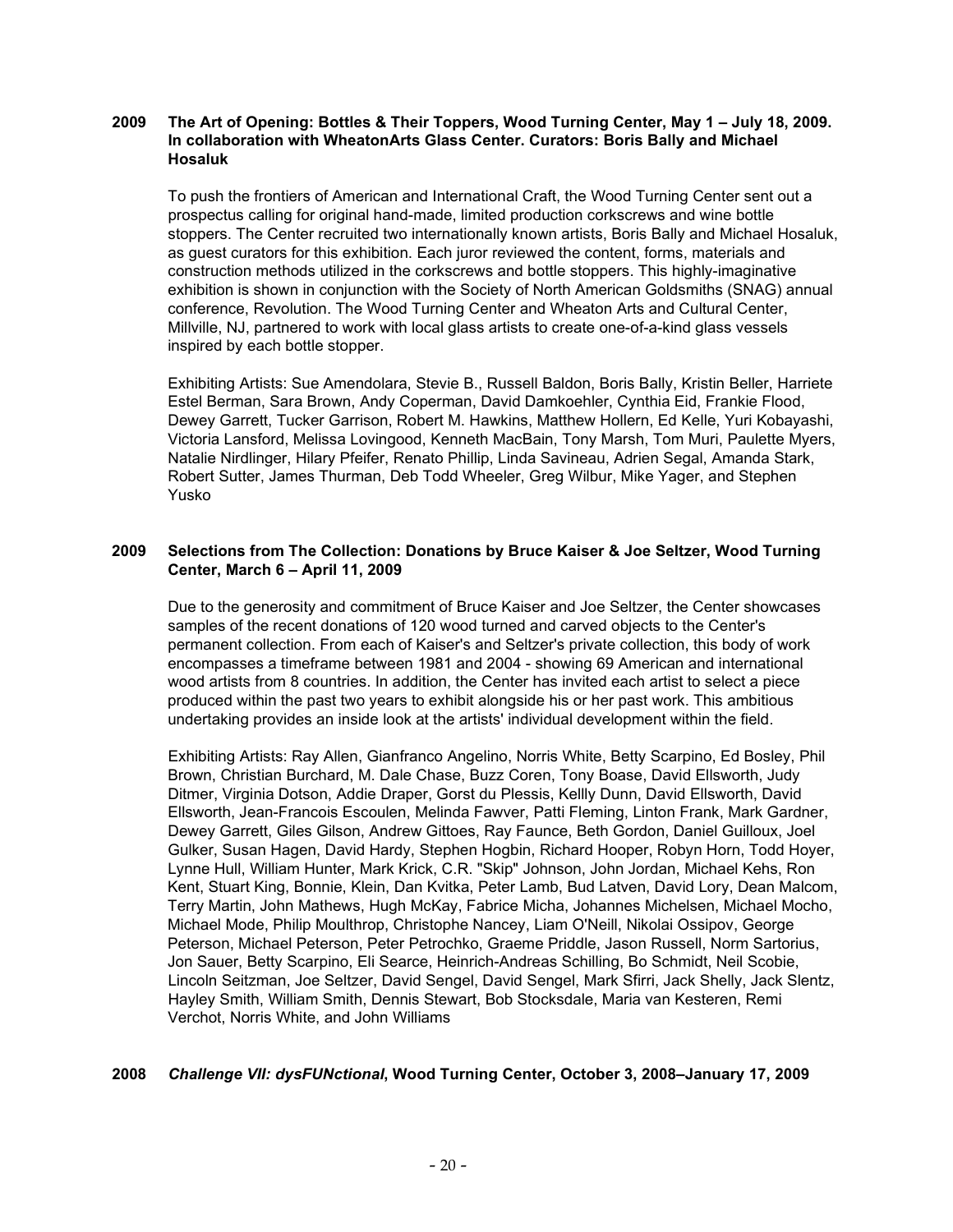*Challenge VII: dysFUNctional* showcases contemporary wood art that subverts, satirizes, or burlesques function. *Challenge VII* continues the series initiated by the Center in 1987 with the mission to challenge artists to free themselves to create the piece of unique and unexpected work that they never take time to make. The exhibition creates visual dialogue between objects and videos that never were intended to be together. The 33 works by 30 artists are persuasive in content, form, surface and movement, and evoke humor, curiosity and suspicion.

Exhibiting Artists: Gianfranco Angelino, Hayami Arakawa, Jerry Bennett, Michael Brolly, Michael de Forest, Claudia Deschu, Robert Ellsworth, Peter Exton, Doug Finkel, Ron Fleming, Dewey Garrett, Jordan Gehman, Richard Hooper, Jack Larimore, William Leete, Yoav Liberman, Jennifer Marsh, Pascal Oudet, Gord Peteran, Binh Pho, Joey Richardson, Andrew Potocnik, Francisco Salas, Norm Sartorius, Mark Sfirri, Michael Stadler, Dan Strothers, Robert Sutter, Eugene Tanski, and Robin Wood.

Jurors: Cecil Baker, Marsha Moss, Richard Torchia, Ricardo Viera Essayist: Robin Rice. Editor: Judson Randall

TOUR: Houston Center for Contemporary Craft, Houston, TX; Lehigh University Art Galleries, Zoellner Art Center, Bethlehem, PA; Fine Arts Center Gallery, Montgomery County Community College, Blue Bell, PA; Southern Alleghenies Museum of Art, Loretto, PA; Bucks County Community College, Newtown, PA; and Erie Art Museum, Erie, PA

# **2008 allTURNatives: Form + Spirit 2008, Wood Turning Center, August 1–September 13, 2008**

Celebrating the 13th year of the International Turning Exchange Residency (ITE) program, the Center is proud to host the international artists, photojournalist and scholar who worked together for 2 months and explored new directions in their work. The culmination of this year's ITE program is the *allTURNatives: Form + Spirit* exhibition. This multidisciplinary exhibition presents each ITE Fellow's experience and growth by including objects produced before and during the program. Three-dimensional works are accompanied by photos and essays documenting the residency experience.

Exhibiting Artists: Jason Busch, Scholar (PA, USA), Hunt Clark, Artist (TN, USA), Peter Exton, Artist (NY, USA), Satoshi Fujinuma, Artist (Japan), Stephan Goetschius, Artist (NJ, USA), Peter Oliver, Artist (New Zealand), Martina Plag, Artist (PA, USA), and Vincent Romaniello, Photojournalist (CA, USA)

TOUR: University of the Arts, Philadelphia

# **2008** *Collaborations at the Echo Lake Conferences: The First Ten Years***, Wood Turning Center, June 6–July 19, 2008**

"Learning through Sharing" is what Echo Lake is all about. In this exhibit, ten years of experimental objects created collaboratively in a shared workshop over one long weekend are featured. The idea is to bring a diverse group of people together for several days with few expectations other than that the artists will work collaboratively and creatively.

Exhibiting Artists: Eli Avisera, Michael Brolly, Lynne Eshleman Brolly, Thomas Buchner, Jon Burns, Jim Byrne, Marilyn Campbell, Christian Delhon, Robert Dodge, George Dubinsky, Jean-Francois Escoulen, Ray Faunce, Doug Finkel, Tom Gall, Hank Geisenhoner, Laurent Guillot, Susan Hagan, Dave Hardy, Louise Hibbert, Bud Hohlfield, Michael Hosaluk, Peggy Hudson, Mike Kagan, Mike Kehs, Rick Kehs, Mark Krick, Frederich Kuhn, Dave Lancaster, Jack Larimore,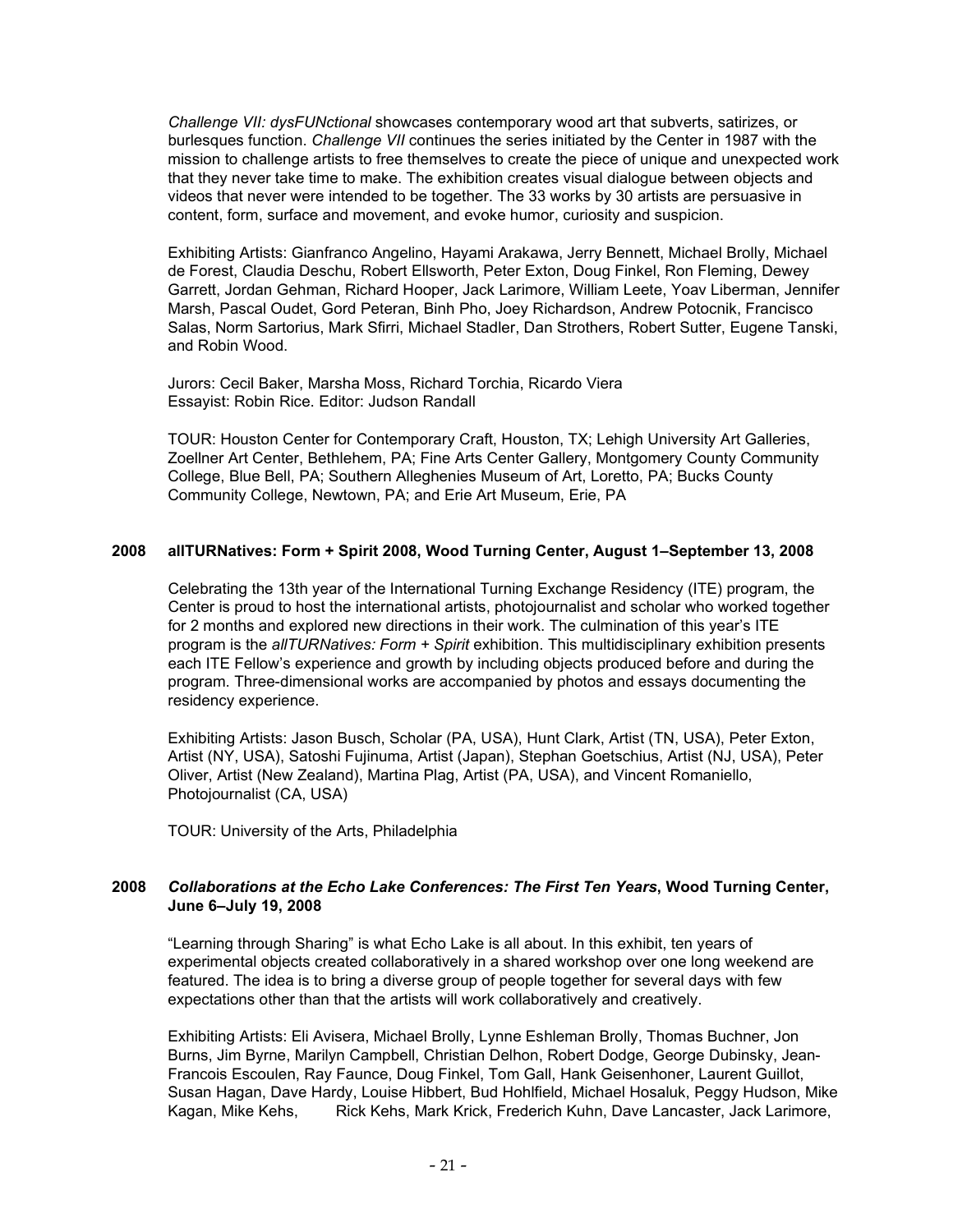Ted Lott, Rob Malinowski, Sean Mannix, Rüdiger Marquarding, John Mathews, Michael Mocho, Joyce McCullough, Nic Messina, Jim Neff, Hilary Pfeifer, Binh Pho\ Andrew Potocnik, Richard Preston, Maggie Robinson, David Rodgers, John Rodgers, Chris Rogahn, Ed Ryan, Merryll Saylan, Betty Scarpino, Eli Scearce, Neil Scobie, Joe Seltzer, David Sengel, Mark Sfirri, Jack Shelly, Joanne Shima, Bill Smith, Joe Smoyer, Chris Snyder, Phil Snyder, Dave Souza, Ric Stang, Ward Stevens, Bil Sticker, Jo Stone, Mike Tanner, Marcus Tatton, Don Thompson, Dick Tuttle, Linda VanGehuchten, Remi Verchot, Jacques Vesery, Gordon Ward, Phil Wall, Derek Weidman, Doug Weidman, Norris White, John Williams, and Anthony Yakonik

# **2008 Civilization as They Knew It: Work by Stephen Paulsen, 1963–2008, Wood Turning Center, April 4–July 19, 2008**

"Civilization as They Knew It" offers a retrospective of Californian Stephen Paulsen's evolving work, from fifteen years old to the current work created with his son, Ulysses, a glassblower. Stephen's infamous wall pieces create stories of ancient times through the interior architecture of fictional tombs. The viewer shares a window on this world through the descriptive titles that begin - then drop - the short story about each piece. Other wall pieces recall museum-like cabinets of curiosities. "Civilization as They Knew It" is the objects and crypts found in Stephen Paulsen's mind.

Exhibiting Artist: Stephen Paulsen

# **2008 7 Visions: Wood as Fiber, Wood Turning Center, March 7 – May 17, 2008**

This exhibition takes a different look at the tree in wood art. What happens to bark? What happens if parts of the wood grain are removed with sandblasting? What if the wood is stitched back together to form a new form? These are some of the questions that seven artists featured in this exhibition tackle as they show different views of how a tree is shown and used in wood sculpture.

Exhibiting Artists: Dorothy Gill Barnes, Michael Brolly, Markku Kosonen, Dona Look, Bill Luce, Debra Sachs, and Jack Slentz

# **2008 Rose-Engines and Kings: Contemporary Ornamental Turning, Wood Turning Center, February 1 – March 22, 2008**

*Rose Engines and Kings* features delicate, intricately textured objects created by specialty artists using century-old machines. Ornamental turning stems from the 1600s when European kings appointed highly skilled artists with specialty lathes to create the finest treasures in ivory and exotic materials for their personal collections. This exhibition, curated by long-time ornamental turner Jon Sauer of California, showcases the exquisite work being executed with the same patience and perfection by contemporary ornamental turners. Alongside *Rose Engines and Kings*, a companion exhibition features selections from the Wood Turning Center collection with a special tribute to the late M. Dale Chase of California.

Exhibiting Artists: Walter Balliet, John Buehrer, M. Dale Chase, Charles A. Collins, Gorst du Plessis, John Edwards, Dewey Garrett, Bonnie Klein, Glenn Krueg, Jon Magill, Robert Sakauye, Joshua Salesin, Jon Sauer, and Len Scherock

# **2007 Cocktails with Skip Johnson, Wood Turning Center, December 15, 2007–January 19, 2008**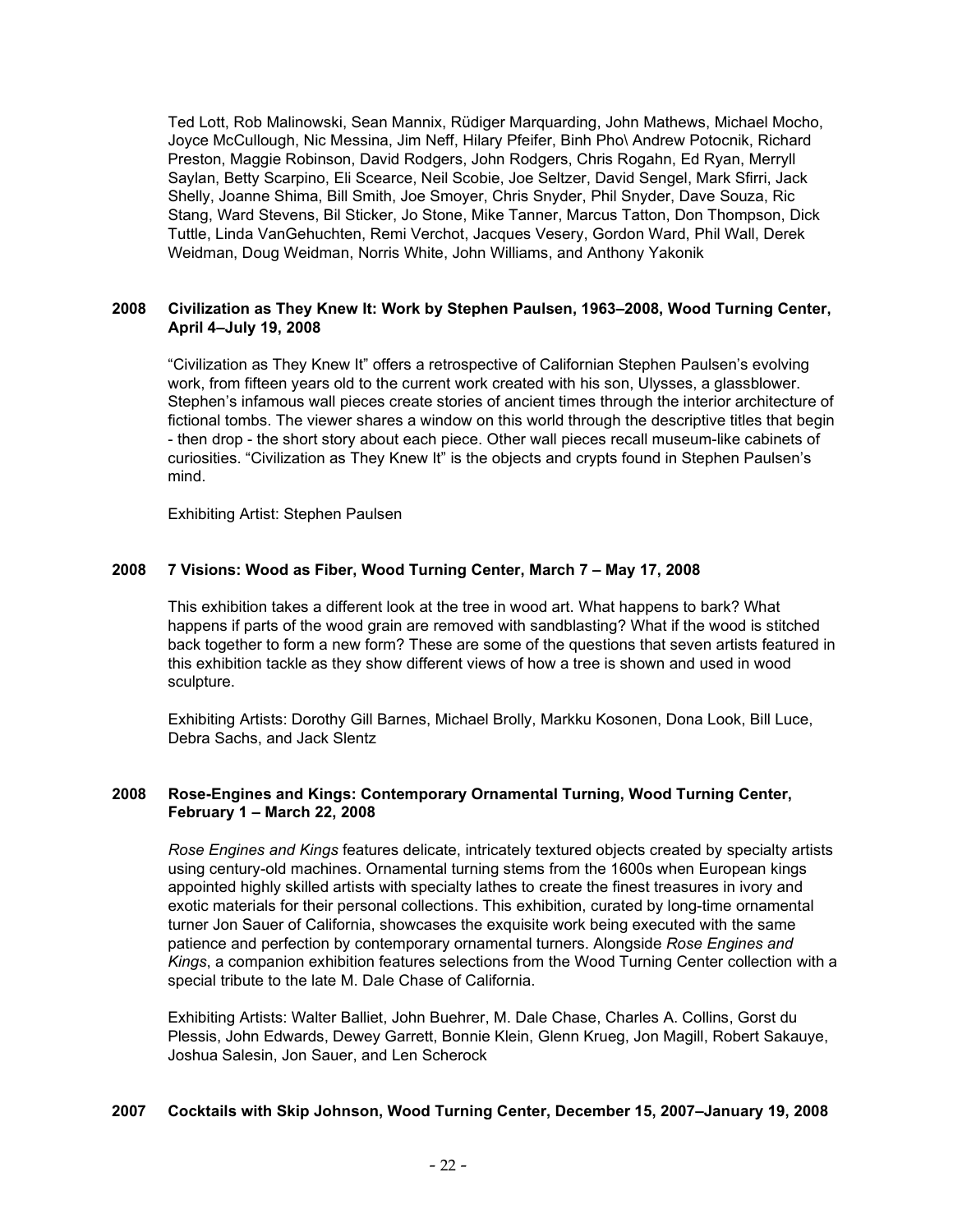This exhibition features Johnson's latest creations, versions of familiar cocktails from a Manhattan to a Margarita. The party atmosphere continues with Skip's Carnival figures leading the way to the entertainment. Carnival is, to quote the artist, "a whimsical, witty, absurd, humorous, fun, functional" collection of figures drawn from the sensibility of carnival sideshows and state fairs. The elongated figures are engaged in all manner of play and performance.

Exhibiting Artist: C.R. "Skip" Johnson

# **2007** *Transforming Vision: The Wood Sculpture of William Hunter, 1970–2005***, Wood Turning Center, November 6–December 8, 2007. Organized by the Long Beach Museum of Art, Long Beach, CA. Curator: Kevin Wallace**

This is the first retrospective exhibition of the work of seminal American artist William Hunter, a native of California. The exhibition documents Hunter's emergence as a sculptor of groundbreaking significance in the early 1970's. After opening at the Long Beach Museum of Art, the opening at the Wood Turning Center of Philadelphia is part of a national tour.

Exhibiting Artist: William Hunter

# **2007 International Turning Exchange Revisited: 2006, Wood Turning Center**

New work by the residents of 2006 is featured in the Center's Gallery 503.

Exhibiting Artists: Marilyn Campbell, Artist, Canada, Dennis Carr, United States, Scholar, Liam Flynn, Artist, Ireland, Hilary Pfeifer, United States, Artist, Vincent Romaniello, Photojournalist, United States, Neil Scobie, Artist, Australia, and Jo Stone, Artist, United States

# **2007 allTURNatives: Form + Spirit 2007, Wood Turning Center, August 3 – September 22, 2007**

Celebrating the 12th year of the International Turning Exchange Residency (ITE) program, the Center is proud to host the international artists, photojournalist and scholar who worked together for 2 months and explored new directions in their work. The culmination of this year's ITE program is the *allTURNatives: Form + Spirit* exhibition. This multidisciplinary exhibition presents each ITE Fellow's experience and growth by including objects produced before and during the program. Three-dimensional works are accompanied by photos and essays documenting the residency experience.

Exhibiting Artists: Elisabeth Agro, Scholar (PA, USA), Jean-François Delorme, Artist (Lagrange, France), Peter Harrison, Artist (NY, USA), Sean Ohrenich, Artist (OR, USA), Lesya Popil, Dancer, Group Motion (PA, USA), Siegfried Schreiber, Artist (Germany), Lynne Yamaguchi, Photojournalist (AZ, USA)

# **2007 ROLL CALL: Work from Current Teachers and Graduate Students, Wood Turning Center, June 1 – July 15, 2007. Jurors: Participating faculty members**

New and established university art programs are expanding their wood programs. This exhibition and companion symposium explores work by the established artists and teachers, and student work from their respective programs. Roll Call – discusses the current issues in arts education,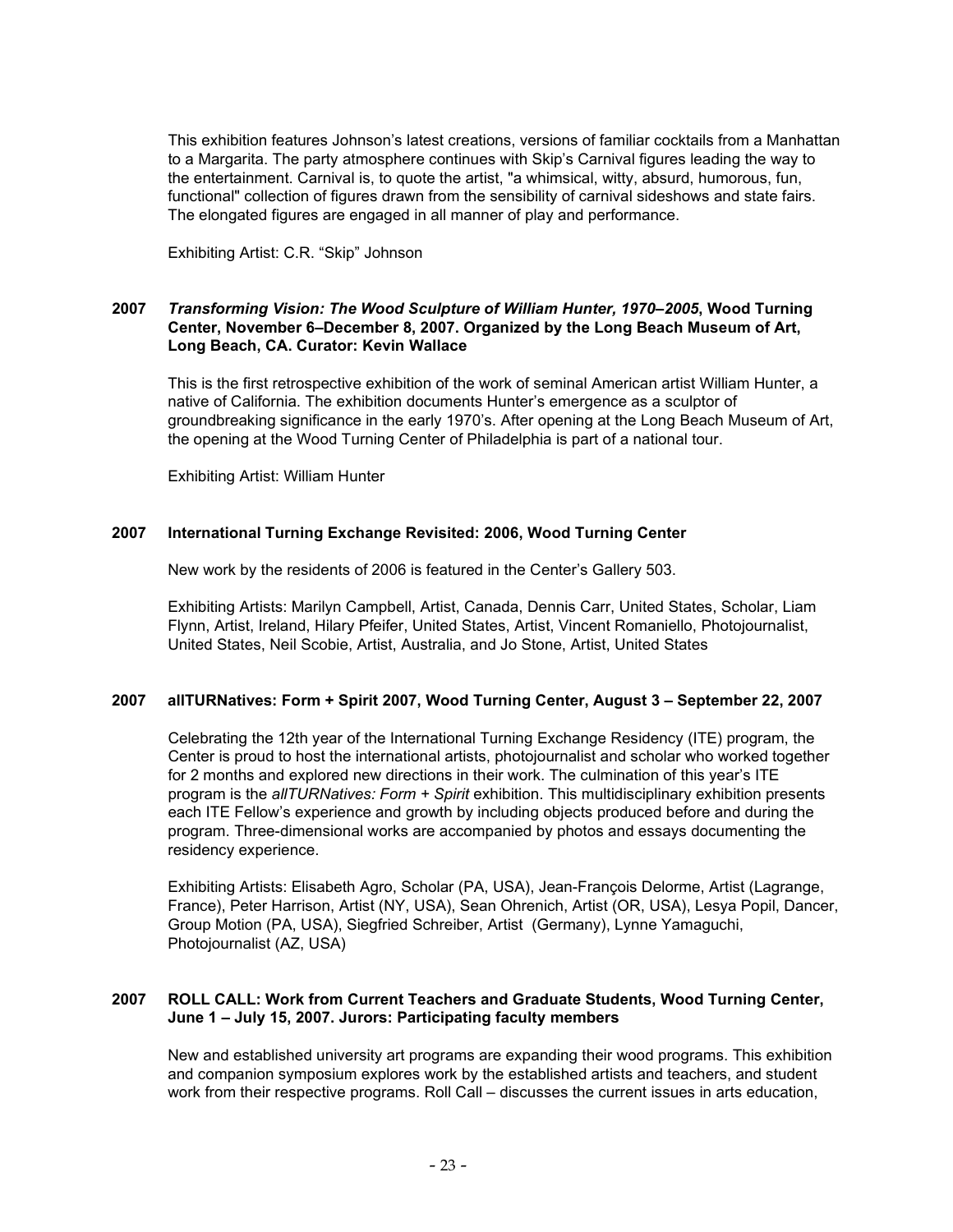special issues in hands-on programs, and how students struggle to develop their own body of work.

Exhibiting Artists: Students and faculty representing the eight schools include:

• Bucks County Community College, Newtown, PA: Michael Eckert, Benn Manns, Mark Sfirri (Faculty), Ward Stevens, and Derek Weidman

• Edinboro University of Pennsylvania, Edinboro, PA: Karen Ernst (faculty), Megan Snyder, and Todd Steffy

• Indiana University of Pennsylvania, Indiana, PA: Ronald Bowser, Nicole Dudley, Eric Hoover, Steve Loar (faculty), Matthew Nauman, Tenley Schmida, Andrew Scott, Michael Stadler, and Christopher Weiland (faculty)

• Kutztown University of Pennsylvania, Kutztown, PA: Crystal Heiland, Trevor Kent, Bob Marsh (faculty), and Oliver Pettinato

• Lehigh University, Bethlehem, PA: Jack Allen and Amy Forsyth (faculty)

• Northern Michigan University, Marquette, MI: Greg Cejka, Joseph Graci, Renee

Kirchenwitz, Chris Kurszewski, William Leete (faculty), and Alexander Pollock

• University of the Arts, Philadelphia, PA: Jake Antonelli (faculty), Jamie Newman, Jason O'Brien, Jason Saul, and Marcy Vanderburg

• Virginia Commonwealth University, Richmond, VA: Jon Delp, Doug Finkel (faculty), Gareth Griffith, Lewis Irving, and Terah Sullivan

# **2007 Coming of Age: Emerging and Established Wood Artists, Wood Turning Center, February 16 – May 19, 2007, TOUR: Ohio Craft Museum, Columbus, OH**

The exhibition showcases new and veteran wood art makers. The artists explain their journeys over two decades, their inspirations and transitions over time.

Exhibiting Artists: Ben Blanc, Michael Brolly, Peter Exton, Richard Hooper, Thierry Martenon, Richard Raffan, Mark Sfirri, and Holly Tornheim

# **2006** *Fabulous Function***, Gallery 501 & 503, Wood Turning Center, November 3, 2006 – January 14, 2007**

Never say that functional has to be boring. Tables, chairs, bowls, ladles and everything in between are part of this exhibition of functional and frequently whimsical world of everyday objects.

Exhibiting Artists: Trent Bosch, David Ebner, Peter Harrison, Michael Hosaluk, William Leete, George Peterson, Gabriel Romeu, Mark Sfirri, Alan Stirt, Randy Stromsoë, Chris Weiland, Robin Wood

# **2006 allTURNatives: Form + Spirit 2006, Wood Turning Center, August 4 – November 21, 2006**

Celebrating the 11th year of the International Turning Exchange Residency (ITE) program, the Center is proud to host the international artists, photojournalist and scholar who worked together for 2 months and explored new directions in their work. The culmination of this year's ITE program is the *allTURNatives: Form + Spirit* exhibition. This multidisciplinary exhibition presents each ITE Fellow's experience and growth by including objects produced before and during the program. Three-dimensional works are accompanied by photos and essays documenting the residency experience.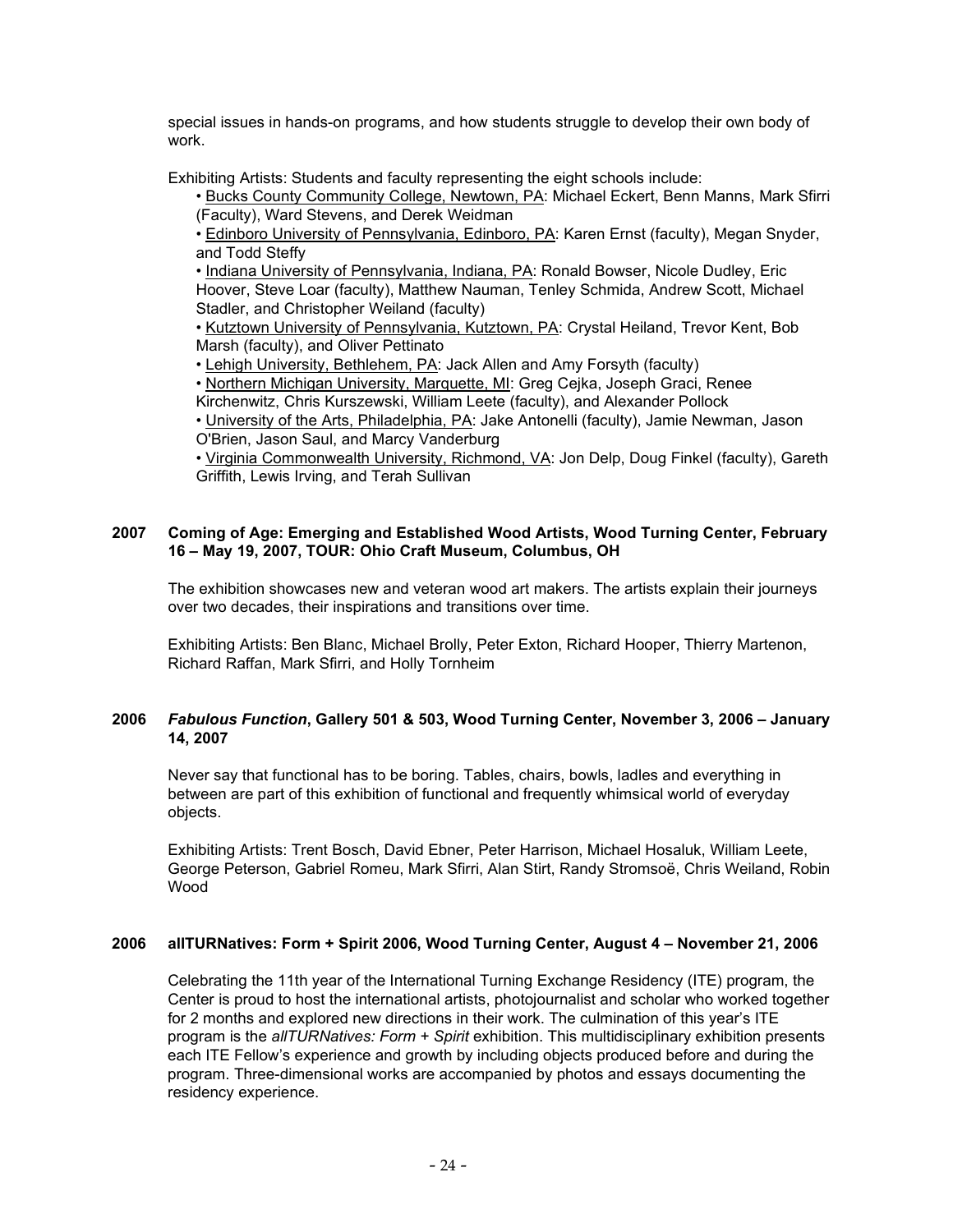Exhibiting Artists: Marilyn Campbell, Artist (Canada), Dennis Carr, Scholar (CT, USA), Liam Flynn, Artist (Ireland), Hilary Pfeifer, (OR, USA), Artist, Vincent Romaniello, Photojournalist (PA, USA), Neil Scobie, Artist (Australia), Jo Stone, Artist (NH, USA)

# **2006 International Turning Exchange, 1105 N. Market Street, Wilmington, Delaware, July 1, 2006–April 1, 2007**

Drawn from the Wood Turning Center's permanent collection, this exhibition looks at the International Turning Exchange (ITE) Residency program and includes selected artists who have been resident fellows and a preview of current ITE fellows of the program. This exhibition is held at the Center's satellite exhibition space in Wilmington, Delaware.

Exhibiting Artists: Mark Bishop, Kevin Burrus, Jean-Francois Escoulen, Ron Fleming, Liam Flynn, Mark Hancock, Todd Hoyer, Ted Hunter, Don Kelly, Jack Larimore, Mark Lindquist, Rüdiger Marquarding, Terry Martin, Michael Mocho, Gael Montgomerie, R.E. Munro, Marc Ricourt, Mark Sfirri & Robert Dodge, Hayley Smith, Joel Urruty

# **2006 Work by Hunt Clark, Wood Turning Center, May 5 – August 30, 2006**

A special exhibition in Gallery 503 showcases the stunning work of Hunt Clark. Created with a chainsaw the pieces defy description and accompanied by a video of the work being created, from log into bold, architectural statements

Exhibiting Artist: Hunt Clark

# **2006** *WOOD NOW***, June 2 – July 15, 2006. Organized by Craft Alliance, St. Louis, MO. Curator: Mark Leach, Mint Museum of Art + Design, Charlotte, NC**

WOOD NOW continues the twenty years of collaborations between the Craft Alliance of St. Louis and the Wood Turning Center. The exhibition reflects the growth of six wood artists and reveals how the artists express their deepest thoughts through turning, carving and finishing.

Exhibiting Artists: Christian Burchard, Robyn Horn, Stoney Lamar, George Peterson, Michael Peterson, and Grant Vaughan

# **2006 Art in Motion: Work by Siegfried Schreiber, Wood Turning Center, February 3 – May 20, 2006**

Schreiber combines minimalism with an understated elegance that moves and rocks with the lightest touch. The many huge and tiny forms made from the palest woods all speak volumes. Some are centered and static inviting observation while others invite viewers to set the component pieces in motion.

Exhibiting Artist: Siegfried Schreiber

# **2006 Selections from the Wood Turning Center, Peters Valley Craft Center, Layton, NJ, March 4 – 31, 2006**

A selection of work exhibited from Connections Plus and other recent Center exhibitions.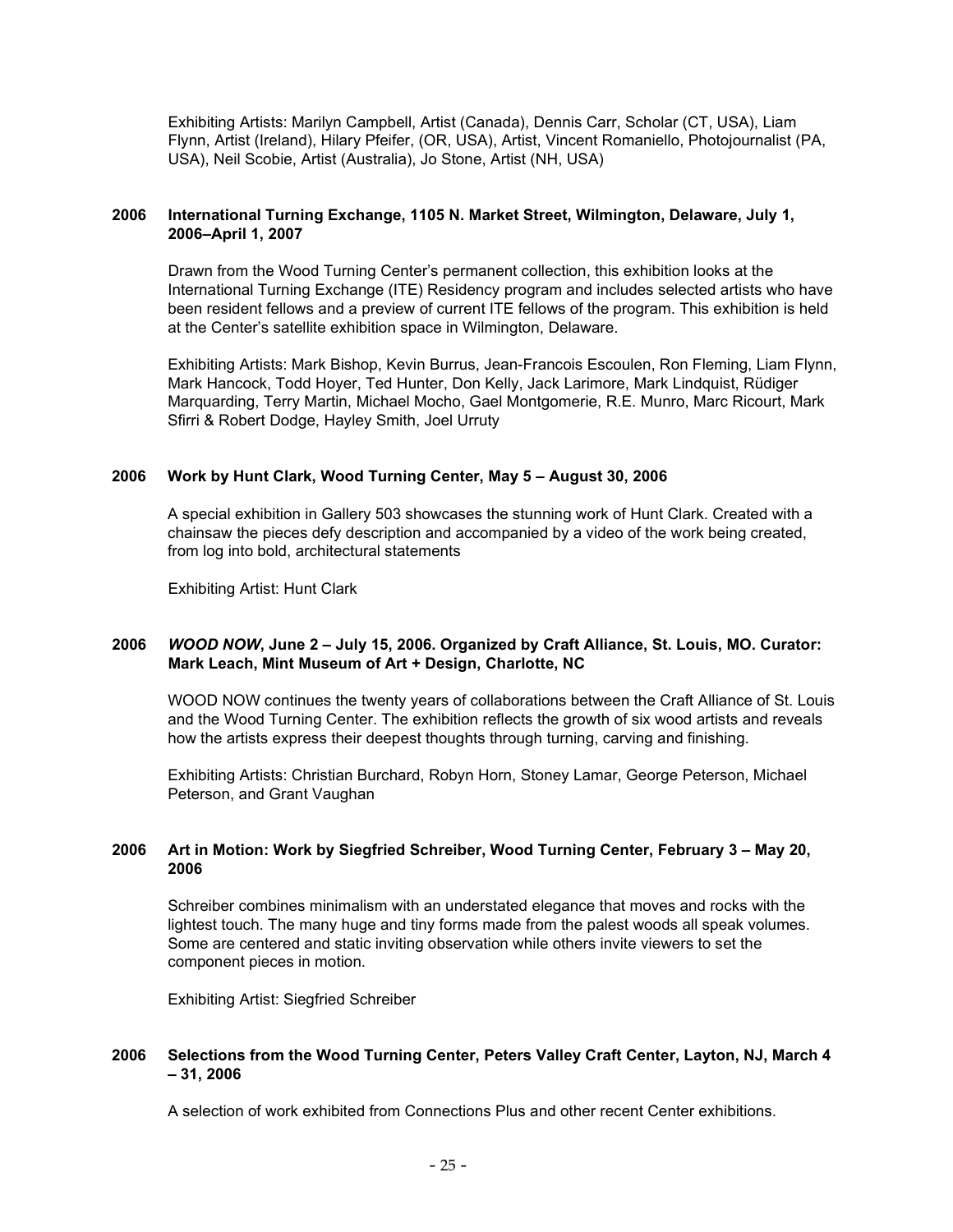# **2006 Round 2: Wood Turning from the 1970's to 1980's, Wood Turning Center, February 3 – May 20, 2006**

*Round 2* reflects the provenance of the pieces in this exhibit. Collectors who are refining the focus of their collections are donating the proceeds from the sale to benefit the Center's educational programs. The majority of the work has been graciously donated for this sale by Robyn Horn, a collector as well as an important artist in the wood art field. *Round 2* – presents early work from 1970 to 1990 from noted American wood turners.

Exhibiting Artists: Paul Brennion, Hunt Clark, Rod Cronkite, Dennis Elliot, Roger Heitzman, Stephen Hogbin, Michelle Holzapfel, Brian & Kieta Lee, Mark Lindquist, Alain Mailland, Christophe Nancey, Russell Nelson, Jeremie Parris, Michael Peterson, George Peterson, Jamie Russell, David Sengel, Robert Sonday, Jim Thompson, John Whitehead, and Vic Wood

### **2006 The Wooden Bowl: A Classic Shape, Presented at 919 N. Market Street, Wilmington, DE, May 1 – August 31, 2006**

The wooden bowl, or vessel, was carved in its earliest forms. From c. 500 AD until c.1500 royalty and the impoverished alike used wooden vessels as eating and drinking receptacles. Later it became one of the first objects to be created through the wood turning process for carrying purposes. In the West, bowls were used primarily as eating vessels. In the East, they were often utilized for ceremonial purposes. A simple object that we often take for granted, this shape has been an important part of nearly all civilizations for many centuries.

Evidence of primitive wood turning dates back an estimated 2,500 years, though the exact date is disputed among scholars. After the fall of the Roman Empire, the craft became quite popular in Europe.

Today contemporary wood artists continue to use the simplistically beautiful bowl shape in their compositions. What was once purely utilitarian now takes on an artistic role. The bowls being made by the foremost wood artists in our contemporary society are functional, but also express complex emotions and ideas.

Exhibiting Artists: Gianfranco Angelino, Gene Doren, Virginia Dotson, Dewey Garrett, Mel Lindquist, Mark Lindquist, Bill Luce, Jim Partridge, Michael Peterson, John Schulz, Michael Shuler, Alan Stirt, Bob Stocksdale, Del Stubbs, and Hans Joachim Weissflog

#### **2006 Two Views of Wood Art, Presented at 919 N. Market Street, Wilmington, DE, January 20 – July 14, 2006**

Artists express themselves in many ways in creating wood art and utilize different techniques – turning, carving, painting and texturing. Some final products look like wood while others resemble other natural or artificial materials. Artists' intentions vary also from whimsical to functional to serious. This exhibition shows two contrasting approaches to wood art. Lincoln Seitzman's Basket Illusions is a serious examination and reinterpretation of the basketry of the Apache Indian. C.R. 'Skip' Johnson's Carnival is a playful and whimsical study of figures and human nature.

Exhibiting Artists: C.R. "Skip" Johnson and Lincoln Seitzman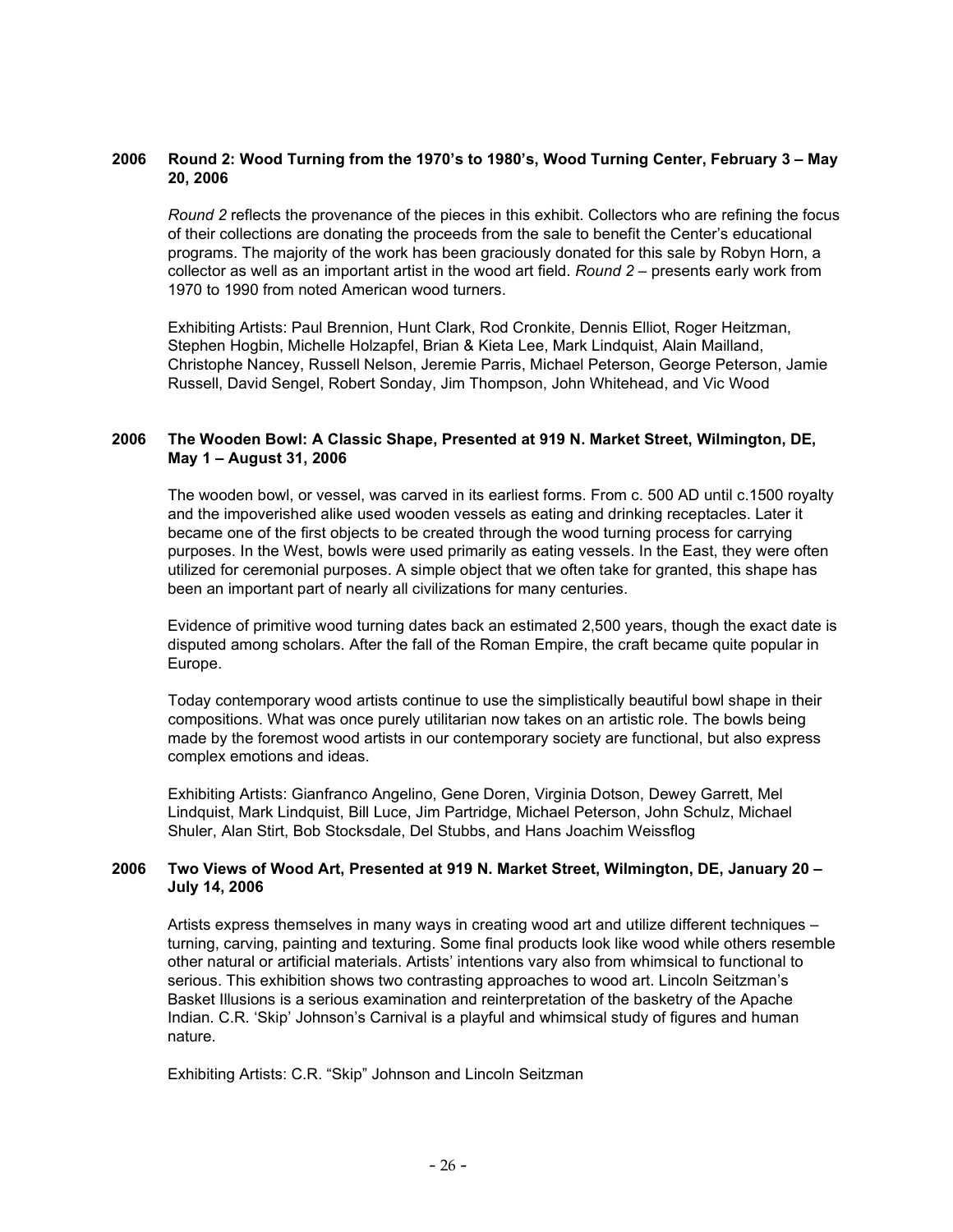**2005** *Connections: International Turning Exchange 1995–2005***, Philip & Muriel Berman Museum of Art, Ursinus College, Collegeville, PA in conjunction with** *WOOD 2005* **and the Center's World Turning Conference and the Collectors of Wood Art 2005 Forum, September 13 – October 30, 2005. Curator: Glenn Adamson.** 

In celebration of the  $10<sup>th</sup>$  anniversary of the ITE program the exhibition opens at the Berman Museum of Art and then starts a national tour.

TOUR: Philip & Muriel Berman Museum of Art, Ursinus College, Collegeville, PA. Noyes Museum, Oceanville, NJ. Embassy of Australia, Washington, DC. Fort Wayne Museum of Art, Fort Wayne, IN. Dane G. Hansen Memorial Museum, Logan, KS. Arkansas Arts Center, Little Rock, AR. Mobile Museum of Art, Mobile, AL

Essayists: Robert Bell, Senior Curator: Decorative Arts and Design, National Gallery of Australia; Agnes Bruno, Curator/Director, Musee des Pays de L'Ain; Tanya Harrod; Terry Martin; Glenn Adamson; Judson Randall; Robin Rice; Albert LeCoff. Editor: Judson Randall. Photographer: John Carlano

Exhibiting Artists: Eli Avisera, Mark Bishop, Tony Boase, Michael Brolly, Kevin Burrus, Jean-Francois Escoulen, Doug Finkel, Mark Gardner, Richie Garrison, Andrew Gittoes, Henri Groll, Laurent Guillot, Daniel Guilloux, Mark Hancock, Matthew Harding, Louise Hibbert, Richard Hooper, Todd Hoyer, Dina Intorrella-Walker, Stuart King, Friedrich Kuhn, Jack Larimore, Alain Mailland, Rüdiger Marquarding, Thierry Martenon, Terry Martin, Hugh McKay, Fabrice Micha, Michael Mocho, Gael Montgomerie, Rolly Munro, Christophe Nancey, Gord Peteran, George Peterson, Michael Podmaniczky, Andrew Potocnik, Graeme Priddle, Robin Rice, Marc Ricourt, David Rogers, Jason Russell, Jamie Russell, Merryll Saylan, Betty Scarpino, Bo Schmitt, Mike Scott, Jack Slentz, Hayley Smith, Timothy Nicholas Stokes, Marcus Tatton, Joel Urruty, and Remi Verchot, Gordon Ward

# **2005 Another View: Garry Knox Bennett and Gord Peteran, Wood Turning Center, September 23 – December 31, 2005**

*Another View* gives Garry Knox Bennett and Gord Peteran a chance to construct and deconstruct conventional notions of wood art and turned forms. While Bennett and Peteran are more closely connected to the studio furniture movement these two unpredictable artists have set their sights specifically on wood turning with some predictably perplexing results. They question materials, process and product - urging the viewer to consider the hidden meanings of each piece.

Exhibiting Artists: Garry Knox Bennett and Gord Peteran

#### **2005 Connections Plus, Wood Turning Center, September 2 – December 31, 2005**

For *Connections Plus* the Center invited International Turning Exchange (ITE) fellows from the past ten years to submit a piece that reflects the impact of this residency program on his/her artwork.

Exhibiting Artists: Michael Brolly, Mark Gardner, Laurent Guillot, Mark Hancock, Matthew Harding, Richard Hooper, Todd Hoyer, C.R. "Skip" Johnson, Stuart King, Friedrich Kuhn, Jack Larimore, Alain Mailland, Rüdiger & Birgit Nass Marquarding, Thierry Martenon, Terry Martin, Michael Mocho, Christophe Nancey, George Peterson, Andrew Potocnik, Graeme Priddle, Marc Ricourt, David Rogers, Jamie Russell, Merryll Saylan, Mike Scott, Jack Slentz, Hayley Smith, Marcus Tatton, Remi Verchot, Joel Urruty, and Gordon Ward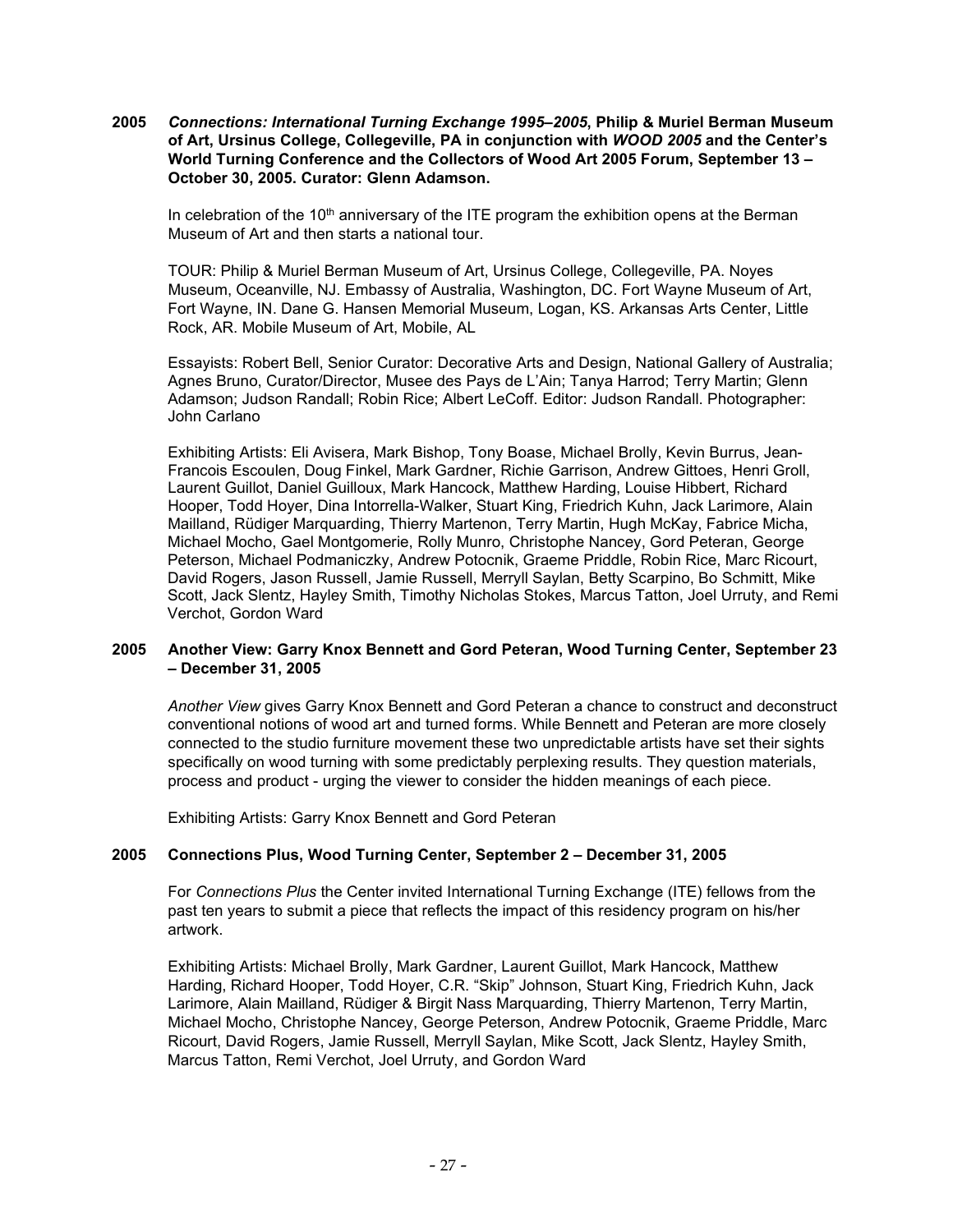### **2005 Carnival, the Work of C.R. "Skip" Johnson, Wood Turning Center, September 2 – November 15, 2005**

actiMarvelous whimsical figures created by C.R. "Skip" Johnson are drawn from the sensibility of carnival sideshows and state fairs. Featuring work by C.R. "Skip" Johnson, *Carnival* is, to quote the artist, "a whimsical, witty, absurd, humorous, fun, functional" collection of figures drawn from the sensibility of carnival sideshows and state fairs. The elongated figures are engaged in all manner of play and performance.

Exhibiting Artist: C.R. "Skip" Johnson

### **2005 Innovations: Perspectives in Turning, Wood Turning Center, July 1 – August 20, 2005. Coorganized with Brookfield Craft Center, Brookfield, CT**

*Innovations: Perspectives in Turning* is a unique exhibition of intriguing contemporary wood art by emerging and established artists. The distinctive makers each have a strong personal vision inspiring their distinctive forms. The work incorporates common and exotic woods, as well as other interesting media and range from traditional vessels to purely sculptural objects.

Exhibiting Artists: Trent Bosch, Bob Chatelain, Andrew Curle, Ronald De Kok, Gorst Du Plessis, Dale Fisher, Ron Fleming, Liam Flynn, Mark Gardner, Dewey Garrett, Stephan Goetschius, James Harris, Bob Hawks, Stephen Hogbin, Jim Keller, Ron Layport, Peter Luisoni, John May, Marlowe McGraw, Michael Mocho, Mark Nantz, Andrew Potocnik, Jamie Russell, Joshua Salesin, Jon Sauer, Brad Smith, Butch Smuts, James Thurman, Doug Weidman, Christopher Weiland, and Michael Werner

# **2005 Designing with Nature: Ron and Patti Fleming 1975 – 2005, Wood Turning Center, April 1 – June 18, 2005**

Patti and Ron Fleming began their professional careers as designers and illustrators. Since focusing their talents on wood, using Nature as an always present influence, these artists have created highly carved organic forms which evolve from smoothly turned bulbous bases. This exhibition features over 50 objects from the couple's thirty-five year collaborative careers.

Exhibiting Artists: Ron Fleming and Patti Fleming

# **2005 Artists' Reflections: Selections from the Wood Turning Center's Museum Collection, Wood Turning Center, February 4 – March 19, 2005**

Selections of artwork from the permanent collection are paired with current work by the same artists. This inaugural exhibition is being held in the Center's newly expanded facility, then opens at 1105 N. Market Street, Wilmington, DE

Exhibiting Artists: Boris Bally, Gottfried Bockelmann, Christian Burchard, Kevin Burrus, M. Dale Chase, Bob Chatelain, Michael Chinn, Clead Christiansen, Ron David, Neil Donovan, Virginia Dotson, David Ellsworth, J. Paul Fennell, Mark Gardner, Dewey Garrett, Laurent Guillot, Mark Hancock, Stephen Hogbin, Michelle Holzapfel, Richard Hooper, Robyn Horn, Michael Hosaluk, Todd Hoyer, Stephen Hughes, Ted Hunter, C.R. "Skip" Johnson, Aspy Khambatta, Tobias Kaye, Richard Kell, Don Kelly, Max Krimmel, Jack Larimore, Bud Latven, Mark Lindquist, Mel Lindquist, Steve Loar, Alain Mailland, Rüdiger Marquarding, Hugh McKay, Bruce Mitchell, Michael Mode, William Moore, Liz and Michael O'Donnell, Marc Ricourt, Jamie Russell, Joshua Salesin, Betty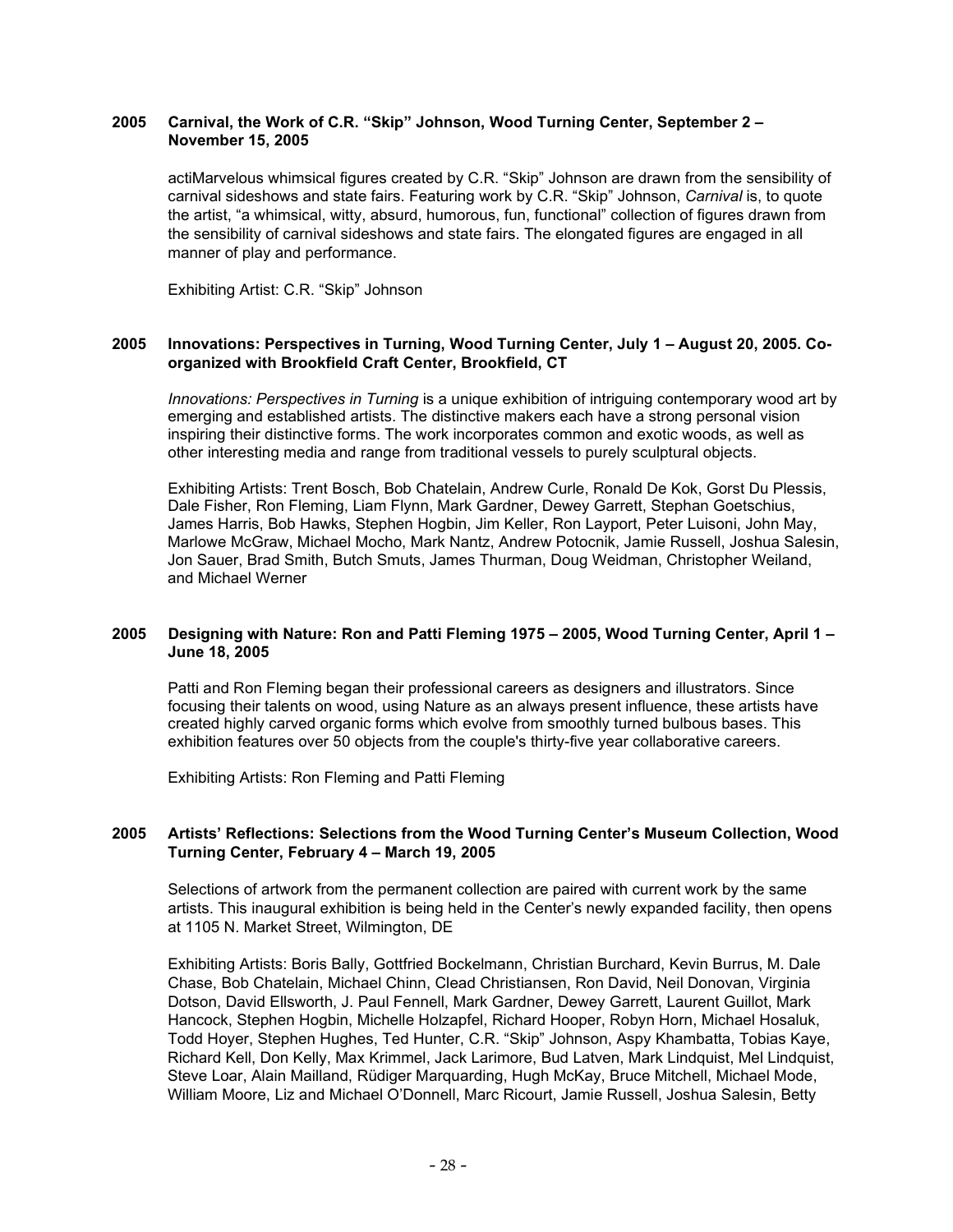Scarpino, Jon Sauer, Mike Scott, Lincoln Seitzman, Mark Sfirri, Jack Slentz, Hayley Smith, Al Stirt, Joel Urruty, Maria van Kesteren, Vic Wood

# **2004 Tree of Life: Wood Art, Wood Turning Center, November 5, 2004 – January 8, 2005**

This juried exhibition showcases artists from around the world whose works include turned crafts, wood sculpture, jewelry, wooden serving ware and utensils. These unique objects range in style from whimsical figures to bold, abstract sculptures.

Exhibiting Artists: Achilli, Michael Bauermeister, Helga Becker, Berea College Crafts, Trent Bosch, Christian Burchard, Robert Chatelain, Ron De Kok, Jack de Vos, Judy Ditmer, Monique Escoulen, Liam Flynn, Jack Hanson, Carol Igglesden, Ray Key, William Leete, Connie Mississippi, Maria Nevelson, Pat Peck, George Peterson, Joshua Salesin, Al Selnick, Brad Smith, William Smith, Erika Sturm

#### **2004 allTURNatives: Form + Spirit 2004, Wood Turning Center, August 6 – November 23, 2004**

Celebrating the 10th year of the International Turning Exchange Residency (ITE) program, the Center is proud to host the international artists, photojournalist and scholar who worked together for 2 months and explored new directions in their work. The culmination of this year's ITE program is the *allTURNatives: Form + Spirit* exhibition. This multidisciplinary exhibition presents each ITE Fellow's experience and growth by including objects produced before and during the program. Three-dimensional works are accompanied by photos and essays documenting the residency experience.

Exhibiting Artists: Matthew Harding, Artist (Australia), Linette Messina, Photojournalist (PA, USA), Michael Mocho, Artist (NM, USA), Andrew Potocnik, Artist (Australia), Marcus Tatton, Artist (Australia), Joel Urruty, Artist (NC, USA)

# **2004 Lincoln Seitzman: Illusions in Wood 1984 – 2004, Wood Turning Center, May 7 – July 23, 2004. Curator: Robin Rice**

The Center presents a career retrospective of the work Seitzman created over twenty years, after an engineering degree and retirement from his family's New Jersey clothing manufacturing business. The vessel, basket, and platter forms feature complicated basketry designs. His *Apache Olla Basket Illusion* is part of the White House collection of craft.

Exhibiting Artist: Lincoln Seitzman

# **2004** *Challenge VI – Roots – Insights & Inspirations in Contemporary Turned Objects***, Wood Turning Center, February 6, 2004 – April 13, 2004**

*Challenge VI* features forty-three international artists who are redefining sculptural form. After a three-year tour, the exhibition makes its final stop at the Wood Turning Center with a concurrent show at the Wexler Gallery in Old City and The Mills at East Falls.

Exhibiting Artists: Gianfranco Angelino, Steve Bishop, Michael Brolly, Christian Burchard, Bob Chatelain, Andrew Curle, Virginia Dotson, Gorst du Plessis, John Ecuyer, Paul J. Fennell, Ron Fleming, Satoshi Fujinuma, Dewey Garrett, Bob Hawks, Louise Hibbert, Stephen Hogbin, Robyn Horn, Michael Hosaluk, William Hunter, John Jordan, Gene Kangas, Stoney Lamar, Jack Larimore, Steve Loar, Peter Luisoni, Barry Macdonald, John Macnab, Jason Marlow, Rüdiger Marquarding, Marlow McGraw, Hugh McKay, Connie Mississippi, Rolly Munro, Ernie Newman,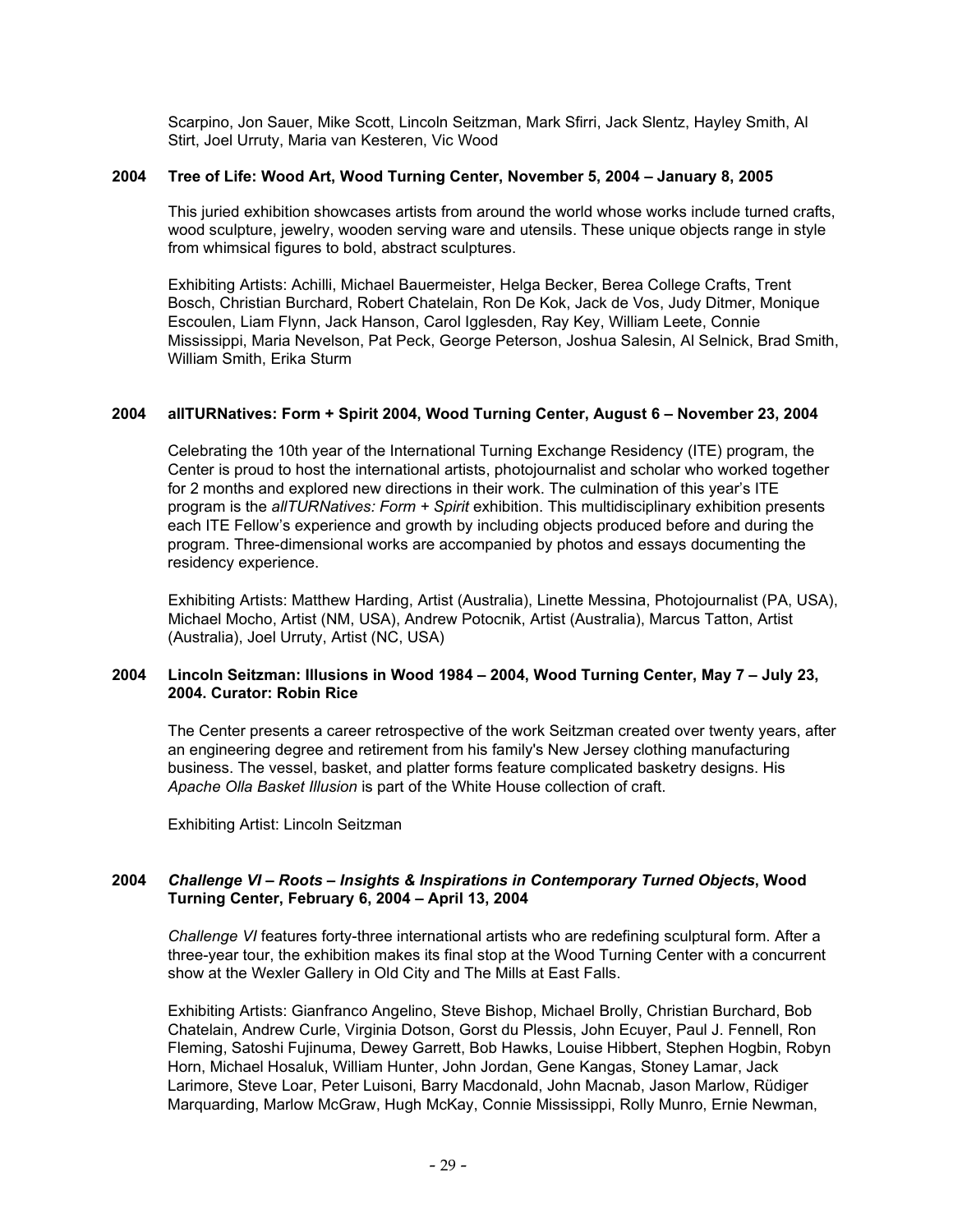George Peterson, Binh Pho, Andrew Potocnik, Graeme Priddle, Merryll Saylan, David Sengel, Mark Sfirri, Helen Shirk, William Smith, Yosh Sugiyama, Peter Thibeault, James Thurman, Richard E. Tuttle, Phillip Wall, Gordon Ward, Douglas Weidman, Christopher Weiland, Robin Wood

TOUR: Indianapolis Museum of Art, Columbus, IN; Museum of Art, Washington State University, Pullman, WA; Houston Center for Contemporary Craft, Houston, TX; Arkansas Art Center, Decorative Arts Museum, Little Rock, AR; Leigh Yawkey Woodson Art Museum, Wausau, WI; The Schneider Museum of Art of Southern Oregon University, Ashland, OR

### **2003 Mark Lindquist: Millennial Mysteries 1990 – 2000, Wood Turning Center, October 3 – November 27, 2003**

This on-site exhibition celebrated donations from Gary and Suzette Rogers of Lindquist's Millennial Mysteries series (1990-2000) to the Center, the Delaware Art Museum, Wilmington, DE, and the Decorative Arts Museum in Little Rock, AR. The exhibition pieces were supplemented by other pieces by the artist from the Center's collection as a small-scale retrospective.

Exhibiting Artist: Mark Lindquist

# **2003 allTURNatives: Form + Spirit 2003, Wood Turning Center, August 1 – November 24, 2003**

Celebrating the 9th year of the International Turning Exchange Residency (ITE) program, the Center is proud to host the international artists, photojournalist and scholar who worked together for 2 months and explored new directions in their work. The culmination of this year's ITE program is the *allTURNatives: Form + Spirit* exhibition. This multidisciplinary exhibition presents each ITE Fellow's experience and growth by including objects produced before and during the program. Three-dimensional works are accompanied by photos and essays documenting the residency experience.

Exhibiting Artists: Eli Avisera, Artist (Israel), Kevin Burrus, Artist (OR, USA), Mark Hancock, Artist (Wales, UK), Ron Kanter, Photojournalist (PA, USA), Alexandra Alevizatos Kirtley, Scholar (PA, USA), Thierry Martenon, Artist (France), and Jamie Russell, Artist (Canada)

# **2003** *Cabinets of Curiosities***, Wood Turning Center, May 2 – July 25, 2003. Curators and essayists: Diane Douglas, Ursula Ilse-Neuman, Brock Jobe, Tom Loeser, Rick Mastelli**

# **Participating Philadelphia venues: Academy of Natural Sciences, Albert M. Greenfield School, The Clay Studio, The Franklin Institute of Science, Free Library of Philadelphia, Independence Visitor's Center**

Co-organized by The Furniture Society and the Center, the exhibition celebrates The Furniture Society's seventh annual conference, held in Philadelphia. *Cabinets of Curiosities* was a juried exhibition that received 57 entries submitted by more than two hundred artists from around the world. The final presentation, selected by a panel of five distinguished jurors/curators, highlighted 14 cabinets of extraordinary diversity and intrigue created by 50 interdisciplinary artists.

TOUR: Southern Alleghenies Museum of Art, Ligonier, PA. Southern Alleghenies Museum of Art, Loretto, PA. Houston Center for Contemporary Craft, Houston TX. Leigh Yawkey Woodson Art Museum, Wausau, WI. Turtle Bay Exploration Park, Redding, CA. Anchorage Museum of History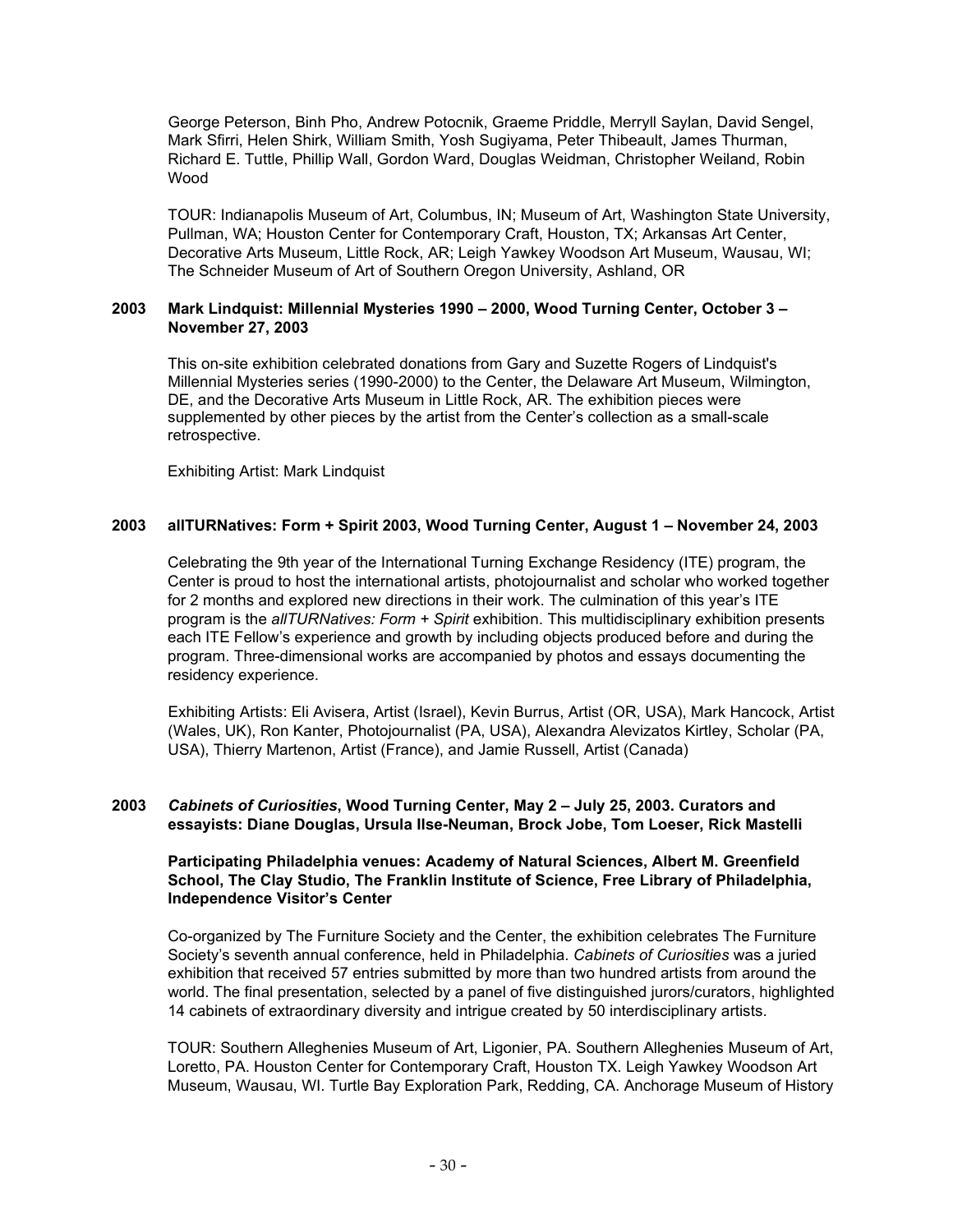and Art, Anchorage, AK. Erie Art Museum, Erie, PA. The Society for Contemporary Craft, Pittsburgh, PA

Exhibiting Artists: Michael Hosaluk and Mitch Ryerson, William Leete and Sam Chung, Amy Forsyth and Mark Sfirri, Michelle Holzapfel, David Holzapfel, Donna C. Hawes, Dan MacArthur, Kim Thayer, Steve Smith, and Brown & Roberts Hardware, Po Shun Leong and Bob Stocksdale, Miguel Gomez-Ibañez and Joseph Reed, Gideon Hughes and Adolf Volkman, Michael Brolly, John Biggs, Zac Robbins, Chris Coggiano, Tony Delong, and Lynne Brolly, Jack Larimore and Stephen Hogbin, Gord Peteran, Christopher Weiland and Kelly DeLor, Kurt Nielsen and Dan Essig, Chris Becksvoort and Alex Dulberg, Doug Haslam, Linda Chow, Fred Coates, Jeff DeBoer, Debra Yelva Dedyluk, Mark Dicey, Gordon Galenza, Trudy Golley, Christina Greco, Crys Harse, Bonny Houston, Paul Leathers, Kari McQueen, Les Pinter, Colleen Rauscher, Bruce Watson, and Louise Williamson

# **2003 Turned Multiples III, Wood Turning Center, March 7 – April 26, 2003. Co-organized with Craft Alliance, St. Louis, MO. Curators: Michael Hosaluk and Thomas Loeser**

Since 1999, the Wood Turning Center and the Craft Alliance in Saint Louis, MO, have collaborated every two years on an invitational exhibition entitled *Turned Multiples*. This year's collaboration marked the third exhibition in a series of turned sculptural and functional objects in which furniture makers and in some cases in collaboration with turners, provide their own interpretations of "turning & multiples."

Exhibiting Artists: Boris Bally, Garry Knox Bennett, Jack da Silva, Marilyn da Silva, Paige Davis, Michael de Forest, Jim M. Dietz, Robert G. Dodge, Don Friedlich, Lanie Gannon and Rob Ogilvie, Karen Ives, Kim Kelzer, Wendy Maruyama, Michael Mocho, Gord Peteran, Cory Robinson, Mitch Ryerson, Sheri Simons, Peter Walker

# **2003 Serious Play: The Work of Michael Brolly, Wood Turning Center, January 10 – March 1, 2003. Curator: Gail M. Brown**

On the heels of a two-year national tour, renowned lathe artist Michael Brolly ended his first midcareer museum retrospective at the Wood Turning Center. Slightly modified by curator Gail M. Brown for the Center's space, the exhibition included newer works along with other works of diverse scales that span twenty years of this artist's distinguished career. This extraordinary exhibition also marked a new beginning for the Center. It was the first one-person show ever organized and held at the Wood Turning Center since its incorporation in 1986.

Exhibiting Artist: Michael Brolly

# **2002 Wood of the World, Museum of Art and Design, Helsinki-Finland, August 22 - November 17, 2002**

Exhibiting Artists: Jake Brubaker, USA; Karl Decker, Germany; Michelle Holzapfel, USA; Mark Lindquist, USA; Bruce Mitchell, USA; Jim Partridge, England; Michael Peterson, USA; Quelle Est Belle Co., France; Marc Ricourt, France; William Schmidt, USA; Robert Sterba, USA; Bob Stocksdale, USA

#### **2002 allTURNatives: Form + Spirit 2002, Wood Turning Center, July 26 – October 25, 2002**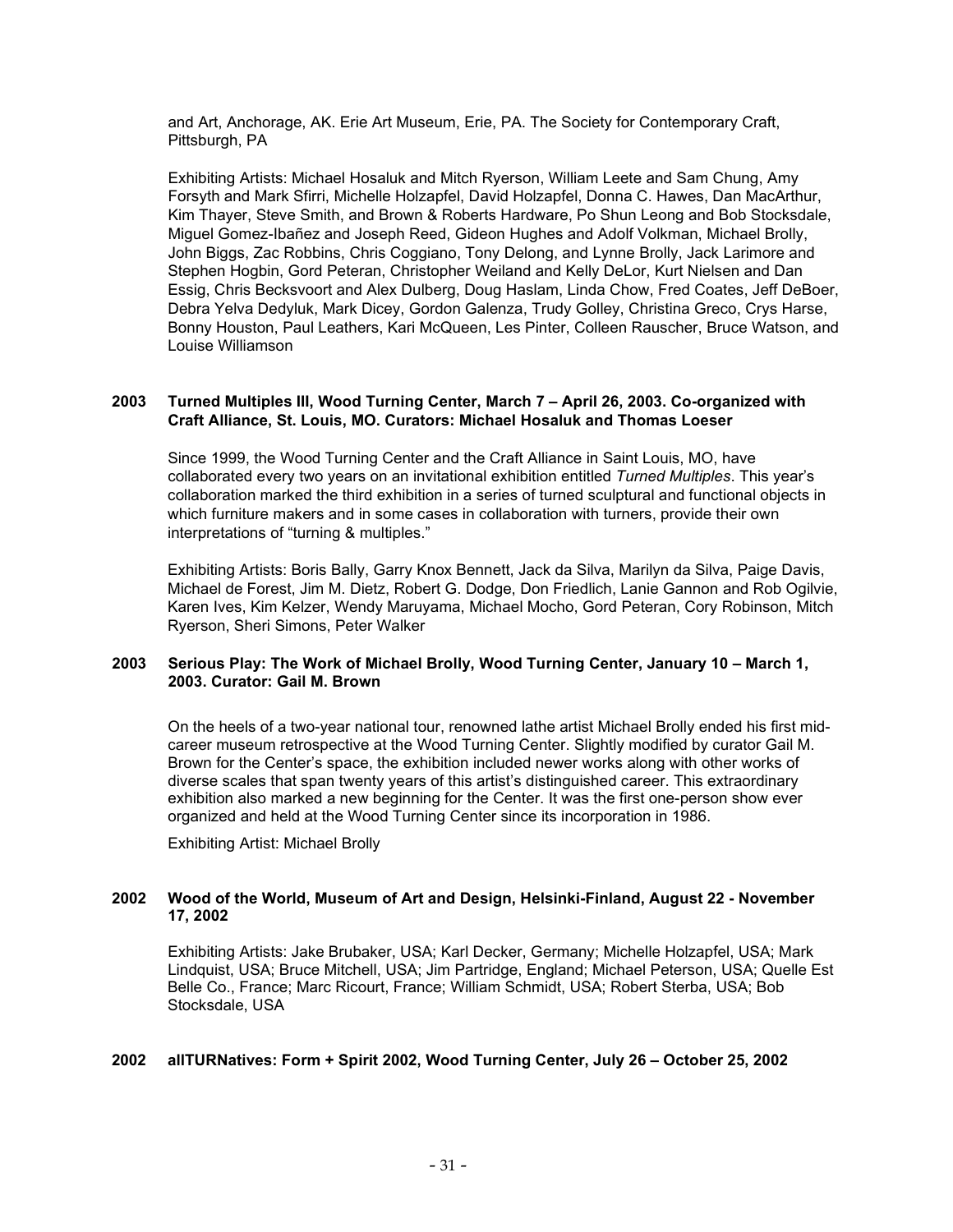Celebrating the 8th year of the International Turning Exchange Residency (ITE) program, the Center is proud to host the international artists, photojournalist and scholar who worked together for 2 months and explored new directions in their work. The culmination of this year's ITE program is the *allTURNatives: Form + Spirit* exhibition. This multidisciplinary exhibition presents each ITE Fellow's experience and growth by including objects produced before and during the program. Three-dimensional works are accompanied by photos and essays documenting the residency experience.

Exhibiting Artists: Richie Garrison, Scholar (DE, USA), Laurent Guillot, Artist (France), Friedrich Kuhn, Artist (Germany), Rüdiger Marquarding, Artist (Germany), Gord Peteran, Artist (Canada), Robin Rice, Photojournalist (PA, USA), Gordon Ward, Artist (Australia)

# **2002 Furniture Primavera, Wood Turning Center, April 5 – May 31, 2002**

*Furniture Primavera* showcased contemporary studio furniture designed and created in part with interpretations of the turning process. This expanded the public's exposure to artistic furniture during the Philadelphia Furniture.

Exhibiting Artists: David Ebner, Kathy Halton, Peter Harrison, Michael Hosaluk, Bob Ingram, Kim Kelzer, Aspy Khamabatta, Jack Larimore, Craig Nutt, David Rogers, Mark Sfirri, Jon Siegal, Brad Smith, Christopher Weiland, and Romeue-Richard Furniture

# **2002 ReTurnings, Wood Turning Center, February 1 – March 29, 2002**

Artists' works from the Center's permanent collection were featured alongside later works by the same artists.

Exhibiting Artists: Boris Bally, Christian Burchard, Michael Chinn, Leo Doyle, David Ellsworth, Dewey Garrett, Giles Gilson, David Hardy, Stephen Hogbin, Max Krimmel, William Moore, Christophe Nancey, Mark Sfirri, Robert Sonday

### **2001** *Wood Turning in North America Since 1930***, Co-organized with Yale University Art Gallery and opened at the Minneapolis Institute of Arts, Minneapolis, MN, October 21 – December 30, 2001. Curators: Glenn Adamson, Edward S. Cooke, Jr, Charles Hummel, Patricia Kane, Albert LeCoff. Essayists: Glenn Adamson, Edward S. Cooke, Patricia Kane, Albert LeCoff, Graeme P. Berlyn, Andrew D. Richardson.**

This curated exhibition and milestone publication documents the variety and beauty of turned wooden objects and provides the first critical history of the craft and art of wood turning in the twentieth century. Co-organized by the Wood Turning Center and Yale University Art Gallery, the exhibition opened at the Minneapolis Institute of Arts in October 2001, then traveled through 2002. The opening and closing venues each staged a symposium, and educational activities are held at all venues.

TOUR: Renwick Gallery of the Smithsonian American Art Museum, Washington, DC, Yale University Art Gallery, New Haven, CT

Exhibiting Artists: Edgar Anderson, Joyce Anderson, Derek A. Bencomo, Edward J. Bosley, Michael J. Brolly, Jacob E. Brubaker, Christian Burchard, Arthur Espenet Carpenter, M. Dale Chase, Michael Chinn, Fletcher Cox, Frank E. Cummings III, John Diamond-Nigh, Robert G. Dodge, Virginia Dotson, Addie Draper, David Ellsworth, Paul W. Eshelman, Ron Fleming, Giles Gilson, Jerry Glaser, Michael N. Graham, Stephen Hogbin, Robyn Horn, Michelle Holzapfel,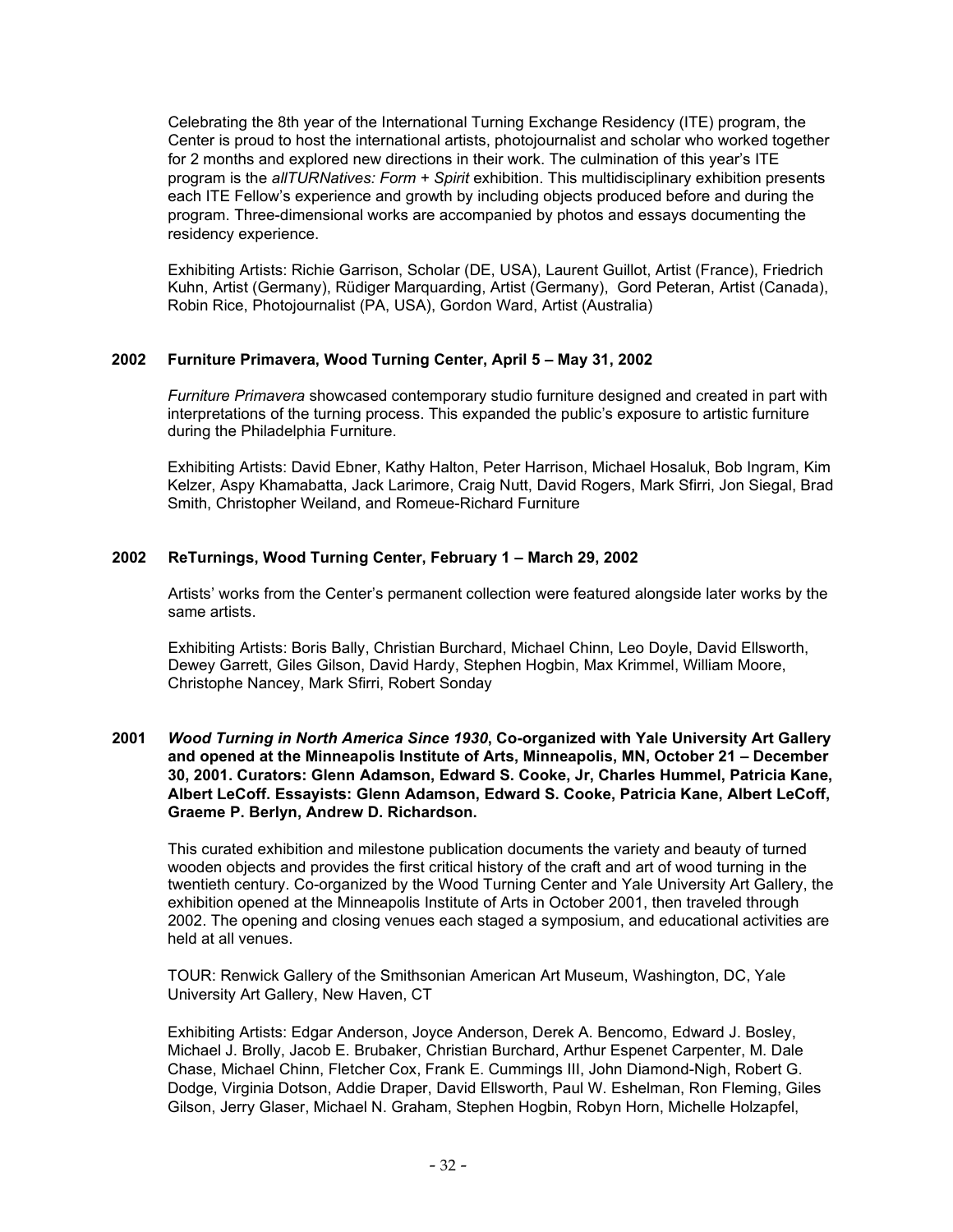Michael Hosaluk, William Hunter, Carl Huskey, Charles Huskey, C.R. "Skip" Johnson, John Jordan, Ron Kent, Frank Knox, Max Krimmel, Dan Kvitka, Stoney Lamar, Bud Latven, Mark Lindquist, Melvin Lindquist, Steve Loar, John May, Hugh E. McKay, Bruce Mitchell, Connie Mississippi, Ed Moulthrop, Philip Moulthrop, Thomas Nicosia, Harry Nohr, Craig Nutt, Dale L. Nish, Rude Osolnik, Stephen Mark Paulsen, Gord Peteran, Michael Peterson, James Prestini, Belinda & H. Wayne Raab, Hap Sakwa, Norm Sartorius, Jon Sauer, Merryll Saylan, Betty J. Scarpino, Lincoln Seitzman, David Sengel, Mark Sfirri, Michael Shuler, Jack Straka, Alan Stirt, Bob Stocksdale, Del Stubbs, Robert Trout, and Howard Whipple

### **2001** *Challenge VI — Roots: Insights & Inspirations in Contemporary Turned Objects***, Philip & Muriel Berman Museum of Art, Collegeville, PA, September 8 – November 11, 2001. Curators and essayists: Michelle Holzapfel, Christopher D. Tyler. Essayist: Robin Rice.**

*Challenge V I* premiered at the Berman Museum of Art at Ursinus College in Collegeville, Pennsylvania and traveled through September 2003. The exhibition and its accompanying full color publication continue the tradition of the Wood Turning Center's *Challenge* series, which provides artists with a forum to push the frontier of their art while encouraging the public to expand its understanding and appreciation of contemporary lathe turning. Artists are challenged to show the original source for their new idea, a personal insight from their own background of experience: an image, a poem, a garden, or an object. The exhibition opening was accompanied by a conference and art fair that featured curatorial presentations, artist discussions, and engaged the public to create their own work.

TOUR: Susquehanna Art Museum, Harrisburg, PA. Indianapolis Museum of Art, Columbus Gallery, Columbus, Indiana. Museum of Art, Washington State University, Pullman, WA. Houston Center for Contemporary Craft, Houston, TX. Arkansas Arts Center, Decorative Arts Museum, Little Rock, AR. Leigh Yawkey Woodson Art Museum, Wausau, WI. The Schneider Museum of Art of Southern, Oregon University, Ashland, OR. Wood Turning Center, Wexler Gallery and The Mills at East Falls, Philadelphia

Exhibiting Artists: Steve Bishop, Michael Brolly, Christian Burchard, Bob Chatelain, Andrew Curle, Virginia Dotson, John Ecuyer, J. Paul Fennell, Ron Fleming, Satoshi Fujinuma, Dewey Garrett, Bob Hawks, Louise Hibbert, Stephen Hogbin, Robyn Horn, Michael Hosaluk, William Hunter, John Jordan, Gene Kangas, Stoney Lamar, Jack Larimore, Steve Loar, Peter Luisoni, Barry Macdonald, John Macnab, Jason Marlow, Hugh McKay, Connie Mississippi, Rolly Munro, Ernie Newman, George Peterson, Binh Pho, Andrew Potocnik, Graeme Priddle, Merryll Saylan, Mark Sfirri, Helen Shirk, Yosh Sugiyama, Peter R. Thibeault, Richard Tuttle, Gordon Ward, Douglas Weidman, Christopher Weiland, and Robin Wood

# **2001 allTURNatives: Form + Spirit 2001, Wood Turning Center, August 3 – November 2, 2001**

Celebrating the 7th year of the International Turning Exchange Residency (ITE) program, the Center is proud to host the international artists, photojournalist and scholar who worked together for 2 months and explored new directions in their work. The culmination of this year's ITE program is the *allTURNatives: Form + Spirit* exhibition. This multidisciplinary exhibition presents each ITE Fellow's experience and growth by including objects produced before and during the program. Three-dimensional works are accompanied by photos and essays documenting the residency experience.

Exhibiting Artists: Doug Finkel (PA, USA), Mark Gardner (NC, USA), Louise Hibbert, Artist (Wales, UK), Brock Jobe, Scholar (DE, USA), Stuart King, Photojournalist (England, UK), Marc Ricourt, Artist (France), and Jason Russell, Artist (Canada)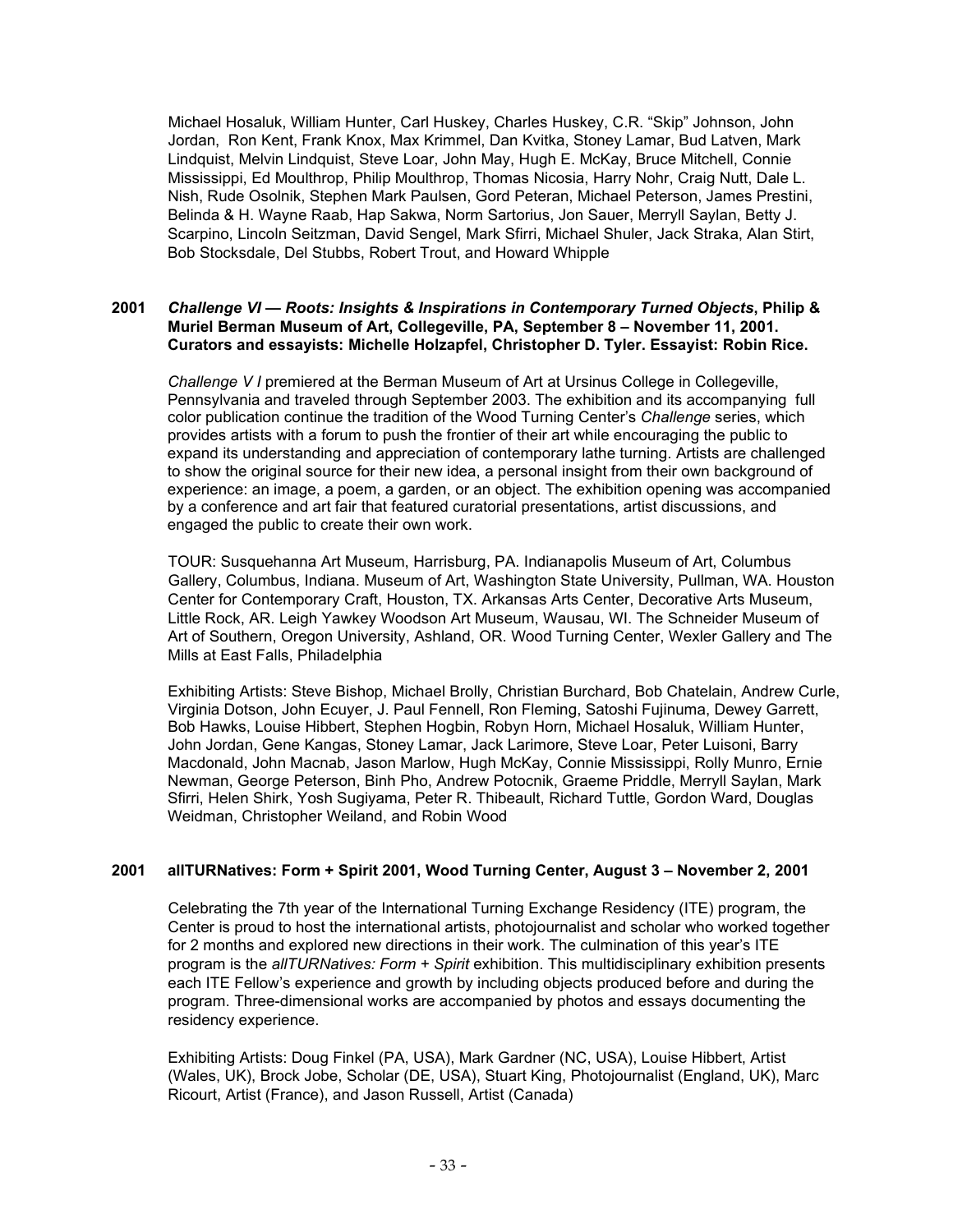TOUR: Ben Shahn Galleries, William Patterson Museum, Wayne, NJ

# **2001 Turned Multiples II, concurrent exhibitions at Craft Alliance, St. Louis, MO; Saskatchewan Craft Council, Saskatoon, SK, Canada, Wood Turning Center, Philadelphia, March 2 – April 30, 2001. Curators: Michael Hosaluk, Merryll Saylan, Hans Joachim Weissflog**

This biennial exhibition of turned sculptural and functional objects in which the artists provided their own interpretations of "multiples." The Wood Turning Center, in collaboration with Craft Alliance and Saskatchewan Crafts Council, assembled works from 38 lathe-turning artists from nine countries for the exhibition.

Exhibiting Artists: Gottfried Bockelmann, Michael Brolly, Andy Buck, Karl Decker, Jean Francois Escoulen, David Fobes, Mark Gardner, Christoff Gutterman, Peter Hromek, Gene Kangas, Kim Kelzer, Aspy Khambatta, Markku Kosonen, Leon Lacoursiere, Michael Lee, William Leete, Jürgen Ludwig, Mike Mahoney, Alain Mailland, Guilio Marcolongo, Ulrike Meyer, William Moore, George Peterson, Peter Pierobon, Graeme Priddle, Sven Reichel, Jason Russell, Paul Sasso, Betty Scarpino, Heinrich- Andreas Schilling, Mike Scott, Mark Sfirri, Yuko Shimizi, Niel Stoutenburg, Matt Turley, Jorg Ulrich, and Wendy Wilson

### **2001 Board's Choice: Selections from the Wood Turning Center's Collection, Wood Turning Center, June 1 – July 31, 2001**

The *Board's Choice* exhibition represented objects from the collection that show the contemporary evolution of this traditional art form. The exhibition not only highlighted the collection but also the diverse perspectives and insights of the Center's Board of Trustees.

Exhibiting Artists: M. Dale Chase, Frank E. Cummings III, Ron David, Neil Donovan, Virginia Dotson, Addie Draper, David Ellsworth, Glenn Elvig, Jean-Francois Escoulen, Doug Finkel, Giles Gilson, Michael Graham, Michelle Holzapfel, Richard Hooper, Michael Hosaluk, Stephen Hogbin, Todd Hoyer, Stephen Hughes, Lynne Hull, William Hunter, C.R. (Skip) Johnson, Frank Knox, Stoney Lamar, Bud Latven, Melvin Lindquist, Rolly Munro, Rude Osolnik, George Peterson, Hap Sakwa, Joanne Shima, Michael Shuler, Bob Stocksdale, Maria van Kesteren, Christopher Weiland, and Hans Weissflog

#### **2000 allTURNatives: Form + Spirit 2000, Philip & Muriel Berman Museum of Art, Ursinus College, Collegeville, PA, July 25 – September 1, 2000 and Wood Turning Center**

Celebrating the 6th year of the International Turning Exchange Residency (ITE) program, the Center is proud to host the international artists, photojournalist and scholar who worked together for 2 months and explored new directions in their work. The culmination of this year's ITE program is the *allTURNatives: Form + Spirit* exhibition. This multidisciplinary exhibition presents each ITE Fellow's experience and growth by including objects produced before and during the program. Three-dimensional works are accompanied by photos and essays documenting the residency experience.

Exhibiting Artists: Judy Gotwald, Photojournalist (PA, USA), Jack Larimore, Artist (PA, USA), Rolly Munro, Artist (New Zealand), George Peterson, Artist (NC, USA), Graeme Priddle, Artist (New Zealand), Mike Scott, Artist (Wales), and Christopher Tyler, Scholar (Canada)

# **1999 allTURNatives: Form + Spirit 1999, Philip & Muriel Berman Museum of Art, Ursinus College, Collegeville, PA, August 7 – November 30, 1999**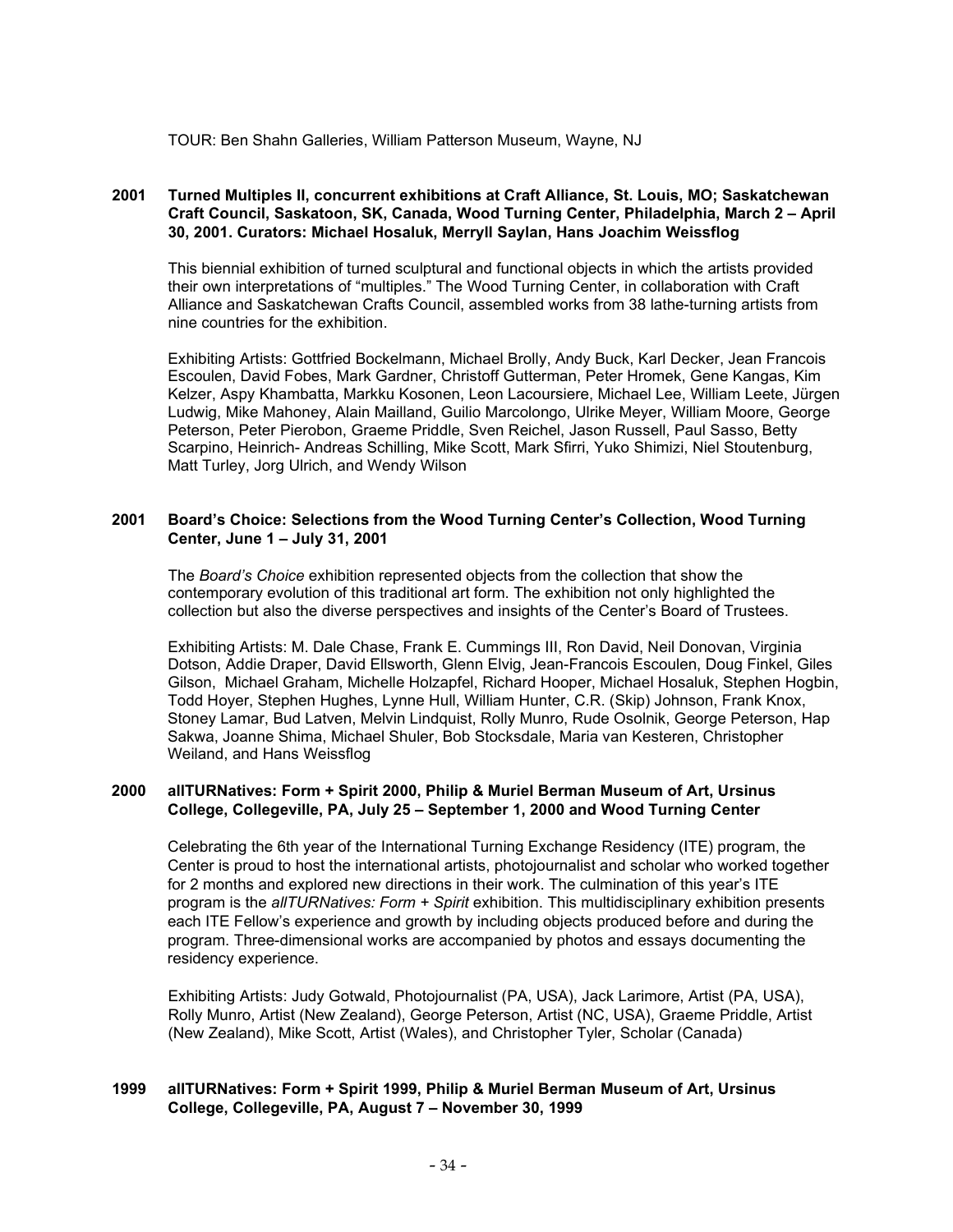Celebrating the 5th year of the International Turning Exchange Residency (ITE) program, the Center is proud to host the international artists, photojournalist and scholar who worked together for 2 months and explored new directions in their work. The culmination of this year's ITE program is the *allTURNatives: Form + Spirit* exhibition. This multidisciplinary exhibition presents each ITE Fellow's experience and growth by including objects produced before and during the program. Three-dimensional works are accompanied by photos and essays documenting the residency experience.

Exhibition Artists: Henri Groll, Artist (France), Dina Intorella-Walker, Artist (NJ, USA), Terry Martin, Photojournalist/Artist (Australia), David Rogers, Artist (PA, USA), Betty Scarpino, Artist (IN, USA), and Remi Verchot, Artist (France)

TOUR: Ben Shahn Galleries, William Patterson Museum

# **1999 Turned on the Lathe: From the Collection of the Wood Turning Center, Philadelphia International Airport, Philadelphia, July 15 – November 1, 1999**

From the collection of the Wood Turning Center in Philadelphia, this exhibition features a wide variety of wood-turning traditions and styles that include function bowls, containers, door handles and candlesticks. The exhibition is showcased in the passenger walkway near the international terminal.

Exhibiting Artists: M. Dale Chase, Neil Donovan, C.R. "Skip" Johnson, Michael Shuler, Johannes Michelsen, and Hans Weissflog

### **1999 Turned Multiples, co-organized with Craft Alliance, St. Louis, MO, March 5 – April 15, 1999**

Turned Multiples is an exhibition of contemporary lathe-turned objects based on the concept of the multiple with an accompanying catalogue. The idea of multiples permits the possibility of holding simultaneous closely related exhibits in different areas of the country with multiple artists and multiple venues. Each artist produces a series of objects that are related in some way that the artist can explain in a statement. The idea was developed in conversation with Sharon McPherron, Executive Director of Craft Alliance, an official co-sponsor of the project.

Exhibiting Artists: Thomas Brown, Christian Burchard, David Butler, Marylin & Jack Da Silva; Judy Ditmer; Steve Dixon; Fred Fenster; Doug Finkel; Roger Horner; Dina L. Intorrella; John Jordan; Bonnie Klein; Alan Lacer; Johannes Michelsen; Connie Mississippi; Karen Pierce; Jason Russel; Merryll Saylan; Betty Scarpino; Mark Sfirri; Helen Shirk; Jack Slentz; Alan Stirt; Richard Tuttle; and Christopher Weiland

#### **1998 Innovations in Wood: Selections from the Wood Turning Center, Craft Alliance, St. Louis, MO, September 24 – October 31, 1998**

Lathe-turned works are on special loan from the Wood Turning Center for the first time in St. Louis.

# **1998 allTURNatives: Form + Spirit 1998, Philip & Muriel Berman Museum of Art, Ursinus College, Collegeville, PA, August 8 – September 13, 1998**

Celebrating the 4th year of the International Turning Exchange Residency (ITE) program, the Center is proud to host the international artists, photojournalist and scholar who worked together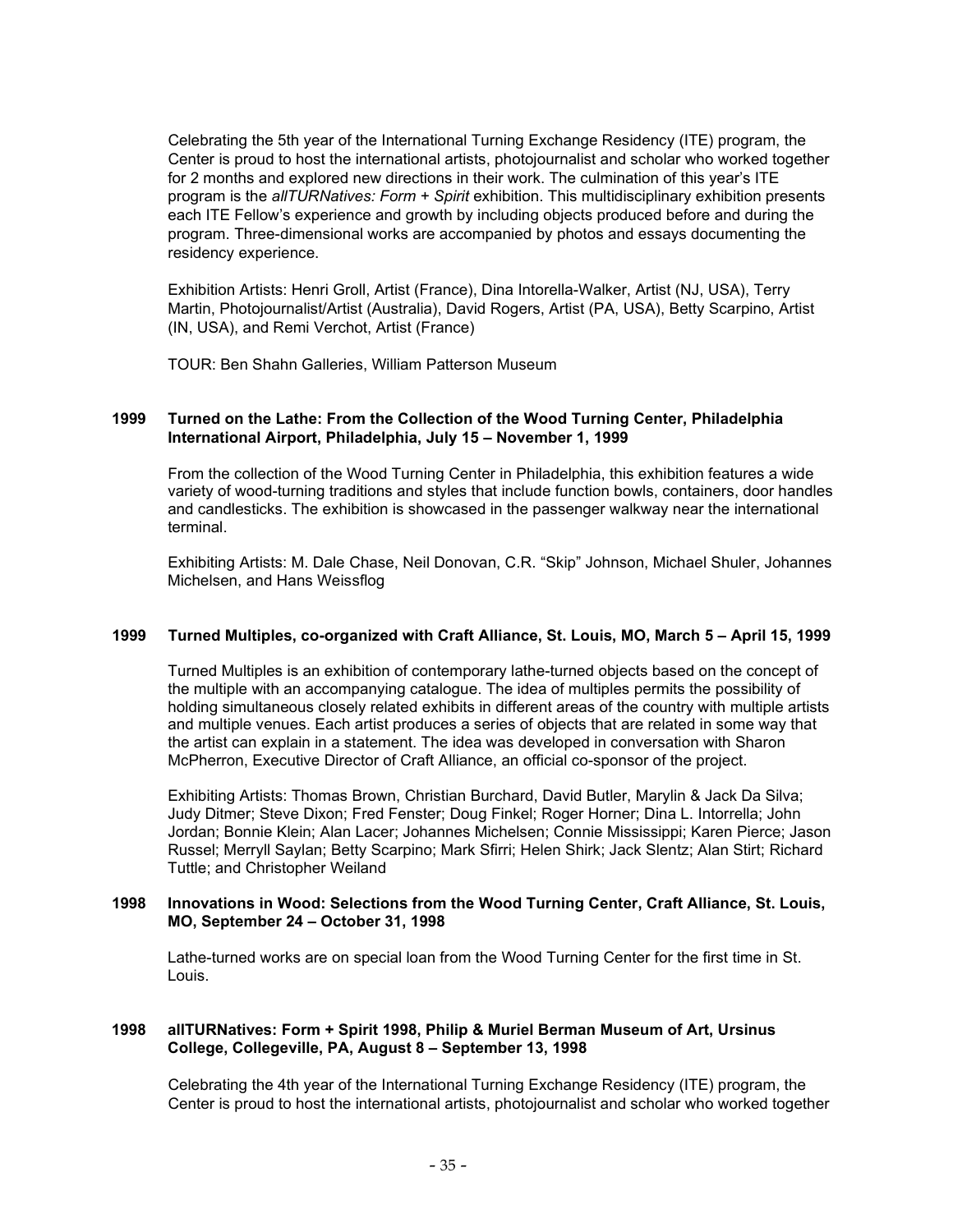for 2 months and explored new directions in their work. The culmination of this year's ITE program is the *allTURNatives: Form + Spirit* exhibition. This multidisciplinary exhibition presents each ITE Fellow's experience and growth by including objects produced before and during the program. Three-dimensional works are accompanied by photos and essays documenting the residency experience.

Exhibiting Artists: Daniel Guilloux, Photojournalist/Artist (France), Alain Mailland, Artist (France), Fabrice Micha, Artist (France), Gael Montgomerie, Artist (New Zealand), Jack Slentz, Artist (AR, USA), and Seth A. Thayer III, Scholar (IL, USA)

# **1997** *Curators' Focus: Turning in Context: Physical, Emotional, Spiritual and Intellectual***, Philip & Muriel Berman Museum of Art, Ursinus College, Collegeville, PA, September 25 – November 30, 1997. Curators and essayists: Mark Richard Leach, David McFadden, Bruce Metcalf, Maria van Kesteren**

*Curators' Focus: Turning in Context* is an international exhibition of lathe-turned objects produced from 1993 through 1996 which illustrate the physical, emotional, intellectual and spiritual aspects of lathe turning as outlined in the curators' statements.

TOUR: Art Museum of South Texas, Corpus Christi, TX. Albuquerque Museum of Art, Albuquerque, NM. Lee Hall Gallery, Northern Michigan University Marquette, MI. Ella Sharpe Museum, Jackson, MI. Dane G. Hansen Memorial Museum, Logan, KS

Exhibiting Artists: Boris Bally, Gottfried Bockelmann, Christian Burchard, Christopher Darway, Dennis Elliott, Jack Fifield, Melvyn Firmager, Ernst Gamperl, Bob Hawks, Richard Hooper, Michael Hosaluk, Stephen Hughes, William Hunter, Ron Kent, Peter Kovacsy, Max Krimmel, Stoney Lamar, William Leete, John MacNab, Laura Marth, Hugh McKay, Stephen Mines, Connie Mississippi, Ed Moulthrop, Jim Partridge, Gord Peteran, Peter Pierobon, Mark Salwasser, Merryll Saylan, Lincoln Seitzman, Mark Sfirri, Helen Shirk, Mike Shuler, Robert Sonday, Alan Stirt, Randy Stromsöe, Hans Weissflog, Robert Williams, and Robin Wood

# **1997 allTURNatives: Form + Spirit 1997, Philip & Muriel Berman Museum of Art, Ursinus College, Collegeville, PA, August 8 – September 14, 1997**

Celebrating the 3rd year of the International Turning Exchange Residency (ITE) program, the Center is proud to host the international artists and photojournalist who worked together for 2 months and explored new directions in their work. The culmination of this year's ITE program is the *allTURNatives: Form + Spirit* exhibition. This multidisciplinary exhibition presents each ITE Fellow's experience and growth by including objects produced before and during the program. Three-dimensional works are accompanied by photos and essays documenting the residency experience.

TOUR: Wallingford Community Arts Center, Wallingford, PA

Exhibiting Artists: Mark Bishop, Artist (Tasmania), Tony Boase, Photojournalist/Artist (England, UK), Andrew Gittoes, Artist (Australia), Christophe Nancey, Artist (France), and Merryll Saylan, Artist (CA, USA)

#### **1996 allTURNatives: Form + Spirit 1996, Philip & Muriel Berman Museum of Art, Ursinus College, Collegeville, PA, August 8 – September 29, 1996**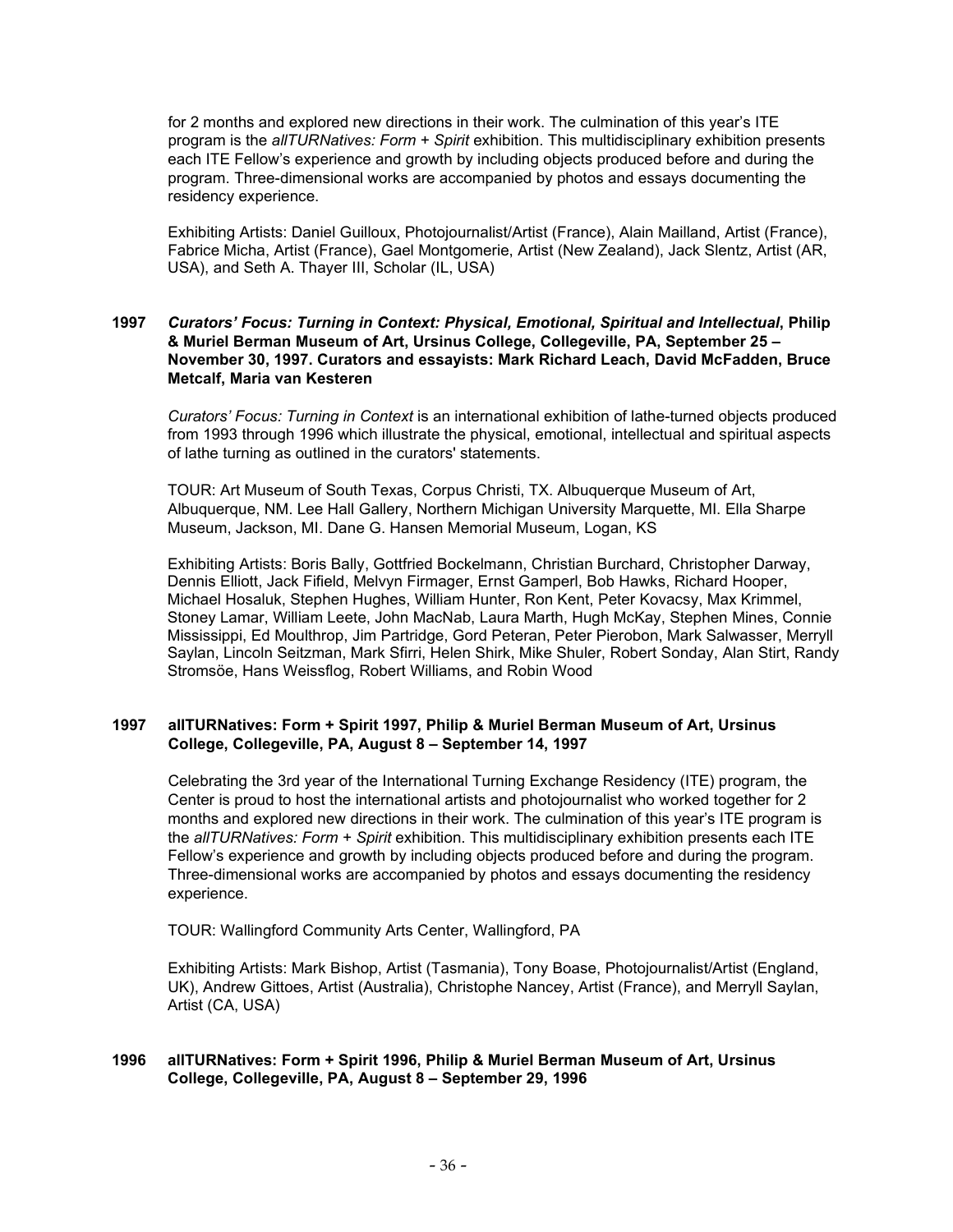Celebrating the 2nd year of the International Turning Exchange Residency (ITE) program, the Center is proud to host the international artists worked together for 2 months and explored new directions in their work. The culmination of this year's ITE program is the *allTURNatives: Form + Spirit* exhibition. This multidisciplinary exhibition presents each ITE Fellow's experience and growth by including objects produced before and during the program. Three-dimensional works are accompanied by photos and essays documenting the residency experience.

Exhibiting Artists: Michael Brolly, Artist (PA, US), Jean Francois Escoulen, Artist (France), Terry Martin, Artist (Australia), and Hugh McKay, Artist (OR, USA)

# **1995 allTURNatives: Form + Spirit 1995, Philip & Muriel Berman Museum of Art, Ursinus College, Collegeville, PA, August 3 – August 31, 1995**

Celebrating the 1st year of the International Turning Exchange Residency (ITE) program, the Center is proud to host the international artists who worked together for 2 months and explored new directions in their work. The culmination of this year's ITE program is the *allTURNatives: Form + Spirit* exhibition. This multidisciplinary exhibition presents each ITE Fellow's experience and growth by including objects produced before and during the program. Three-dimensional works are accompanied by photos and essays documenting the residency experience.

Exhibiting Artists: Richard Hooper, Artist (England, UK), Todd Hoyer (AZ, USA), US, Bo Schmitt Artist (Australia), Hayley Smith, Artist (Wales, UK), and Tim Stokes, Artist (Wales, UK)

# **1994** *Challenge V: International Lathe-Turned Objects***, Philip & Muriel Berman Museum of Art, Ursinus College, Collegeville, PA, January 29 – April 4, 1994. Curators and essayists: Michael Monroe, Davira Taragin. Essayists: William Daley, Albert LeCoff**

TOUR: Fine Arts Museum of the South, Mobile, AL; California Crafts Museum, Los Angeles, CA; Leigh Yawkey Woodson Art Museum, Wausau, WI; Southern Ohio Museum & Cultural Center, Portsmouth, OH; Huntsville Museum of Art, Huntsville, AL; Philharmonic Center for the Arts, Naples, FL; Arkansas Art Center, Little Rock, AR; Paine Art Center and Arboretum, Oshkosh, WI; Ella Sharpe Museum, Jackson, MI; Knoxville Museum of Art, Knoxville, TN; Wichita Center for the Arts, Wichita, KS; Dane G. Hansen Memorial Museum, Logan, KS

Exhibiting Artists: Gianfranco Angelino, Boris Bally, Mark Blaustein, Ed Bosley, Christian Burchard, M. Dale Chase, Rod Cronkite, Frank E. Cummings III, Ron David, John Vahanian, Neil Donovan, Virginia Dotson, Ron Fleming, Dewey Garrett, Ron Fleming, Giles Gilson, Bob Hawks, Stephen Hogbin, David Holloway, Richard Hooper, Robyn Horn, Todd Hoyer, Stephen Hughes, Jim Hume, William Hunter, John Jordan, Charles & Tami Kegley, Michael Kehs, Peter Kovacsy, Stoney Lamar, and Bud Latven

#### **1993 Art from the Lathe, Hagley Museum, Wilmington, DE, April 3 – November 30, 1993. Curator: Dan Muir, Deputy Director**

An international collection of lathe-turned objects from more than ninety artists with contemporary and historical objects from the collections of Hagley and the Wood Turning Center. Held in conjunction with the 1993 World Turning Conference.

Exhibiting Artists: Edward Bosley, Jake Brubaker, Frank E. Cummings III, Karl Decker, Neil Donovan, Virginia Dotson, Leo Doyle, Ron Fleming, Giles Gilson, Michael Graham, Colin Haysom, Stephen Hogbin, Michelle Holzapfel, Michael Hosaluk, Stephen Hughes, Lynne Hull,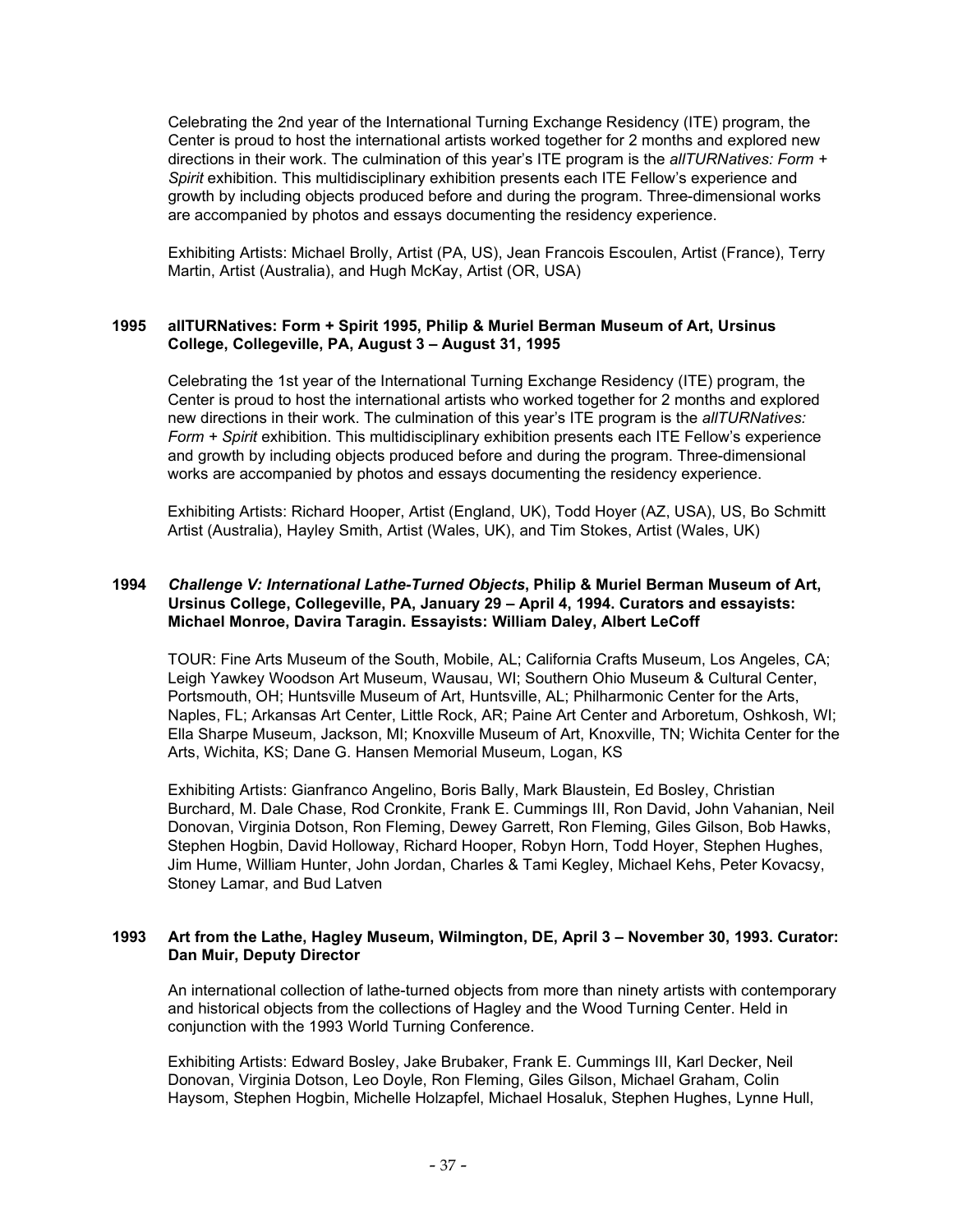Ted Hunter, William Hunter, C.R. (Skip) Johnson, Michael Korhun, Stoney Lamar, Bud Latven, Robert Leung, Mark Lindquist, Melvin Lindquist, Johannes Michelsen, Rude Osolnik, David Pye, Hap Sakwa, Michael Shuler, Mark Sfirri, Alan Stirt, and Bob Stocksdale

### **1992** *Revolving Techniques: Clay, Glass, Metal, Wood***, James A. Michener Art Museum, Doylestown, PA, March 28 – May 24, 1992. Curators and essayists: Diane M. Douglas, Mark Richard Leach**

TOUR: Art Gallery at Kutztown University, Sharadin Art Gallery, Kutztown, PA. Worcester Craft Center, Worcester, MA

Exhibiting Artists: Boris Bally, Rob Barnard, Sonja Blomdahl, Lucy Breslin, Dale Chihuly, Sarah Coote, Frank E. Cummings, III, Todd Hoyer, Lynn Hull, ted Hunter, John Jordan, Stoney Lamar, Laura Marth, Frank Martin, Richard Mawdsley, Craig Nutt, Albert Paley, Wendy Ramshaw, Jill Reynolds, ROY, Lincoln Seitzman, Robert Sperry, Bob Stocksdale, Julie Terestman, Hans Weissflog, and Philadelphia Wireman

# **1991** *Challenge IV: International Lathe-Turned Objects***, Port of History Museum, Philadelphia, May 17 – August 4, 1991. Curators: Ned Cooke, Stephen Hogbin, Rudolf Staffel**

This exhibition reflects the continued commitment by the Port of History Museum to work with the various cultural and art organizations of Philadelphia to produce unique exhibitions. The work selected for this show falls into a variety of categories; however the aspect of challenge was a primary focus in the choosing of the lathe-turned objects.

TOUR: Arizona State University Art Museum, Tempe, AZ. Northern Arizona University, Flagstaff, AR. Craft & Folk Art Museum, Los Angeles, CA

Exhibiting Artists: Louis Alvarez, Maya and Terry Balle, Roger Barnes, Andrew Law, Barnum Brenda Behrens, Michael Brolly, Philip Brown, Christian Burchard, Mark Burhans, M. Dale Chase, Bob Chatelain, Michael Chinn, Clead Christiansen, Paul Clare, Albert Clarke, Rod Cronkite, Marcy Dambowic, Joe Dickey, Judy Ditmer, Robert Dodge, Neil Donovan, Virginia Dotson, Addie Draper, David Ebner, Dennis Elliott, David Ellsworth, Glenn Elvig, Melinda Fawver, J. Paul Fennelll, Melvyn Firmager, Ron Fleming, Charles Forster, Dewey Garrett, Richard Gillam, Giles Gilson, Michael Graham, Peter Handler, Jack Hanson, E. Rick Hartom, Stephen Hogbin, Michelle Holzapfel, Robyn Horn, Michael Hosaluk, Jay Hostetler, Todd Hoyer, Stephen Hughes, Ted Hunter, Doug Jones, Ray Jones, John Jordan, Charles and Tami Kegley, Don Kelly, Stoney Lamar, Bud Latven, William Leete, Steve Loar, David Loewy, Andrew MacDonald, Barry MacDonald, John MacNab, Andre Martel, Johannes Michelsen, Gael Montgomerie, William Moore, Ed Moulthrop, Philip Moulthrop, Dennis Mueller, Craig Nutt, Stephen Paulsen, Michael Peterson, Lane Phillips, Wayne and Belinda Raab, Tom Rauschke, Jack Rogers, Robert Salmonsen, Jon Sauer, Lincoln Seitzman, Mark Sfirri, Thomas Sherwood, Ric Stang, Alan Stirt, Yosh Sugiyama, Richard Sullivan, Christopher Weiland, Hans Weissflog, David Wentz, Lottie Kwai, and Lin Wolff

# **1990 Revolving Techniques: Thrown, Blown, Spun, and Turned, James A. Michener Art Center, Doylestown, PA, May 5 – June 24, 1990. Curators: Albert LeCoff, Amy Sarner Williams and John Clark**

Exhibiting Artists: Thomas S. Brown, Jon F. Clark, Anne Goldman, Steven Gray, Melissa Greene, Janel Jacobson, Michael Mode, Susan Plum, Joseph Pozycinski, Harvey Sadow, Lisa Schwartz, Josh Simpson, Bradford C. Smith, R. Yoder, and Marie Wood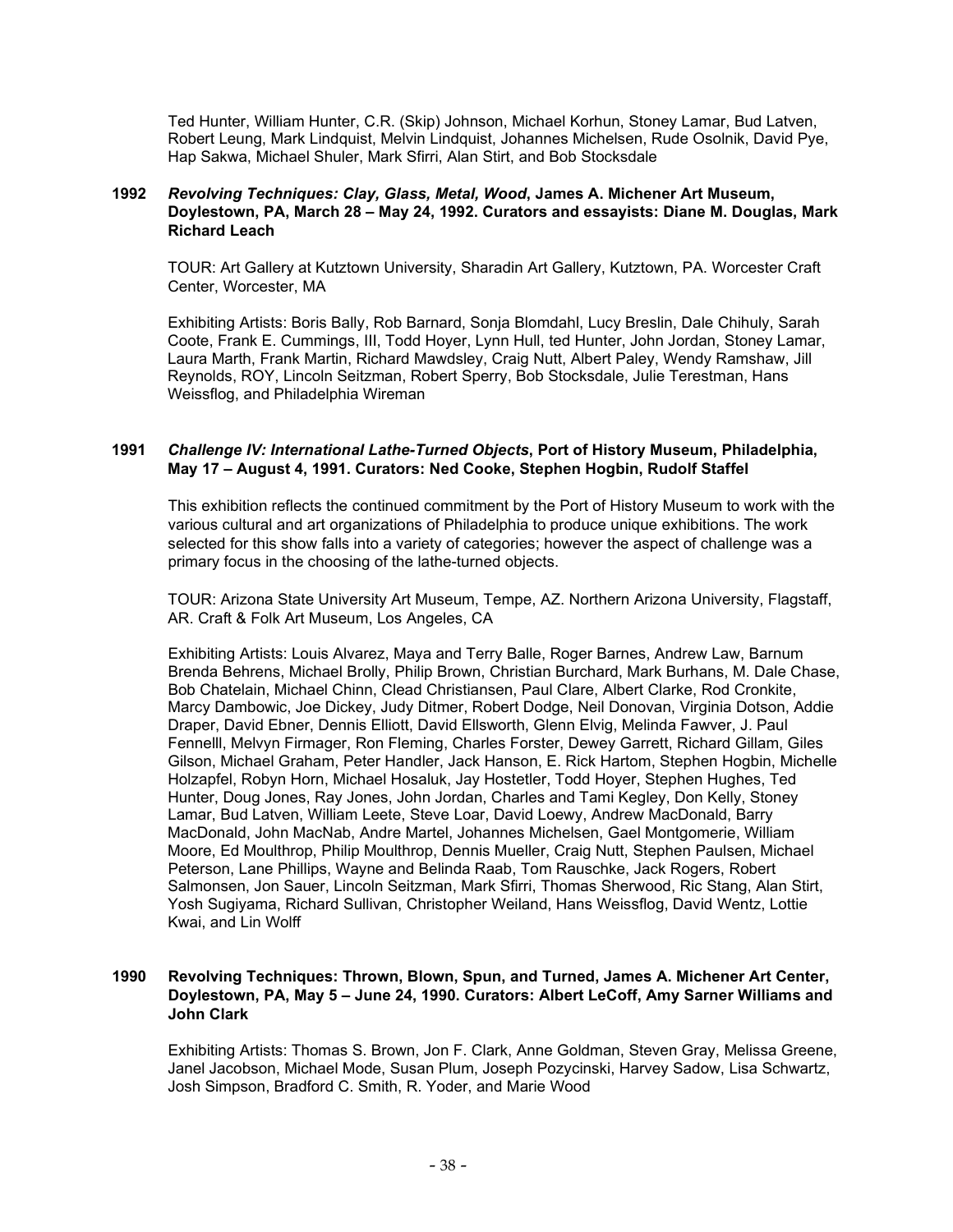### **1990 Pennsylvania Lathe-Turned Objects: Trends, Traditions, Transitions 1700 – 1990, Woodmere Art Museum, Philadelphia, March 20 – July 15, 1990. Curator: Albert LeCoff**

Woodmere Art Museum is pleased to join with the Wood Turning Center to present this remarkable and revealing show of Pennsylvania lathe-turned objects.

Exhibiting Artists: Jon Alley, Ed Bosley, Michael Brolly, Peter Craige, John Diamond-Nigh, Robert Dodge, David Ellsworth, Jack Hanson, James A. Neff, Jr., Robert Salmonsen, Mark Sfirri, Joanne Shima, Jay Weber, and Christopher Weiland

# **1989** *Turners Challenge III***, Craft Alliance Gallery, St Louis, MO, July 7 – August 12, 1989. Curator: Albert LeCoff. Panel discussion and paper:** *The Purpose of the Object: Why we create, Why we collect***. Organized by the Wood Turning Center. Panelists: Michelle Holzapfel, Bruce Mitchell, James Prestini**

Exhibiting Artists: Ed Bosley, Michael Brolly, Jon Brooks, M. Dale Chase, Fletcher Cox, Frank E. Cummings III, Joe Dickey, Addie Draper, Virginia Dotson, David Ellsworth, Glenn Elvig, Ron Fleming, Giles Gilson, Michael Graham, Steven Gray, Dane Hobbs, Michelle Holzapfel, Robyn Horn, Michael Hosaluk, Todd Hoyer, Stephen Hughes, Ted Hunter, William Hunter, C.R. (Skip) Johnson, Aspy Khambatta, Charles Kegley, Don Kelly, Ron Kent, R.K. (Bob) Krauss, Max Krimmel, Leon Lacoursiere, Stoney Lamar, Bud Latven, William Leete, Steve Loar, Johannes Michelsen, Peter Michelsen, Bruce Mitchell, Michael Mode, Ed Moulthrop, Philip Moulthrop, Craig Nutt, Rude Osolnik, Michael Peterson, Wayne Raab, Allen Ritzman, Robert Salmonsen, Merryll Saylan, Michael Shuler, Dennis Stewart, Bob Stocksdale, Alan Stirt, Christopher Weiland, and Kaaren Wiken

# **1988** *International Turned Objects Show (ITOS)***, Port of History Museum, Philadelphia, September 17 – November 13, 1988. Invitational Section: David Ellsworth, Albert LeCoff, Rude Osolnik. Juried Section: Jonathan Fairbanks, Lloyd Herman, Rude Osolnik. Coordinating curator: Albert LeCoff**

In 1988 the Wood Turning Center organized the first major survey exhibition of international lathe turned objects. It was comprised of both invitational and juried components. The invited artists were selected based on their individual contributions to the field of wood turning, whether it be objects, teaching, or writing. The invited artists were asked to select three of their pieces for the exhibition. Jurors for the exhibition came from both inside and outside the field of lathe turning and the Center organized a general international call for entries.

Publication: *Lathe-Turned Objects: An International Exhibition*. Coordinating curator: Albert B. LeCoff. Photographer: Eric Mitchell. Editor: Eileen Silver

TOUR: Arkansas Art Center, Little Rock, AR; Canton Art Institution, N. Canton, OH; Delaware Art Museum, Wilmington, DE; Lexington Civic Center, Lexington, KY; Madison-Morgan Cultural Center, Madison, GA; North Carolina State University, Raleigh, NC; Southern Highland Handicraft Guild, Asheville, NC; The Brunnier Gallery and Museum, Ames, IA; Anchorage Museum of History and Art, Anchorage, AK; Lee Hall Gallery, Northern Michigan University, Marquette, MI.

Exhibiting Artists: Jonathan Benson, Bruce Bernson, Gottfried Bockelmann, Ed Bosley, Michael Brolly, Broder Burow, Alfred Chapman, M. Dale Chase, Peter Chatwin/Pamela Martin, Michael Chinn, Clead Christiansen, Fletcher Cox, Rod Cronkite, Frank E. Cummings III, Mike Darlow, Joe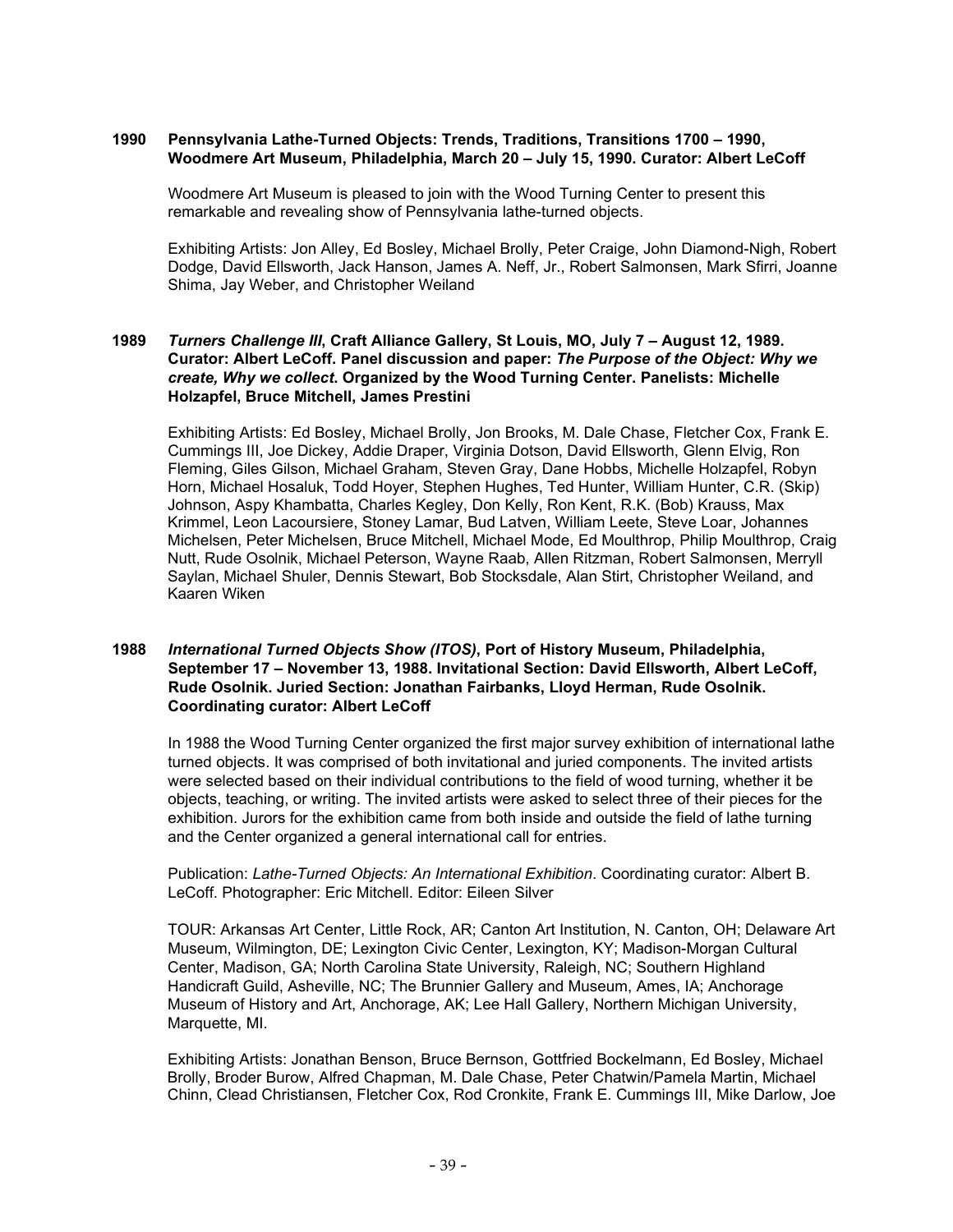Dickey, Robert Dodge, Leo Doyle, Addie Draper, Bill Duravochic, David N. Ebner, Dennis Elliott, David Ellsworth, J. Paul Fennell, Ron Fleming, Ciaran Forbes, Richard Gillam, Giles Gilson, Michael Graham, Steven Gray/Debra Gray, Wendolyn Leigh Hammer, David Hardy, Bob Harris, Dane Hobbs, Stephen Hogbin, Michelle Holzapfel, Robyn Horn, Michael Hosaluk, Todd Hoyer, Lynne Hull, Ted Hunter, William Hunter, Bob Ingram, C.R. (Skip) Johnson, Tobias Kaye, Tom Kealy, Richard Kell, Ron Kent, Ray Key, Joe Kleinhans, Bonnie Klien, Frank Knox, R.W. (Bob) Krauss, Max Krimmel, Andreas Kutsche, Dan Kvitka, Stoney Lamar, Bud Latven, William Leete, Robert Leung, Mark Lindquist, Melvin Lindquist, Steve Loar, David Loewy, John Macnab, Jack Mankiewicz, Bruce Mitchell, Michael Mode, Ed Moulthrop, Philip Moulthrop, Maurice Mullins, Dale Nish, Liz O'Donnell/Michael O'Donnell, Liam O'Neil, Rude Osolnik, Jim Partridge, Stephen Paulsen, Michael Peterson, James Prestini, David Pye, Wayne Rabb, George Radeschi, Richard Raffan, Gail Redman, Hap Sakwa, Robert Slamonsen, Merryll Saylan, Lincoln Seitzman, Wilmer L. Senft, Mark Sfirri, Palmer Sharpless, Joanne Shima, Michael Shuler, Alan Stirt, Bob Stocksdale, Jack Straka, Bob Street, Del Stubbs/Casey Burns, Richard D. Sullivan, Richard H. Summerfield, Jr., Peter R. Thibeault, Maria van Kesteren, Bill Wallace, Christopher Weiland, and Vic Wood

### **1988** *Works off the Lathe: Old and New Faces II***, Craft Alliance Gallery, St Louis, MO, July 10 – August 16, 1988. Curator: Albert LeCoff**

Exhibiting Artists: Ed Bosley, Michael Brolly, Jon Brooks, M. Dale Chase, Peter Chatwin, Michael Chinn, Fletcher Cox, Charles Crowley, Frank Cummings, Leo Doyle, Addie Draper, David Ellsworth, Giles Gilson, Michael Graham, Steven Gray, Michelle Holzapfel, Michael Hosaluk, Todd Hoyer, William Hunter, C.R. (Skip) Johnson, Tobias Kaye, Tom Kealy, Richard Kell, Don Kelly, Aspy Khambatta, R.W. (Bob) Krauss, Stoney Lamar, Bud Latven, William Leete, Steven Loar, Pamela Martin, Johannes Michelsen, Bruce Mitchell, Michael Mode, Ed Moulthrop, Philip Moulthrop, Liz O'Donnell, Michael O'Donnell, Rude Osolnik, Jim Partridge, Stephen Paulsen, Wayne Raab, Allen Ritzman, Robert Salmonsen, Merryll Saylan, Mark Sfirri, Joanne Shima, Michael Shuler, Robert Sterba, Dennis Stewart, Alan Stirt, Bob Stocksdale, John Straka, Del Stubbs, Christopher Weiland, and Vic Wood

# **1987** *Works off the Lathe: Old and New Faces***, Craft Alliance Gallery, St Louis, MO, July 5 – August 8, 1987. Curator: Albert LeCoff**

Exhibiting Artists: Edward Bosley, Michael Brolly, Jon Brooks, M. Dale Chase, Michael Chinn, Fletcher Cox, Charles Crowley, Frank Cummings III, Addie Draper, Leo Doyle, David Ellsworth, Giles Gilson, Michael Graham, Peter Handler, Michelle Holzapfel, Michael Hosaluk, Todd Hoyer, Lynne Hull, William Hunter, C.R. (Skip) Johnson, Aspy Khambatta, Don Kelly, Frank Knox, R. W. (Bob) Krauss, Stoney Lamar, Bud Latven, Robert Leung, Mark Lindquist, Melvin Lindquist, Steve Loar, Thomas McGovern, Bruce Mitchell, Michael Mode, Ed Moulthrop, Philip Moulthrop, John Nigh, Liz & Michael O'Donnell, Rude Osolnik, Stephen Paulsen, Wayne Raab, Allen Ritzman, Hap Sakwa, Barbara Satterfield, Merryll Saylan, Mark Sfirri, Joanne Shima, Mike Shuler, Robert Sterba, Dennis Stewart, Alan Stirt, Bob Stocksdale, Jack Straka, Roy Superior, and Christopher Weiland

# **1981** *Turned Objects: The First North American Turned Object Show***, 10th Symposium, Bucks County Community College, Newtown, PA, September 11 – 13, 1981. Coordinating curator: Albert LeCoff. Jurors: David Ellsworth, Rude Osolnik. Past symposia instructors were invited.**

Publication: *Gallery of Turned Objects: The First North American Turned Object Show*. Editor: Albert LeCoff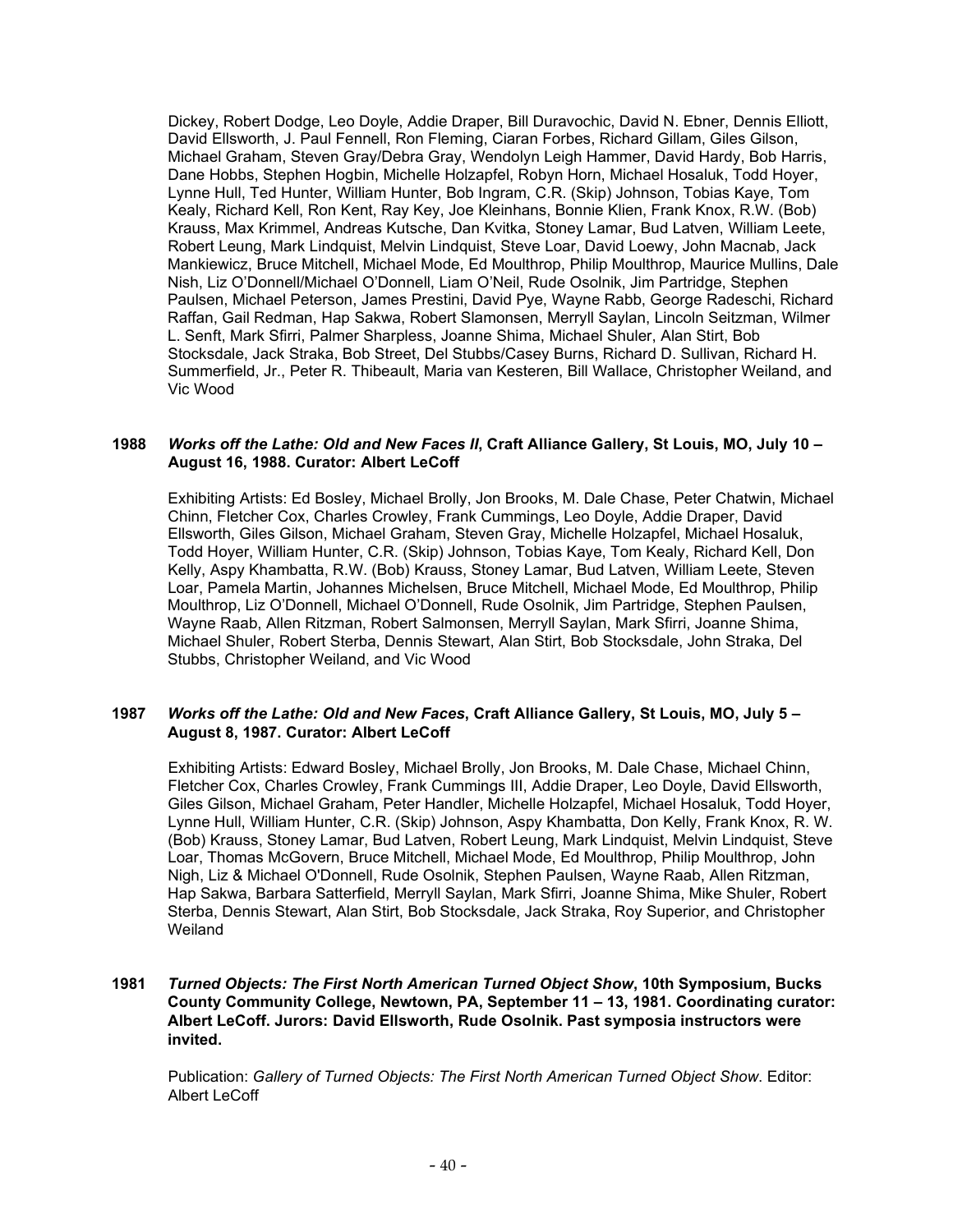Tour: Works Craft Gallery and Richard Kagan Studio and Gallery, Philadelphia. Netsky Gallery, Inc.; South Miami, FL. Squires Student Center, Virginia Polytechnic & State University, Blacksburg, VA; Greenville County Museum of Art, Greenville, SC; Kipp Gallery, Indiana University of Pennsylvania, Indiana, PA

Exhibiting Artists: John Aebi, Michael Brolly, Phillip Brown, Jacob Brubaker, Larry Burbules, Michael Chinn, Kip Christensen, Clead Christiansen, Michael Copeland, Frank Cummings, Leo Doyle, Tom Eckert, David Ellsworth, David Erickson, Giles Gilson, Jack Hanson, Stephen Hogbin, Michelle Holzapfel, Michael Hosaluk, Bill Hunter, CR "Skip" Johnson, Don Kelly, Kevin Kirwan, Brian Lee, John Leo, Robert Leung, Melvin Lindquist, Steve Loar, David Lory, Bert Lustig, Glenn Lyons, Earle McNiel, Bruce Mitchell, Ed Moulthrop, John Nigh, Dale Nish, Oscar Ogg, Rude Osolnik, William Patrick, Stephen Paulsen, Rochester Folk Art Guild Workshop, Ron Roszkiewics, Hap Sakwa, Merryll Saylan, Henry Schaefer, William Schmidt, Richard Schneider, John Schulz, Francis Scott, Marilyn Scott, John Smith, Wendell Smith, Richard Starr, Alan Stirt, Bob Stocksdale, Jack Straka, Robert Street, Del Stubbs, Keith Thomas, Bill Wallace, Jim Wallace, Jay Weber, Hugh Wesler, Lottie Kwai, and Lin Wolff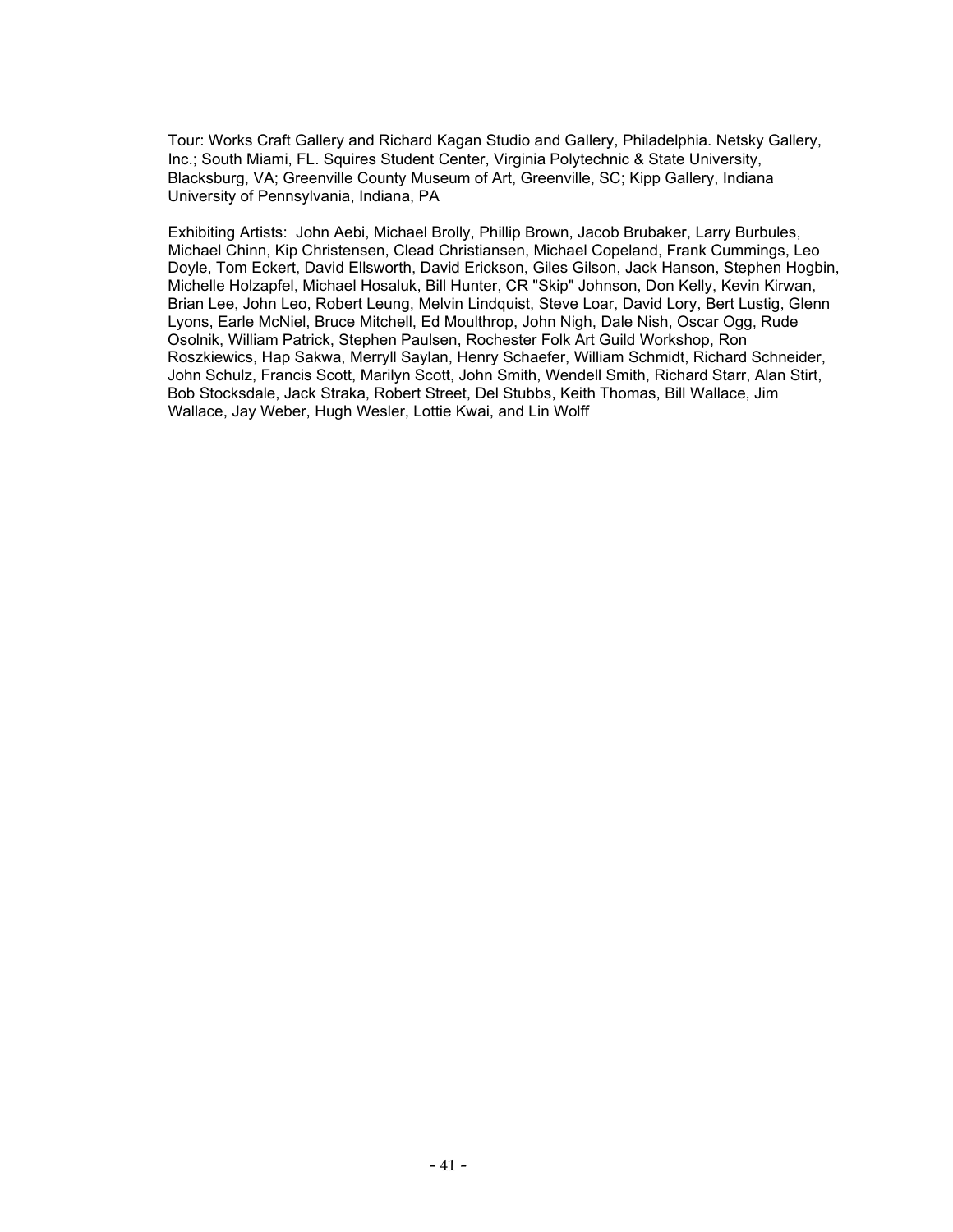

# **II. Collection Focused Exhibitions**

**The Human Form In-Grained: Portraiture in the Center's Permanent Collection,** November 5, 2021 – April 24, 2022, Curators: Karen Schoenewaldt and Jennifer-Navva Milliken

One of the earliest sources of inspiration throughout the history of art, the portrait—a depiction of a particular person or being—continues to serve as a focus for artists, including those who work in wood. Carved wooden portraiture is found throughout the world, from ancient civilizations to the present. The vast diversity of wood types offers a palette that complements the spectrum of human skin tones. Additionally, the physicality of wood—its suppleness, its malleability, its texture, and its constructability lends itself to durable likenesses that often outlive their subjects.

Some artists translate figural portraits into abstracted sculptural form, while others depict the subject's character attributes. In the Extra-Human exhibition, we see a bust of a human figure carved by an anonymous artist, who was moved to capture distinctive facial features or, perhaps, a contemplative expression. In these selections from the Center's permanent collection, some artists cast their friends in mythological roles (Susan Hagen's *Charon, the Boatman*, 1996) or offer their own interpretations of an individual's personal history (Betty Scarpino's *She Sails*, 2016).

Other works may not immediately be identified with portraiture but take inspiration from the body in formal or metaphorical ways: Stoney Lamar's *Torso Reclining*, 1987, depicts a specific fragment and posture of the body, and Michelle Holzapfel's *Self-Portrait*, 1987, merges the artist's identity as maker and creator with the material itself.

Portraiture also serves as a form of documentation. A selection of photographic portraits from the curator and craft historian Paul J. Smith's series, taken over a thirty-year period, sensitively captures makers in their workspaces, providing an additional layer of identity to their photographed images. Whether representational, embellished, or abstract, the portrait continues to be one of the most important and enduring focuses of art.

Exhibiting Artists: Steve Bishop, Susan Hagen, Michelle Holzapfel, Stoney Lamar, Po Shun Leong and Bob Stocksdale, Antonio Prats-Ventos, Betty Scarpino, Paul J. Smith

**Subverting Play in the Center's Permanent Collection,** August 6 – October 24, 2021, Curator: Jennifer-Navva Milliken

Spaces of play take many forms. While virtual gaming offers an increasingly immersive experience, sports and games that are played "IRL" live on. For players of all ages the skill of using these tools for play requires steadfast practice, but those who stick with it are rewarded with feelings of accomplishment and enjoyment.

Objects used in games are so deeply intertwined in our lives that they become familiar and docile, like loyal friends who wait for our call to go play. But what happens when the baseball bat is warped and offcenter, or the ball leaves the game for a different vocation, such as drag racing? Through the minds and hands of artists, fun and games can also provide a powerful way to introduce uncomfortable truths, such as the destructive impact of war on children or the ways sports can be used to convey racial microaggressions.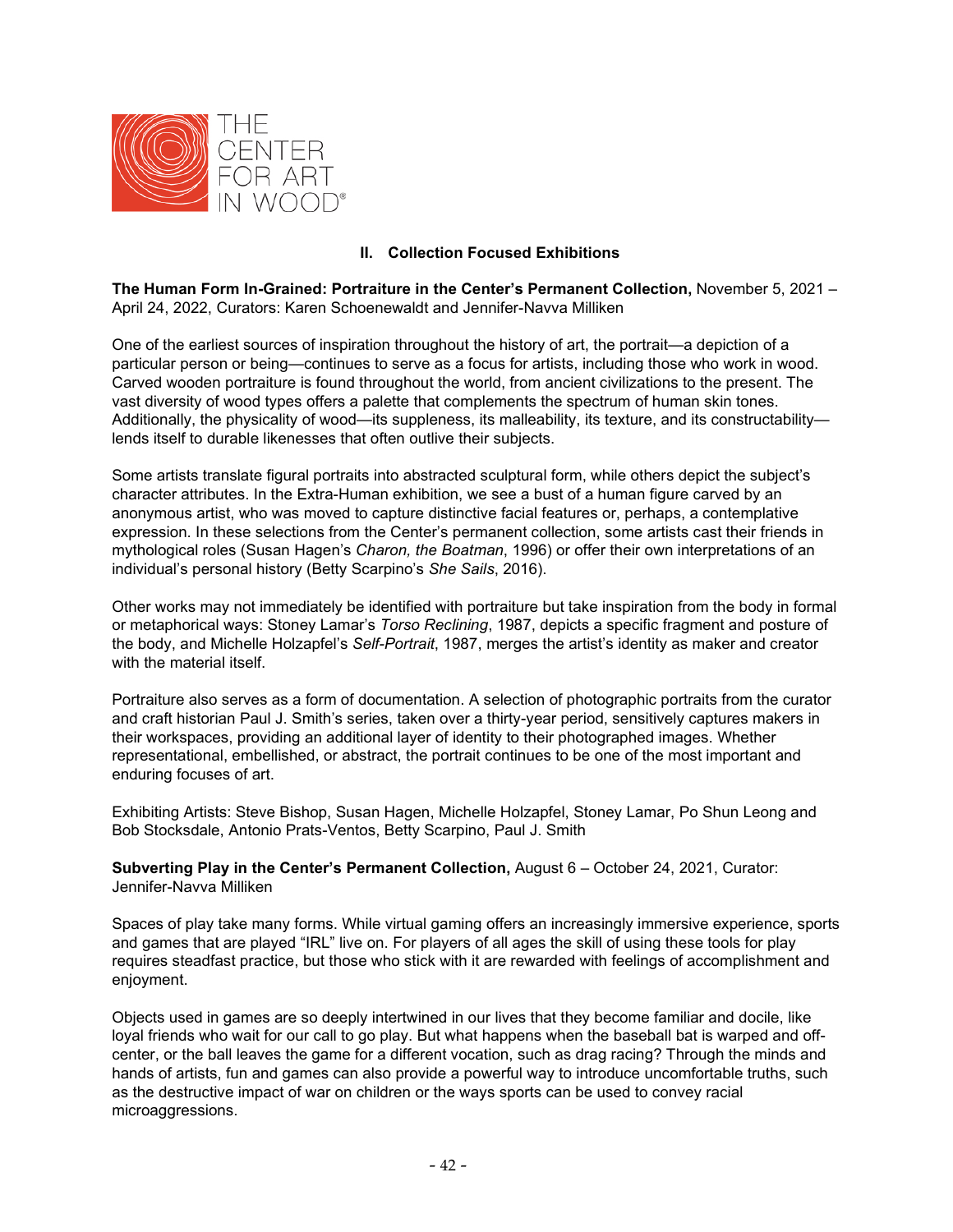These works are simultaneously fun and subversive. With deceptive humor and cheery aesthetics, they remind us that play is not only a pastime, but a way of learning how to cope in a sometimes difficult and unpredictable world.

Exhibiting Artists: Michael Brolly, Arthur Esperent Carpenter, Damien Davis, Ted Hunter, Mark Sfirri,

**Material Intelligence: Selections from the Center 's Permanent Collection**, Curator: Tom Loeser, February 12 — July 24, 2021

What a treat to wander through the permanent collection of the Center for Art in Wood. The artists that made this work are all material geniuses. They would score off-the-charts if they had to sit down and take an exam in wood. Each piece is a skillful illustration of material understanding. Perhaps the artwork uses an innovative or invented joining technique, or it demonstrates an intuitive understanding, learned over years of experience, of just how exceedingly far the material can be pushed and still maintain its integrity. Humor and even absurdity adds to the irresistibility of some of this work. It was hard to keep the selection to a manageable size so I hope you will see this as just a teaser of a selection to pull you into a deeper exploration of the rest of the collection.

Exhibiting Artists: Joshua Enck, Dewey Garrett, Katie Hudnall, C.R. (Skip) Johnson, Ron Kent, Yuri Kobayashi, Zina Manesa-Burloiu, Alphonse Mattia, David Pye, Robert Sutter, Nucharin Wangphongsawasd, Unknown Artists

**Recognizing Women' s Work in the Center's Permanent Collection**, Curator: Jennifer-Navva Milliken, February 7 – October 3, 2020

The Center for Art in Wood's permanent collection represents more than forty years of research and study in the field of art, craft, and design in wood. International in scope and representing a wide range of disciplines, the Collection champions creativity, virtuosity, and vision.

Of the more than 1,200 works in the Center's permanent collection, 105 were made solely by women. The first to be accessioned, in 1988, was Robyn Horn's *Sheoake Geode*, 1987 [1995.01.01.087, OBJ 44]. In the thirty years since this acquisition, the representation of women artists in the collection has grown in proportion to the increasing numbers of women artists in the field.

During the 2019–20 year, the Center aligns its programming with the centenary of the Nineteenth Amendment of the U.S. Constitution, from Congress' passage of the amendment on June 4, 1919, to its ratification on August 18, 1920. While many in the women's suffrage movement disenfranchised women of color, the leadership and activism of many African American suffragists was critical in the passage of the landmark amendment, which in effect did little to protect the access of women of color in the US political system. In recognition of this history, we reflect on the contributions of women to the advancement and practice of art in wood and the work that remains ahead of us as we strive to achieve equity and inclusivity among all practitioners in our field.

Exhibiting Artists: Cha Jong-Rye, Felicia Francine Dean, Claudia DeSchu, Susan Hagen, Morgan Hill, Michelle Holzpapfel, Robyn Horn, Katie Hudnall, Lynne Hull, Joyce McCullough, Connie Mississippi, Merryll Saylan, Betty Scarpino, Micheale Crie Stone, Maria van Kesteren, Zina Manesa-Burloiu, Nucharin Wangphongsawasd, Leah Woods, Lynne Yamaguchi

**Shaved, Scorched, Woven, Stitched: Unconventional Process in the Museum Collection**, Curator: Jennifer-Navva Milliken, November 2, 2018 – January 19, 2019

The universal accessibility of wood and its versatility as a material invite a wide range of artistic approaches. Whether shaping its form reductively with saws, chisels, or lathes, or constructing larger